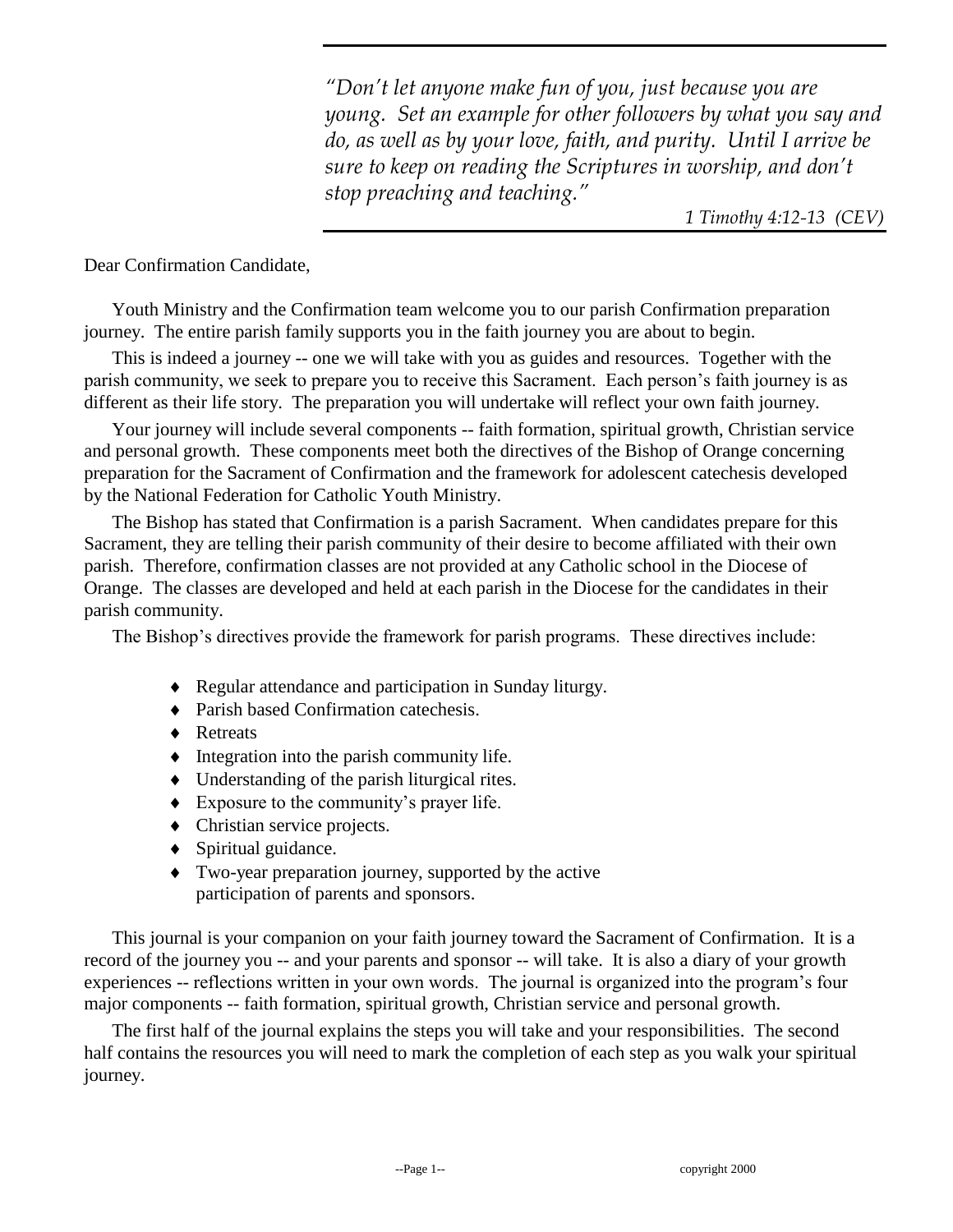#### *Journal Instructions*

- This is your journal. Take good care of it. Put your name on the front cover and guard and protect it. You will use it for the next two years.
- $\bullet$  Bring this journal with you to each preparation function you attend Confirmation Sacramental Preparation series, Religious Education series, Retreats, Youth Worship Experiences, Christian Service Projects, etc.
- If you lose this journal, you will need to obtain another journal from the Confirmation team for a fee of *\$25*. *AND you will be responsible for recreating every record and reflection you already completed and obtaining again all the proper signatures needed on each sheet.*
- Your reflection responses will become a record of your personal growth experiences. Fill in each thoughtfully and prayerfully. You will share these reflections with your parents, sponsor and Confirmation team leader.
- If your sponsor lives locally, arrange to meet them at least monthly so they can review and sign your sheets. If your sponsor is outside the local area, Xerox your sheets and mail the copy to them for their review, signature and comments. Have them return the sheets to you. Staple their copy to your original in this journal.
- Extra reflection pages have been included at the end of this journal for your use to document additional faith experiences and events.

Confirmation, as with all the Sacraments, is a time when you are touched in a special way by God's love. We celebrate with you as you journey forward to proclaim your faith and your desire to strengthen that faith now and throughout your life. We pray this journey will reflect a walk with Jesus that will lead you to a better understanding of your Catholic faith and a deeper appreciation and commitment to your parish community.

Remember that both the Confirmation team and I are always available to assist and walk with you on this sacred faith journey. Please call on us any time you need assistance throughout your journey.

Yours in Christ's Love,

*James R. Abowd*

James R. Abowd, Director of Youth Ministries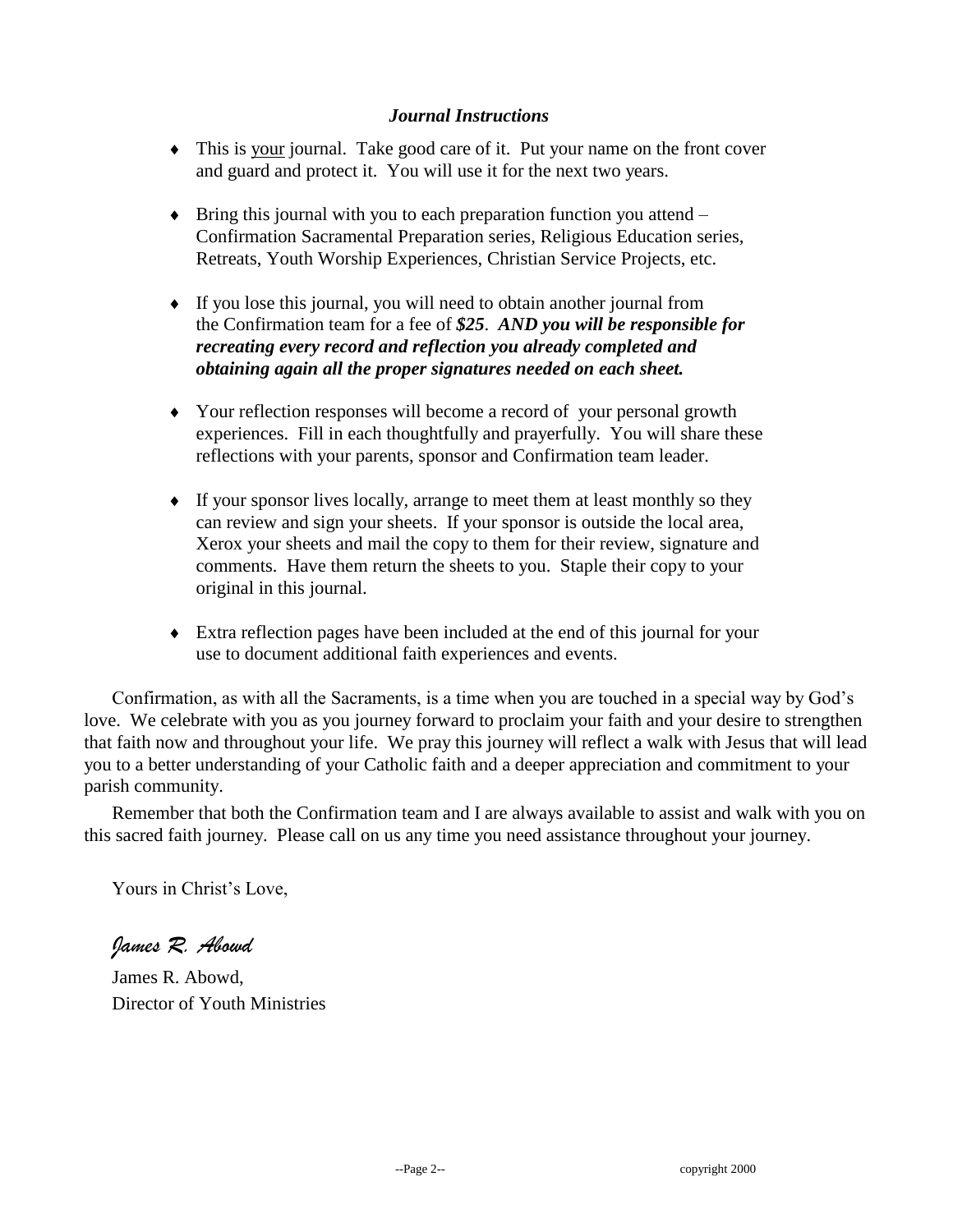Dear Parent or Guardian,

You are an important source of support in your Confirmation candidate's journey. You are asked and encouraged to participate actively in their journey. Begin this participation by reviewing this entire journal with your candidate and familiarizing yourself with the Confirmation Preparation Journey process at our parish.

#### *Parents'/Guardians' Participation*

As a Sacrament of initiation, Confirmation calls upon your candidate to model a Catholic faith lifestyle. This lifestyle is formed from the faith modeled in their home. As the Pope has described -- the home is the domestic church of God. This home faith model is the basis for your candidate's faith formation, to imitate and practice in their own life.

Realizing the importance of the home faith model and seeking to provide the greatest understanding of the Sacrament of Confirmation, we and the Bishop of Orange ask parents/guardians to become active in the faith journey of their candidate through:

- 1. Active participation with your candidate in weekly Sunday Eucharist.
- 2. Attendance and active participation with your candidate at the monthly parish Confirmation Sacramental Preparation Series.
- 3. Active participation with your candidate in at least one of their six Christian Service projects.
- 4. Active participation in this reflection journal by first, entering your own comments, second reviewing your candidates comments, and third signing all records and reflections.
- 5. Assisting your candidate in the preparation and completion of the Baptismal Registration record.

This journal is your candidate's companion on their faith journey. You are asked to help complete, review and sign the reflection sheets your candidate will fill out for each of the preparation steps found in this journal. Your candidate will need to bring this journal to each function in the preparation process. If the journal is lost, misplaced or stolen it must be replaced for a fee of *\$25 AND the candidate will be responsible for recreating every record and reflection already completed and obtain again all the proper signatures needed on each sheet.*

The Confirmation Team and I stand ready to serve both you and your candidate's needs throughout the journey process. Please do not hesitate to call on us for assistance.

Yours in Christ's Love,

#### *James R. Abowd*

James R. Abowd, Director of Youth Ministries And the Confirmation Team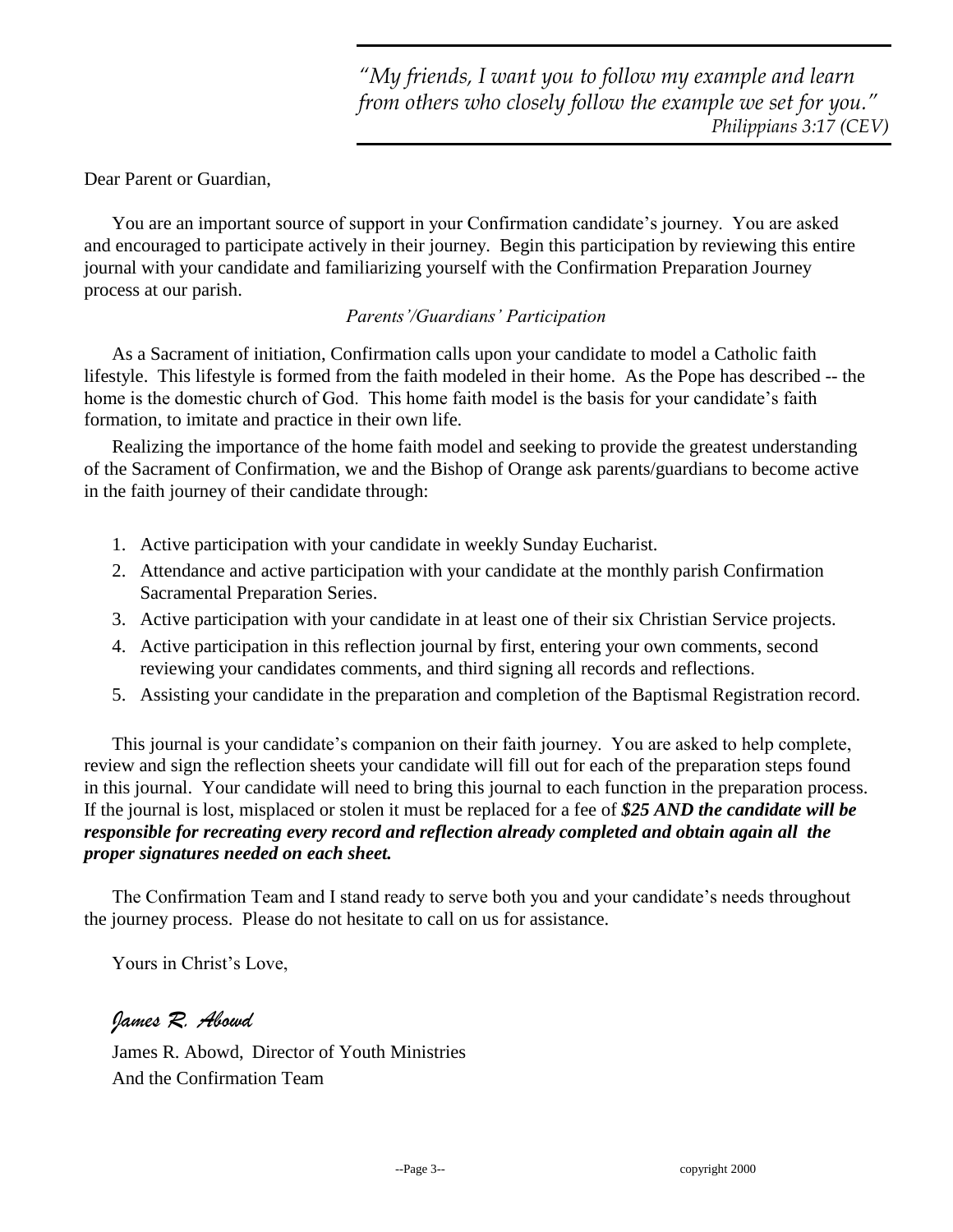*"Bear one another's burdens, and so you will fulfill the law of Christ."*

Dear Confirmation Sponsor,

You have been selected by your candidate to share their journey toward the Sacrament of Confirmation because your Catholic faith example represents an important source of support and inspiration in their life. This is truly a great honor, to stand as Christ stood with His apostles sharing His words and works with those Saints.

You are encouraged to actively participate in all phases of your candidates journey toward the Sacrament of Confirmation. We encourage you to begin your participation by reviewing this entire journal with your candidate and familiarizing yourself with the Confirmation Preparation Journey process at our parish.

#### *Sponsor's Participation*

As sponsor you have been chosen to represent the Catholic church to your candidate. Your understanding of the Catholic faith and your willingness to share your Catholic faith with your candidate enriches their journey and assists in their preparation journey and decision process.

As a sponsor, you are encouraged to participate in as many components of the Confirmation journey as possible with your candidate. Consider joining your candidate on their Christian service projects, joining a retreat team when your candidate will be on retreat, taking your candidate to Sunday liturgies with you, thus modeling your own love and desire for the Eucharist and our Catholic faith. You are also encouraged to participate with your candidate in all Confirmation Sacramental Preparation sessions.

Sponsors are required to participate in the following parts of the candidates journey:

- 1. Attendance and active participation in the final Confirmation Sacramental Preparation session on the Rite of Confirmation, held one month before the Sacrament of Confirmation. During this session you will present your candidate to the parish community, explaining why you agreed to be their sponsor and what growth in faith you witnessed during your candidate's journey.
- 2. Review and sign each reflection sheet in this journal prepared by your candidate on a timely basis, at least once a month. This journal includes your candidate's personal thoughts and reflections toward their reception of the Sacrament of Confirmation.
- 3. From their reflection responses, you are asked to discuss their thoughts, feelings and growth experiences at least once a month throughout the candidates journey.
- 4. Attendance and active participation in the Confirmation Liturgy Practice held one or two days before the Confirmation Mass.
- 5. Attendance and active participation in the Confirmation Mass. This is a most important moment in your candidates faith journey. If you absolutely cannot attend both the practice and the mass, your candidate may elect to have a proxy stand in for you, but this is not recommended since you are their choice as sponsor.

Thank you for agreeing to be a sponsor to your candidate. Now enjoy the journey. *James R. Abowd and the Confirmation Team*

Candidate gave me their Sponsor a copy of this letter on (date):

Sponsor's signature: Date: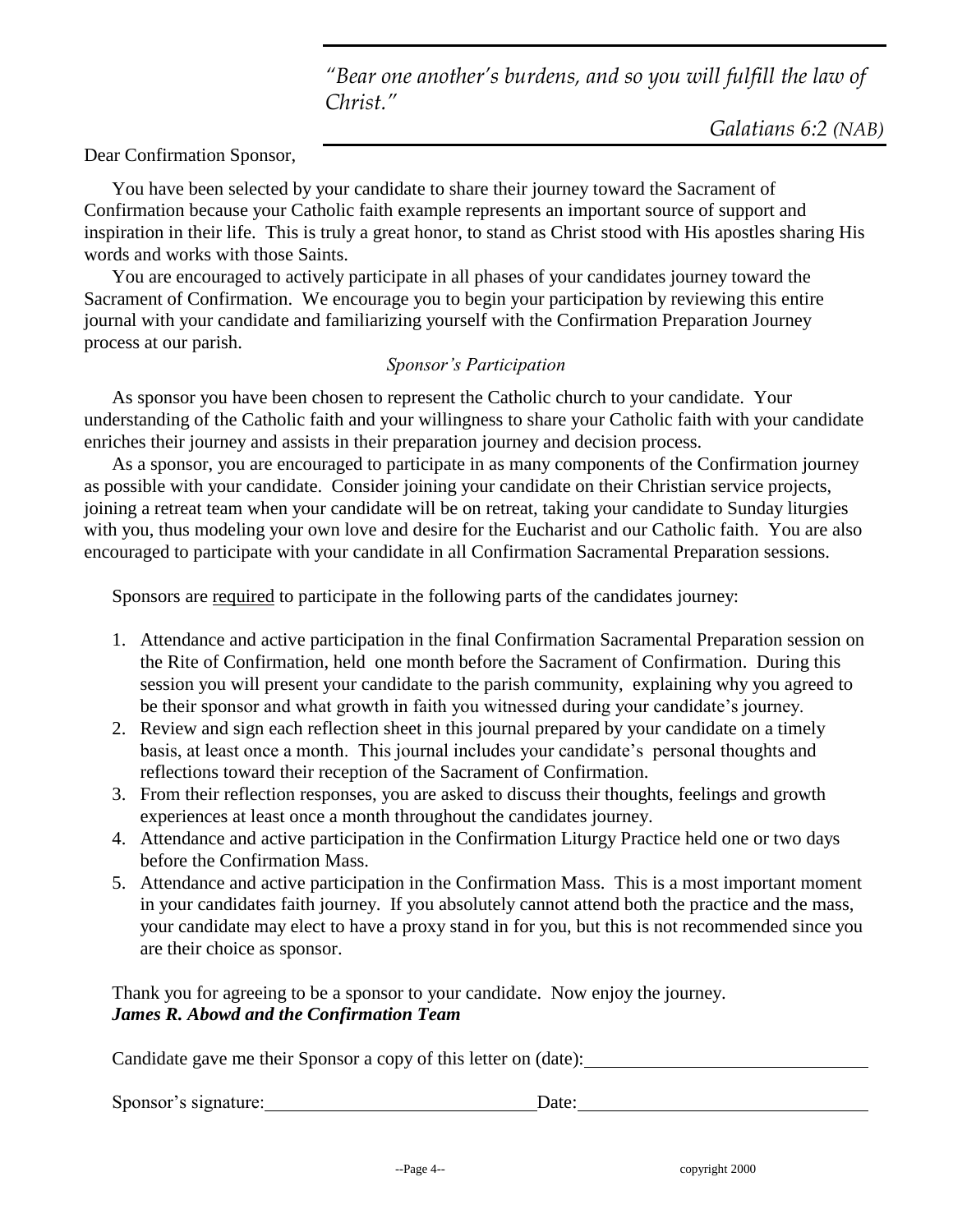*"But I tell you that I am going to do what is best for you. That is why I am going away. The holy spirit cannot come to help you until I leave. But after I am gone, I will send the Spirit to you."*

*John 16:7 (CEV)*

# **The Sacrament of Confirmation**

Confirmation is one of the three Sacraments of Initiation in our Catholic Church. The other two Initiation Sacraments are Baptism, which brings us into the family of God and Eucharist, which constantly strengthens our relationship with the Body and Blood of our Lord. In the Sacrament of Confirmation the candidate chooses to continue the growth begun in Baptism and strengthened by our consistent weekly reception of the Eucharist.

Through the Sacrament of Confirmation, the Holy Spirit, who was sent by our Lord, Jesus Christ to the Apostles on Pentecost, seals and strengthens your Baptismal vows so that you may bear witness to Jesus Christ and build up His body, the Catholic Church, in faith, hope and love.

## **Selecting Your Confirmation Sponsor**

The choice of a Confirmation sponsor deserves considerable thought. There is a very close relationship between the Sacraments of Confirmation and Baptism. Both ask a member of the community to stand beside the candidate. Both contain the same rites and rituals. The close relationship can be rekindled if you consider one of your Baptismal godparents as your Confirmation sponsor. Your Baptismal godparents, however, should be a significant role model for you today. The Confirmation sponsor needs to be someone who is a Catholic role model for you on a daily basis, someone who will be around to answer your questions now and challenge you to continue to grow in your Catholic faith.

If a Baptismal godparent is not appropriate, then we encourage you to select someone who is currently a significant Catholic role model in your life. The specific requirements of Canon Law for a Confirmation sponsor require that the individual be a confirmed, practicing Catholic and not the candidate's parents.

## **Your Confirmation Name**

The Sacrament of Confirmation seeks to have the candidate confirm the promises pledged by their godparents at Baptism. Because of this close relationship between the Sacraments of Confirmation and Baptism the church recommends and expects candidates to use their Baptismal name for the Sacrament of Confirmation. In years past, candidates were allowed to select a saint's name for Confirmation if the saint's actions were meaningful to the candidate. The church no longer recommends this practice as it seeks to divide the Sacrament of Confirmation from its roots in the Sacrament of Baptism. The Bishop of Orange only recommends this practice when the candidate's baptismal name is not that of a saint.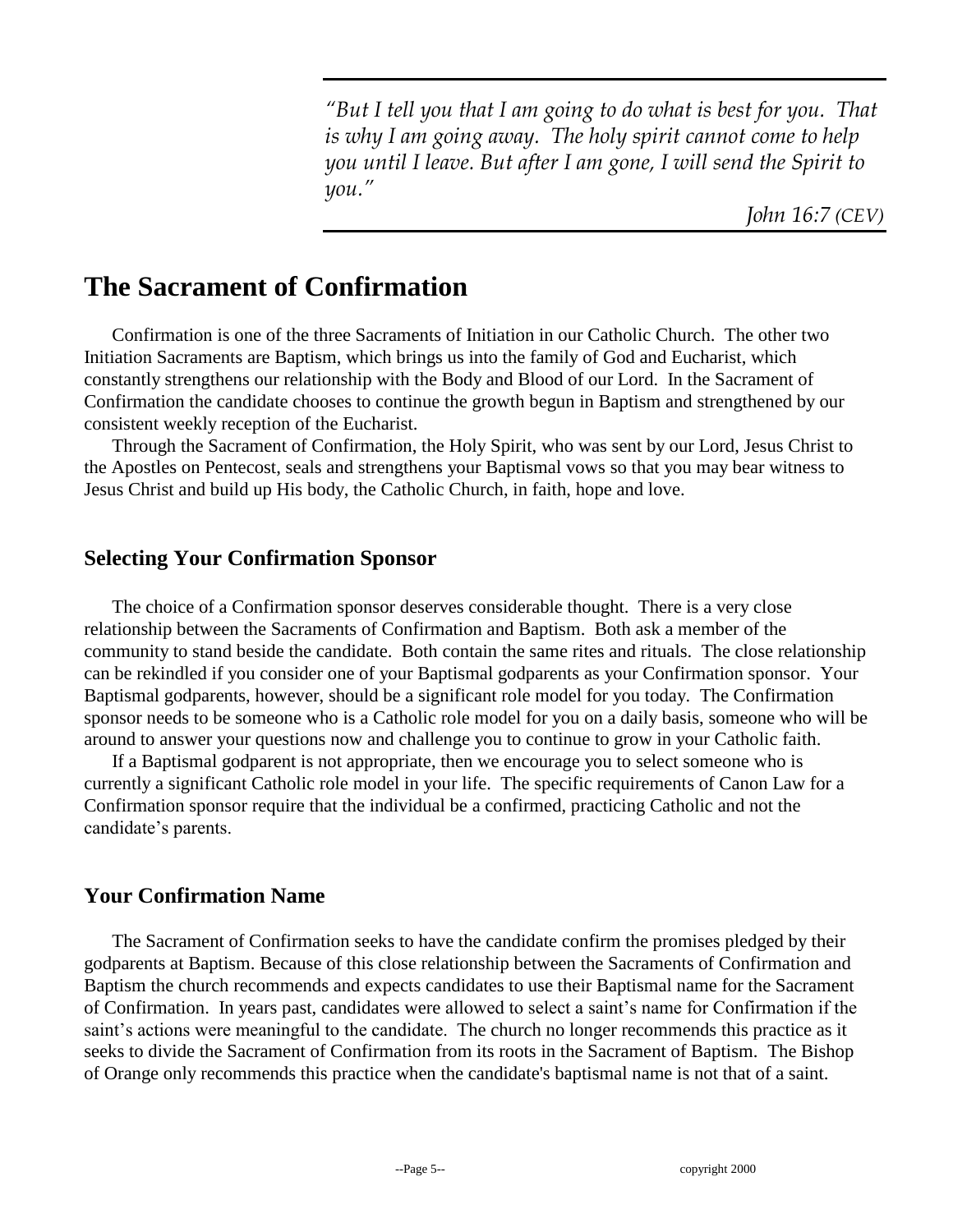"*...we must get rid of everything that slows us down, especially the sin that just won't let go. And we must be determined to run the race that is ahead of us. We must keep our eyes on Jesus, who leads us and makes our faith complete."* 

 *Hebrews 12:1-2 (CEV)*

# **The Confirmation Journey – Candidate's Responsibilities**

The components of your Confirmation Preparation Journey follow the ways in which faith is nourished and developed. Together these components move us towards living the Gospel message of Jesus in our daily lives in this world.

# **I. Faith Formation**

Our individual faith is formed from the living model Jesus gave us of a life filled with faith, hope and love. To understand, study and begin to imitate Jesus' life, you are asked to participate in a two-fold Faith Formation process, composed of Confirmation Sacramental Preparation and Religious Education.

Realizing that each candidate ages and matures on their journey in their own time, this process of faith formation will last a minimum of <u>two years</u>, as outlined by the Bishop of Orange's directives, allowing each of you walking this journey to move individually toward reception of the Sacrament.

## *Part One: Confirmation Sacramental Preparation Sessions*

These sessions held once a month, generally on the first Sunday of the month, require the attendance and active participation by you and your parent or sponsor. These session seek to fulfill several of the Bishop of Orange's directives including, providing Parish based Confirmation catechesis, providing twoyear preparation journey, supported by the active participation of parents and sponsors, integration into the parish community life, and exposure to the community's prayer life, among others. The session topics for this series include:

> *Year A: The Journey of Faith Year B: The Sacraments of Initiation*

## *Part Two: Religious Education Sessions*

These sessions held once a month, generally on the second Sunday of the month, seek to continue the faith growth of the candidate through a deeper understanding of our Catholic traditions and our Savior, Jesus Christ. This series fulfills the Bishop's directives of providing understanding of the parish liturgical rites, spiritual guidance, days of renewal, and exposure to the community's prayer life. The session topics for this series include:

#### *Year A: The Study of Jesus Christ Year B: The Study of Catholic Christian Worship*

Two options are available to fulfill the Religious Education component in your Confirmation journey. You may attend religious education class for two years at a Catholic high school. Or you may attend the monthly Religious Education sessions at our parish. Regardless of the option selected the reflections pages in this journal must be filled out by all students.

Catholic high school students are encouraged, though not required, to attend the monthly Religious Education sessions as a way of supporting and encouraging other candidates journeying with them toward the Sacrament of Confirmation.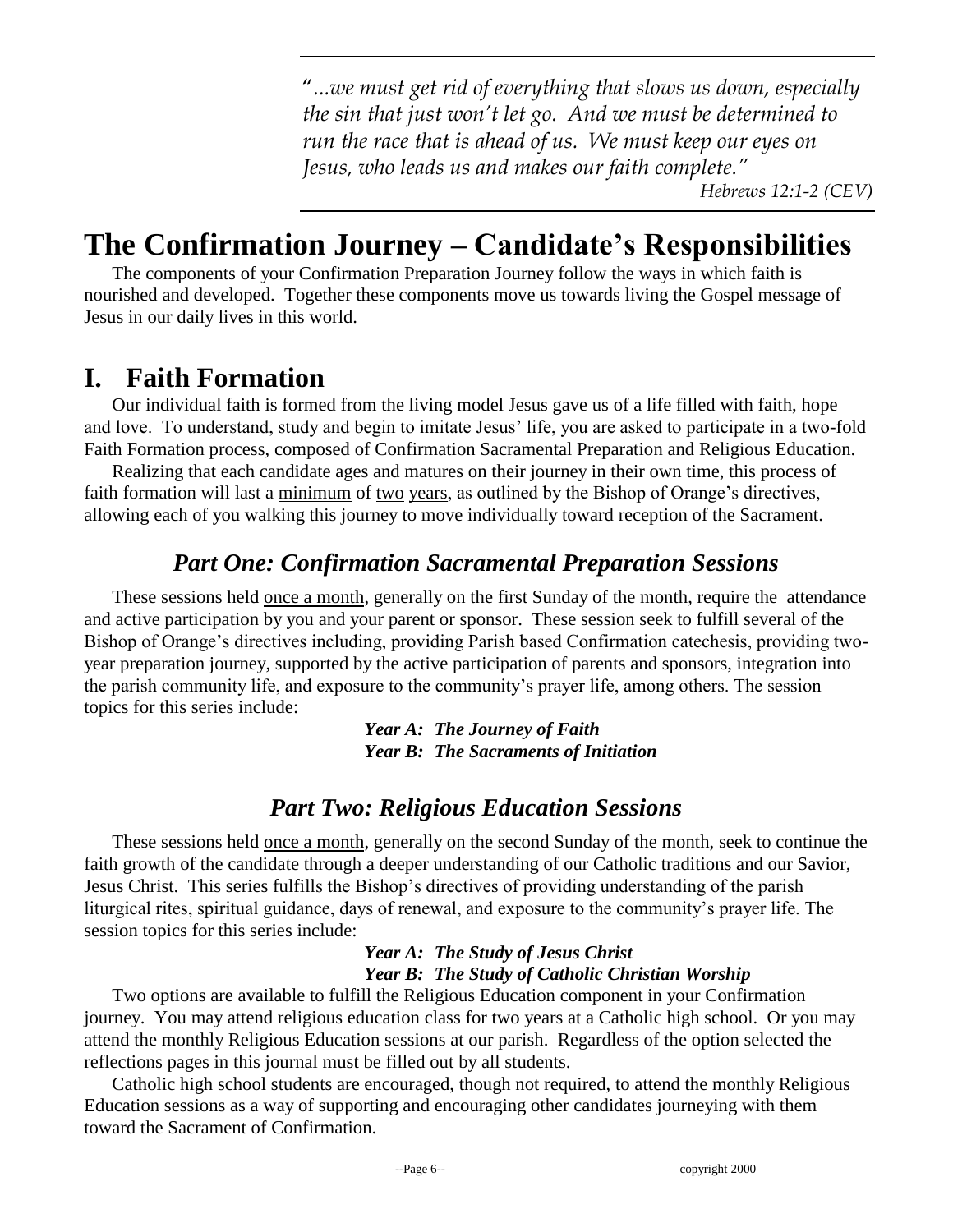*"Then he took the bread, said the blessing, broke it, and gave it to them, saying "This is my body, which will be given for you; do this in memory of me." And likewise the cup after they had eaten, saying, "This cup is the new covenant in my blood, which will be shed for you."*

 *Luke 22:19-20(NAB)*

# **II. Spiritual Growth**

## *Part One: Youth Ministry Worship Experience*

Faith is a gift planted like a seed in our lives by our loving God. Once planted though, it must be cultivated and watered to grow strong and vibrant in our lives. To cultivate and water the seed of your faith, you are asked to participate **regularly in Sunday liturgy** with the parish community.

The Bishop of Orange gives this directive the highest priority stating regular attendance and participation in Sunday liturgy is the basis for a sacramental life in the Catholic Church.

To provide a greater understanding of the parish liturgical rites, and exposure to the community's prayer life as directed by the Bishop of Orange, the candidate is required to volunteer to assist in at least one Youth Ministry Worship experience, such as a Youth Ministry Mass, Youth Reconciliation service, Stations of the Cross, or a Prayer service. The Youth Ministry calendar contains many worship experiences throughout the year to fit your individual needs.

## *Part Two: Youth Ministry Retreat Experience*

To nurture your spiritual growth process, you are also asked to participate in at least one Retreat Experience offered by either the parish or your Catholic school. The Youth Ministry calendar features a variety of retreat experiences, lasting from one to three days and scheduled throughout the year.

You are welcomed to attend more than one retreat, and if interested, you may apply to serve as a retreat team student leader after completing at least one retreat. As a retreat team student leader, you assist other team members in the planning and executing of the retreat experience for other students.



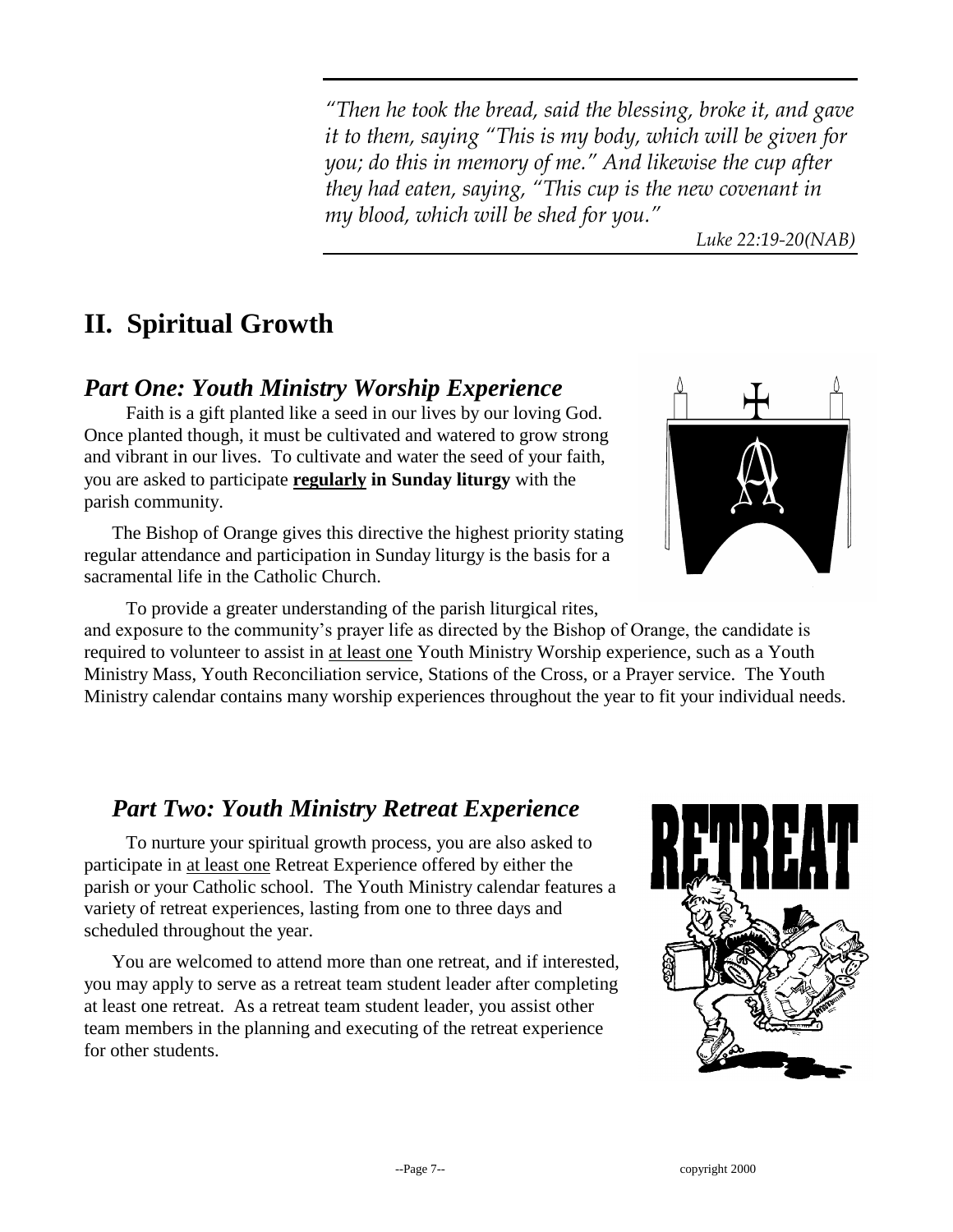*"My friends, what good is it to say you have faith, when you don't do anything to show that you really do have faith? Can that kind of faith save you? If you know some one who doesn't have clothes or food, you shouldn't just say, 'I hope all goes well for you. I hope you will be warm and have plenty to eat.' What good is it to say this, unless you do something to help? Faith that doesn't lead us to do good deeds is dead!"*

*James 2:14-17 (CEV)*

# **III. Christian Service**

Jesus lived his life as an example for us all. The poor, the widowed, the orphaned and the oppressed were his constant companions. He sought out both the lost sheep of the house of Israel, and anyone who asked His intercession.

We are called to serve as Jesus did, laying down our lives -- our time, energies and resources -- for the poor, the oppressed, the lost souls of our world. The Bishop of Orange directs us to participate in



Christian Service projects that require us to lay down our lives as Jesus did.

You and your parents are asked to participate in individual and Christian service activities during your Confirmation journey. These service projects may involve giving your time to help your family, your parish, your school and your community.

You will be required to document participation in at least six Christian Service projects during your two-year preparation journey. We recommend these projects be spread out over the entire two years, performing a minimum of three projects each year.

You are certainly not limited to just these six projects and may participate in as many as you want. Your are encouraged to help plan and execute service projects that are of interest to you. Your parents and sponsor are requested and encouraged to model Christ's life of service by participating with you in at least one service project and as many as they like.

Your parents and sponsor along with your Confirmation team leader will verify your participation in Christian Service projects by signing all Christian Service project reflection sheets provided in this journal as you perform your projects.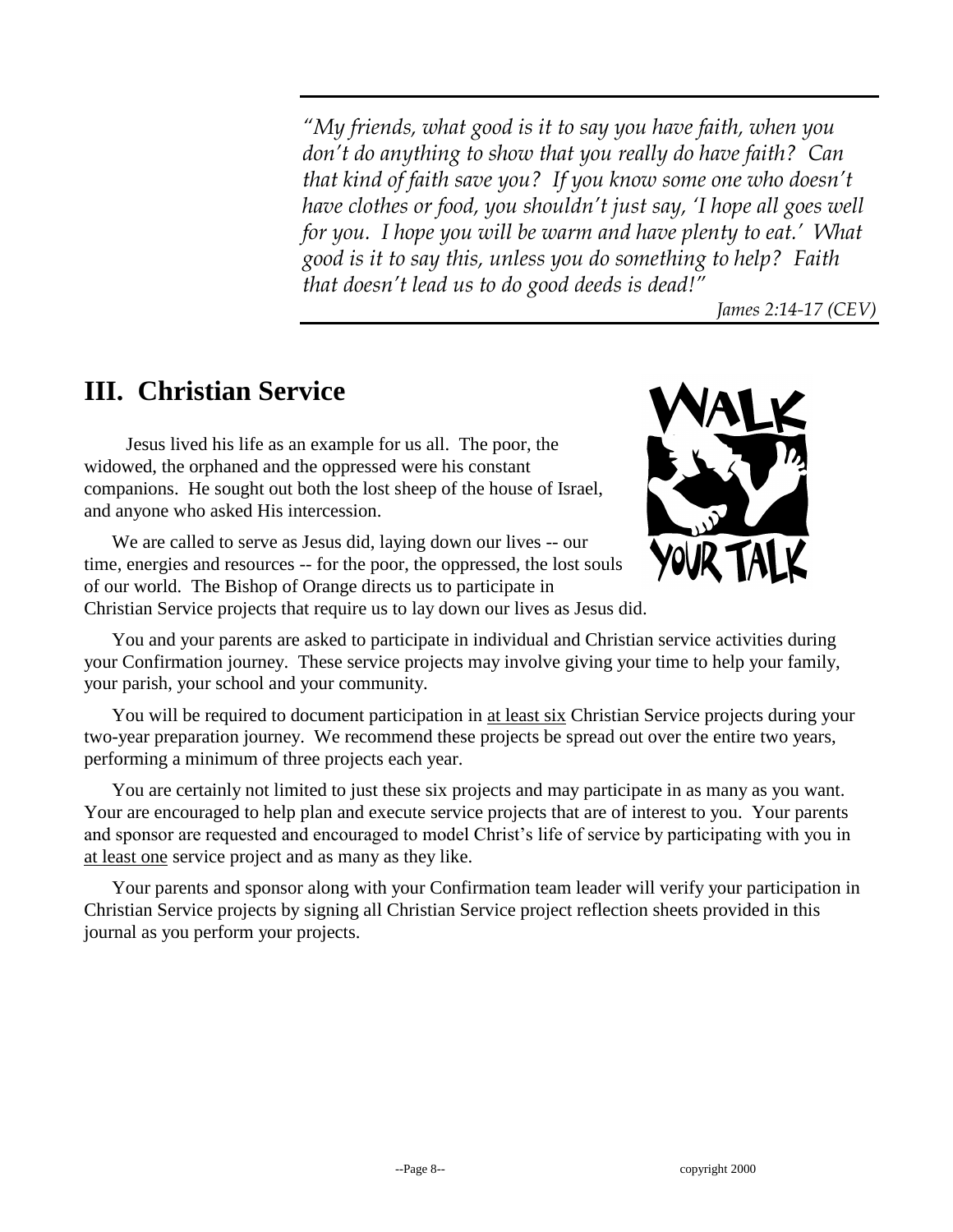*And he said to them, "Thus it is written that the Messiah would suffer and rise from the dead on the third day and that repentance, for the forgiveness of sins, would be preached in his name to all the nation, beginning from Jerusalem. You are witnesses of these things."*

*Luke 24:46-48 (NAB)*

# **IV. Personal Growth**

## *Part One: Baptismal Registration Record*

As Catholics all your Sacraments are permanently recorded by the Catholic Church on your individual permanent Baptismal record. This permanent record of your Sacraments is maintained at the church where you were baptized, "Church of Baptism," unless you were baptized at a hospital or on a college campus. In these two situations your permanent record is maintained at either the closest Catholic Church to the hospital or college campus or at your parent's home parish.



To petition the parish for the Sacrament of Confirmation the parish Office of Youth Ministry must have a current Baptismal certificate on file. Therefore, all candidates are to staple a copy of their current Baptismal certificate to the Baptismal Registration Record, unless you have previously submitted a copy to the Office of Youth Ministry.

To properly record your Sacrament of Confirmation on your permanent Baptismal record we must send a notice of the Sacrament to your Church of Baptism by U.S mail. Information needed to send your notice is requested on the Baptismal Record Form found in this section of the journal. Consult with your parents to get all the necessary details requested by this form. This form must be completed before the end of the first year of Confirmation journey preparation.

Any missing information on this form will prevent the Sacrament from being officially recorded on your permanent Baptismal record. Improper recording could create complications for you later in life should you seek to petition the Catholic Church for the Sacraments of Matrimony or Holy Orders.

## *Part Two: Confirmation Sponsor Reflection*

The decision to select a Confirmation sponsor should reflect thought on who in your personal life models for you Catholic Christian morals and actions. Your sponsor is your journey partner, someone who over the next two years, and for the rest of your life you can look toward for answers about your Catholic faith. You are encouraged to select a Confirmation Sponsor as soon as you begin your journey, and no later than the end of your third month of preparation.

In this section of your journal you will have the opportunity to reflect on your decision to select a Confirmation sponsor. This section also provides space for your sponsor to reflect on their decision to walk this journey with you. If your sponsor lives locally, arrange to meet them and have them fill in this reflection sheet. If your sponsor is outside the local area, Xerox this form after you have filled in your section and mail the copy to your sponsor for their comments. Have them return their sheet to you and staple the returned form to your original reflection sheet.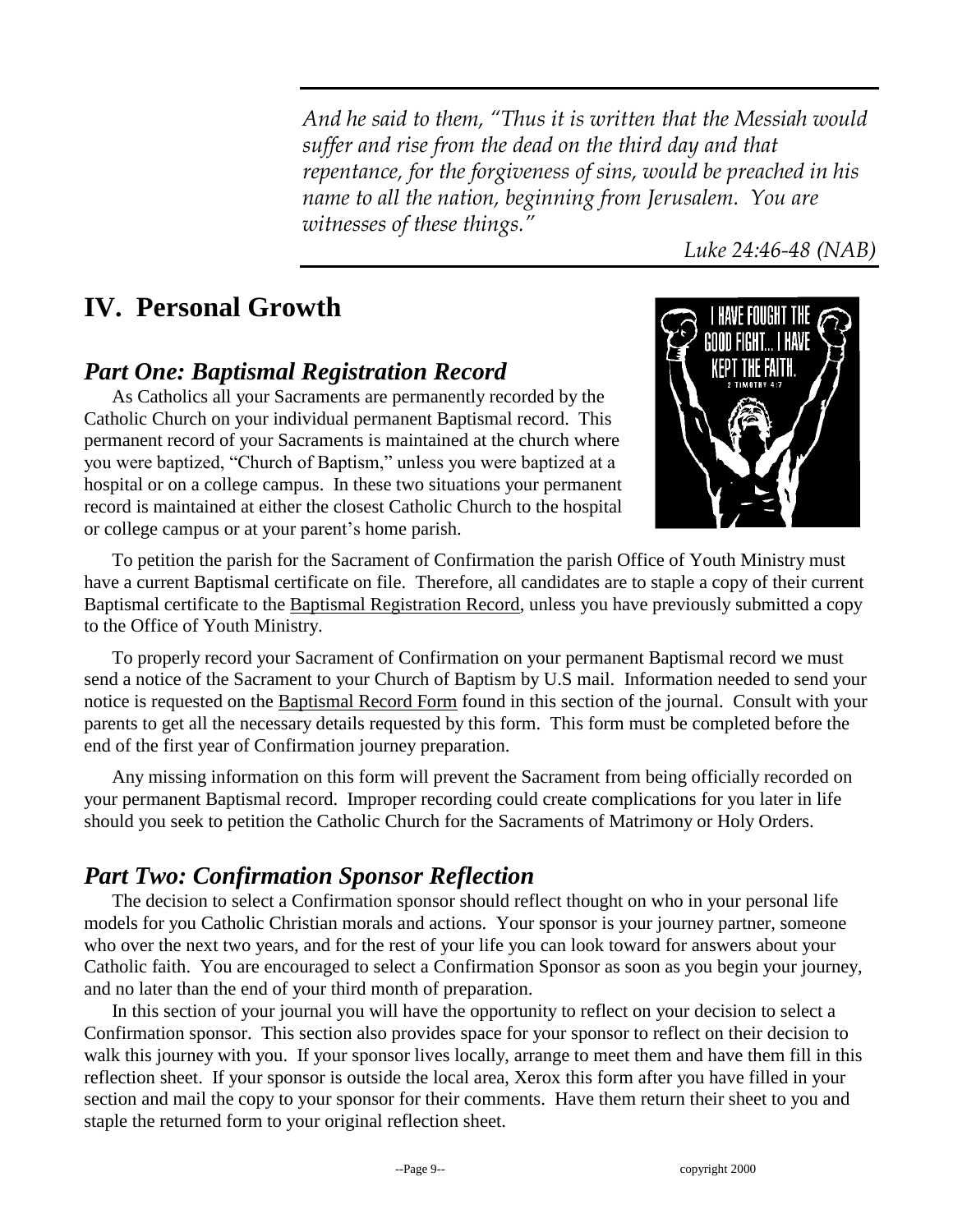# **IV. Personal Growth**

## *Part Three: Letter to the Bishop*

To confirm your decision to receive the Sacrament of Confirmation at our parish you will be asked to write a personal letter to the Bishop of Orange. In this letter, you will request that the Bishop accept and bestow on you, a fully prepared candidate, the Sacrament of Confirmation at our parish.



The resource section of this journal contains a description of the contents of your letter to the Bishop of Orange. It also contains a "prompt" sheet to help you compose your letter to the Bishop. Use the prompt sheet to gain insight from your parents, sponsor and Confirmation Team leader into your journey and your impending decision.

The Bishop of Orange finds these personal letters to be a most insightful method of understanding the candidate's journeys and learning about the individual candidates he will confirm. He reads every single letter he receives and comments on many of them by name at the Confirmation liturgy. Take your time to thoughtfully compose your letter, providing the Bishop with insight into both your Confirmation faith journey and yourself.

## *Part Four: Personal Interview Record*

The decision to be confirmed as a Catholic is a very important faith decision on the part of each candidate. To help you understand and fully appreciate your decision, near the end of your preparation process, you will be asked to participate in a personal interview with a priest or his representative and members of the Confirmation team. The Bishop of Orange refers to this as Spiritual guidance. During this interview, you will discuss your decision to petition your parish for the Sacrament of Confirmation and describe some of the noteworthy experiences you undertook during the preparation process.

Your interview will take place after you petition our parish to receive the Sacrament of Confirmation within two months of the date of your Sacrament. To petition our parish for the Sacrament of Confirmation you will need to turn in this completed journal with all pages properly filled out and signed off to your Confirmation team leader. Journals must be turned in two months prior to the parish's date for the Sacrament of Confirmation. No candidate will be allowed to schedule an interview without submitting a completed journal.

## *Internet Resources*

The following resources are available on the internet to assist in your journey:

Parent and Student resources: http://www.seasirvine.org Select appropriate tab under Youth Catholic Saints Index: http://www.catholic.org/saints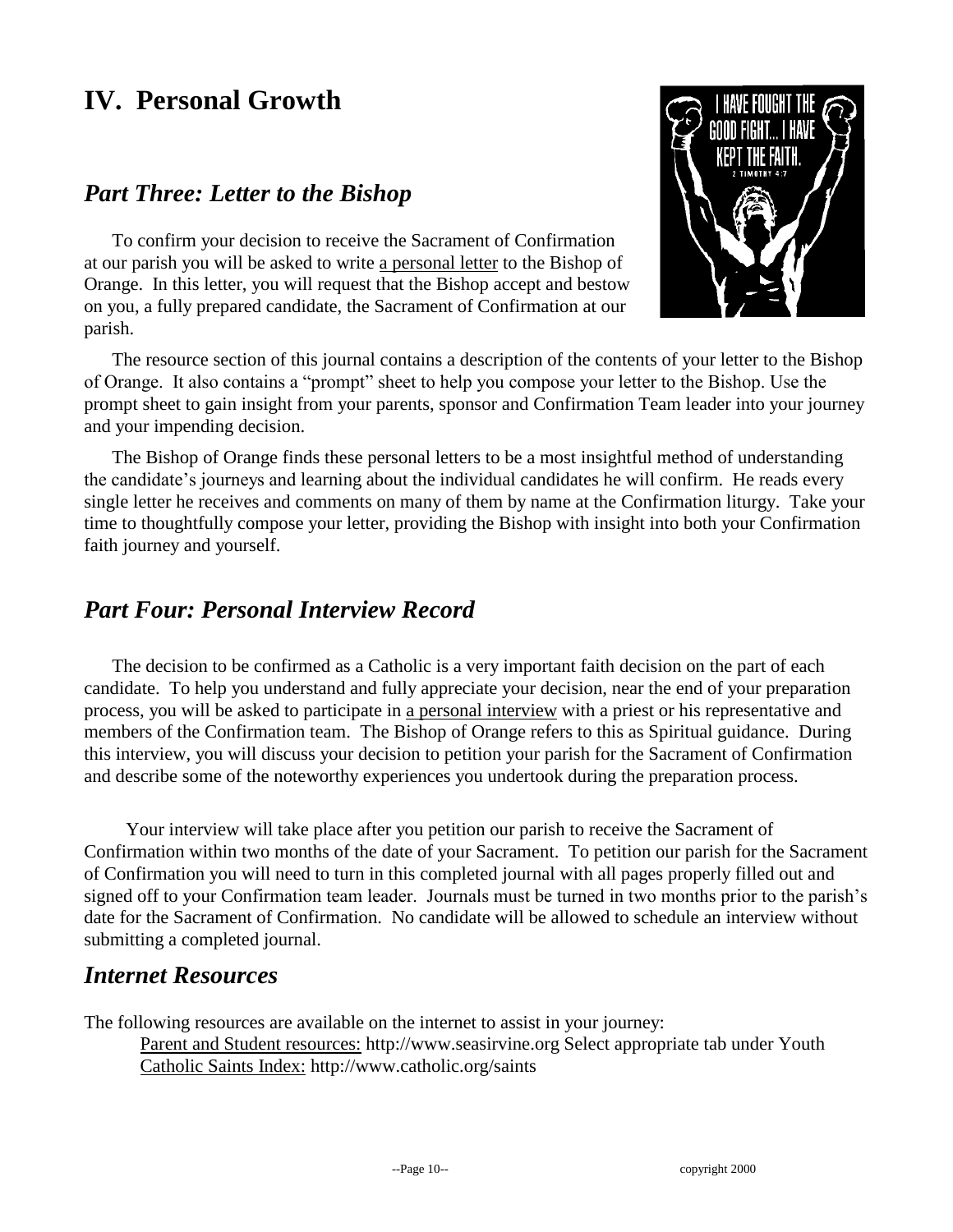## *Part One: Confirmation Sacramental Preparation Sessions Resource Instructions*

For each of the twelve(12) Confirmation Sacramental Preparation sessions held monthly over the two-year preparation period there is a corresponding reflection sheet in this section of your journal. Below is a topic calendar of each session in this entire series.

- $\Box$  At the beginning of each session, find the reflection sheet for that session in your journal pages and sign and date that sheet.
- $\Box$  Complete the sheet thoughtfully and carefully when instructed during the session
- $\Box$  Ask your parent/guardian to complete their portion of the reflection sheet and sign the sheet in the space provided.
- $\Box$  At the end of the session ask your Confirmation team leader to sign and date your sheet.
- $\Box$  Make arrangements during the month following the session for your sponsor to review and sign your reflection sheet.

#### *If You Miss A Session You Cannot Make It Up*

First, each session in this component is offered once during the month on generally the first Sunday of the month. Therefore, good planning on your part should greatly reduce the need to miss a session.

Second, the purpose of these sessions is to meet the Bishop of Orange's directives, including:

- Parish based Confirmation catechesis.
- $\bullet$  Integration into the parish community life.
- Exposure to the community's prayer life.
- ◆ Days of renewal.
- Two-year preparation journey, supported by the active participation of parents and sponsors.

Toward these ends it is **not possible** to individually make up a missed session designed to meet the Bishop of Orange's directives stated above. Therefore, if the you and your parent miss more than two(2) sessions in the two-year preparation period, you may be asked by the Confirmation team to repeat an entire year's sessions before receiving the Sacrament of Confirmation

The entire year's calendar is available online at www.seasirvine.org/youth. Plan ahead to focus on these very important dates and avoid any potential timing conflicts.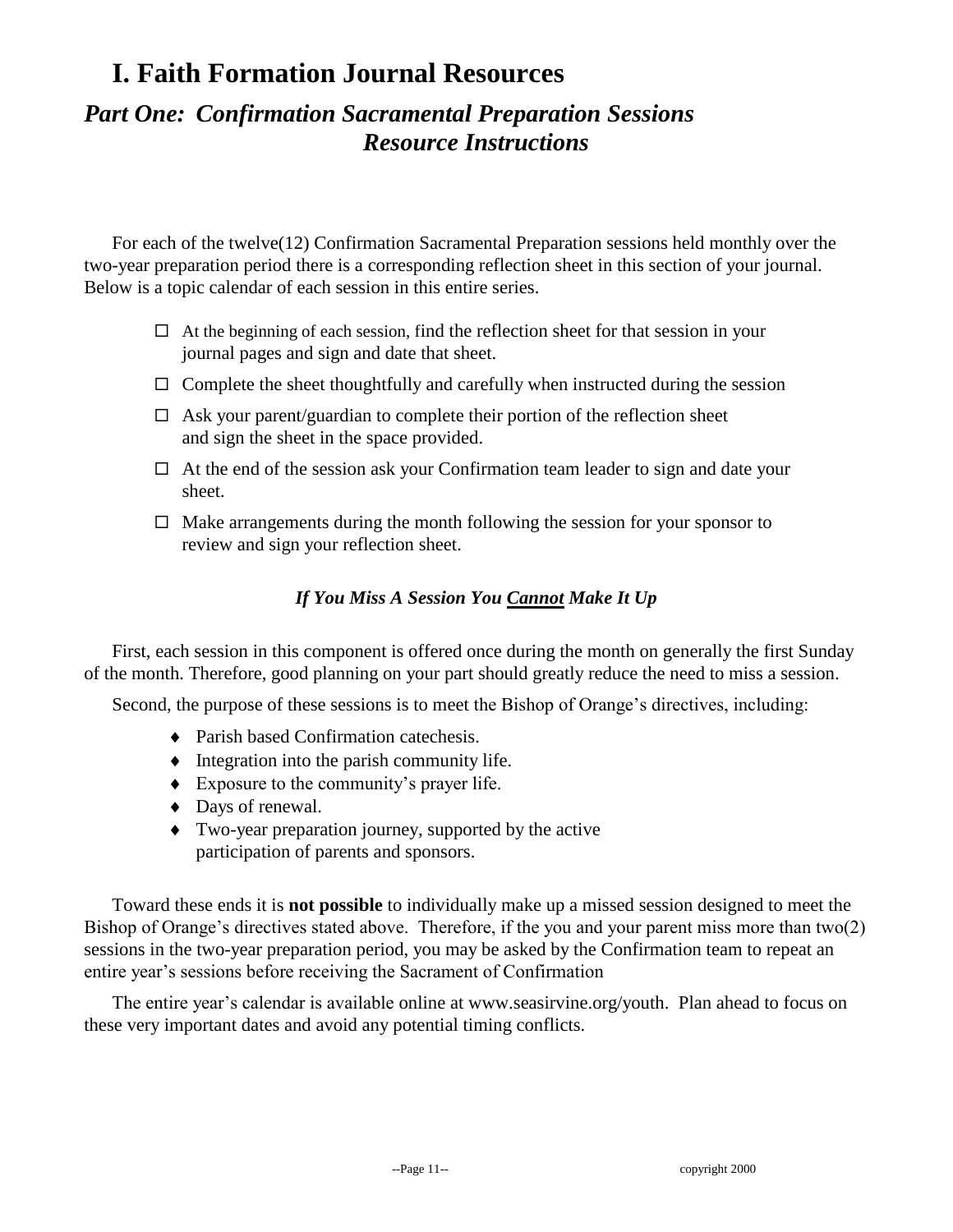# **I. Faith Formation Journal Resources** *Part One: Confirmation Sacramental Preparation Sessions Calendar for the Two Years*

Resource: *Confirming Faith*, Kieran Sawyer, Ave Maria Press, Notre Dame, IN, 1982

#### **Year A -- The Journey of Faith**

| November | Session 1 | <b>Gift of Faith</b>     | Chapter 1  |
|----------|-----------|--------------------------|------------|
| December | Session 2 | Faith as a Journey       | Chapter 5  |
| January  | Session 3 | The Bible, part 1        | Chapter 9  |
| February | Session 4 | The Bible, part 2        | Chapter 9  |
| March    | Session 5 | Our Beliefs, Our Creed   | Chapter 10 |
| April    | Session 6 | <b>Confirmation Rite</b> | Chapter 12 |

#### **Year B -- The Sacraments of Initiation**

| November | Session 1 | Baptism, part 1      | Chapter 1  |  |
|----------|-----------|----------------------|------------|--|
| December | Session 2 | Baptism, part 2      | Chapter 4  |  |
| January  | Session 3 | Eucharist, part 1    | Chapter 6  |  |
| February | Session 4 | Eucharist, part 2    | Chapter 7  |  |
| March    | Session 5 | Confirmation, part 1 | Chapter 11 |  |
| April    | Session 6 | Confirmation, part 2 | Chapter 12 |  |

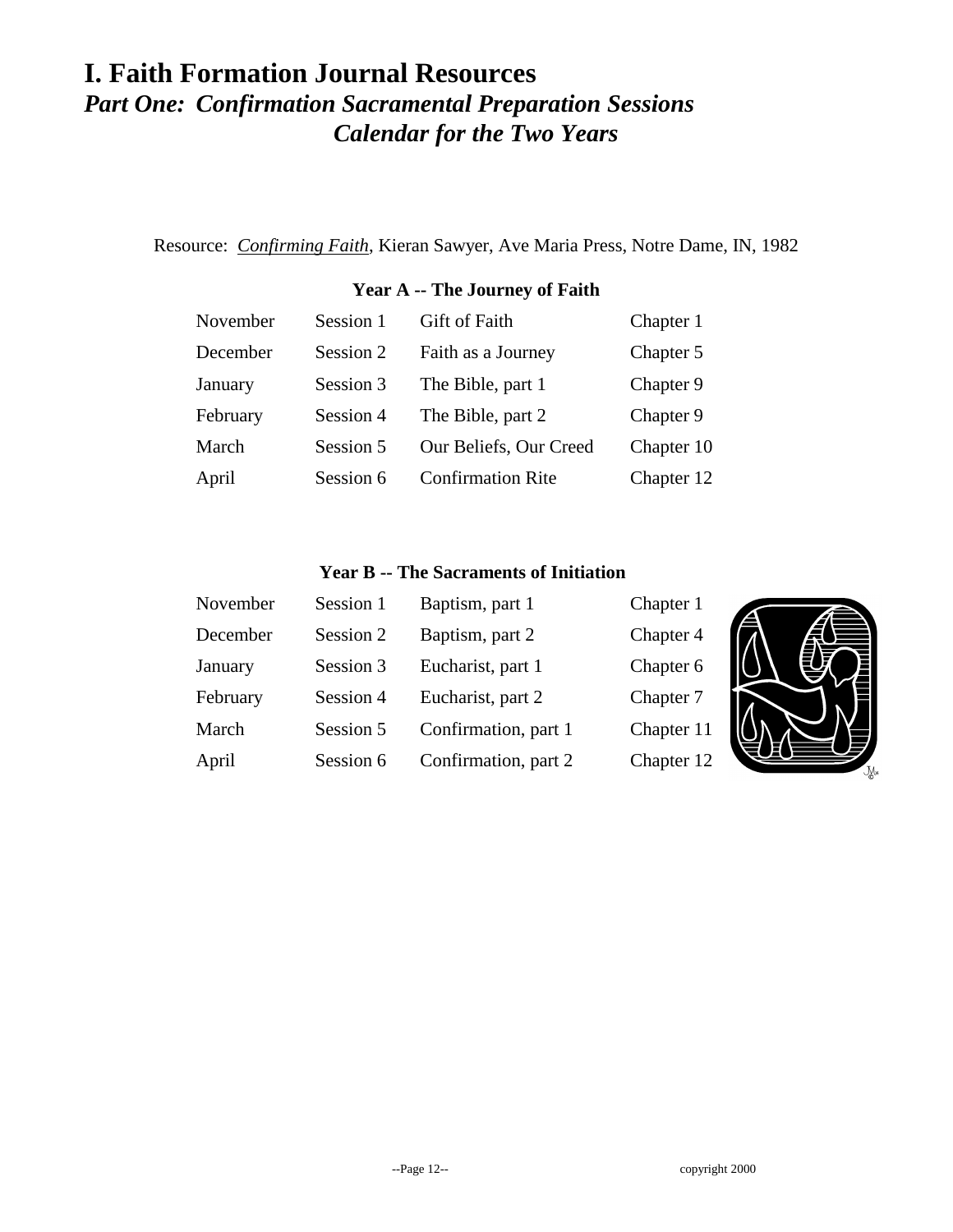## **Year A: The Journey of Faith Session 1: Gift of Faith**

|                                                                   | Candidate Signature: Parent Signature: Parent Signature:                         |
|-------------------------------------------------------------------|----------------------------------------------------------------------------------|
|                                                                   | Sponsor Signature: Leader Signature: Leader Signature:                           |
| Date: Today's Scripture: Today's Scripture.                       |                                                                                  |
| Candidate Reflection on meaning of this lesson in their own life: |                                                                                  |
|                                                                   | ,我们也不会有什么。""我们的人,我们也不会有什么?""我们的人,我们也不会有什么?""我们的人,我们也不会有什么?""我们的人,我们也不会有什么?""我们的人 |
|                                                                   |                                                                                  |
|                                                                   |                                                                                  |
|                                                                   |                                                                                  |
|                                                                   | ,我们也不会有什么。""我们的人,我们也不会有什么?""我们的人,我们也不会有什么?""我们的人,我们也不会有什么?""我们的人,我们也不会有什么?""我们的人 |
|                                                                   |                                                                                  |
|                                                                   |                                                                                  |
|                                                                   |                                                                                  |
|                                                                   |                                                                                  |
|                                                                   |                                                                                  |
| Parent Reflection on meaning of this lesson in their own life:    |                                                                                  |
|                                                                   |                                                                                  |
|                                                                   |                                                                                  |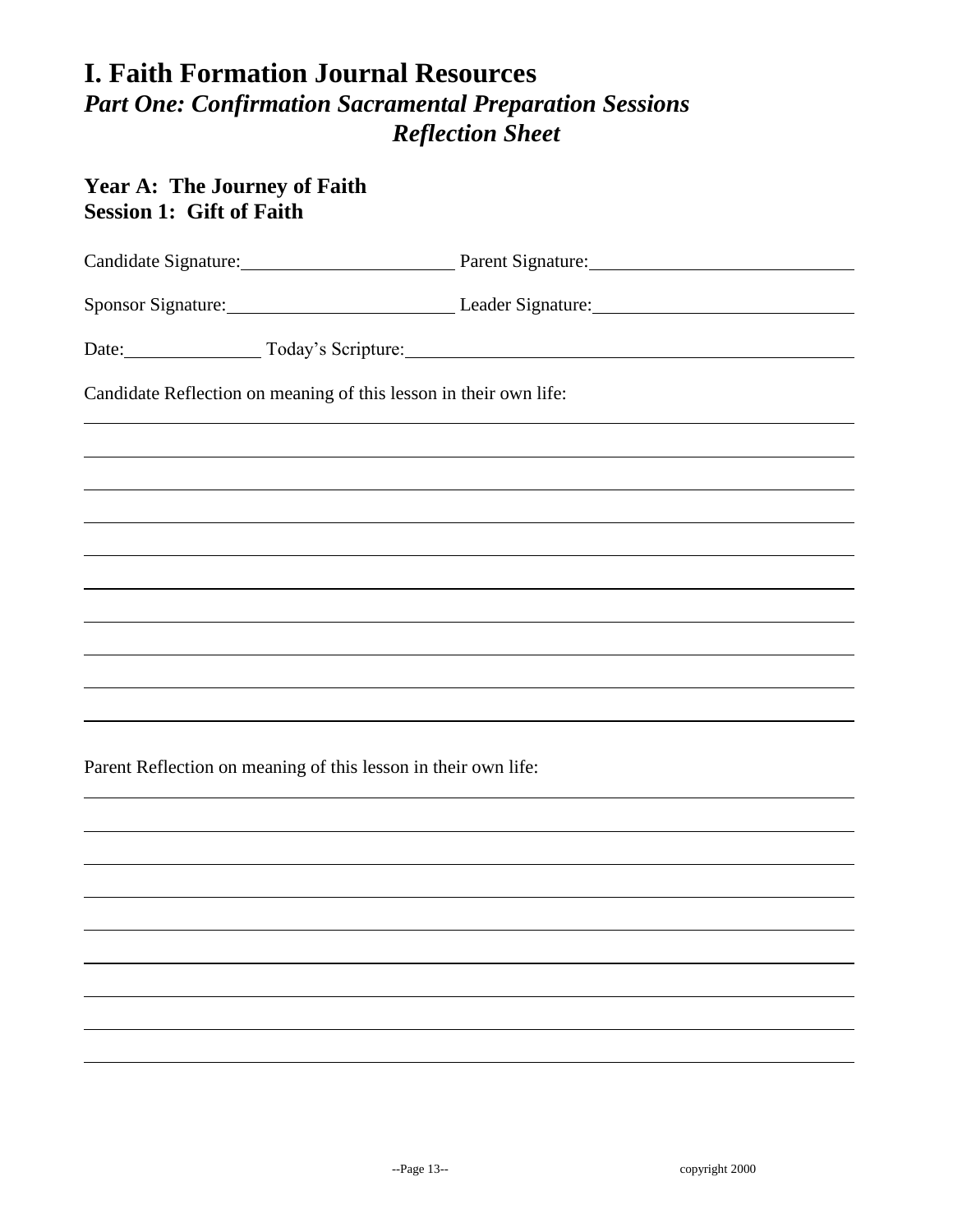## *Part One: Confirmation Sacramental Preparation Sessions Reflection Sheet*

## **Year A: The Journey of Faith Session 2: Faith as a Journey**

|                                                                   | Candidate Signature: Parent Signature: Parent Signature:                         |
|-------------------------------------------------------------------|----------------------------------------------------------------------------------|
|                                                                   | Sponsor Signature: Leader Signature: Leader Signature:                           |
| Date: Today's Scripture: Today's Scripture:                       |                                                                                  |
| Candidate Reflection on meaning of this lesson in their own life: |                                                                                  |
|                                                                   |                                                                                  |
|                                                                   | ,我们也不会有什么?""我们的人,我们也不会有什么?""我们的人,我们也不会有什么?""我们的人,我们也不会有什么?""我们的人,我们也不会有什么?""我们的人 |
|                                                                   |                                                                                  |
|                                                                   |                                                                                  |
|                                                                   |                                                                                  |
|                                                                   |                                                                                  |
|                                                                   |                                                                                  |
|                                                                   |                                                                                  |
| Parent Reflection on meaning of this lesson in their own life:    |                                                                                  |
|                                                                   |                                                                                  |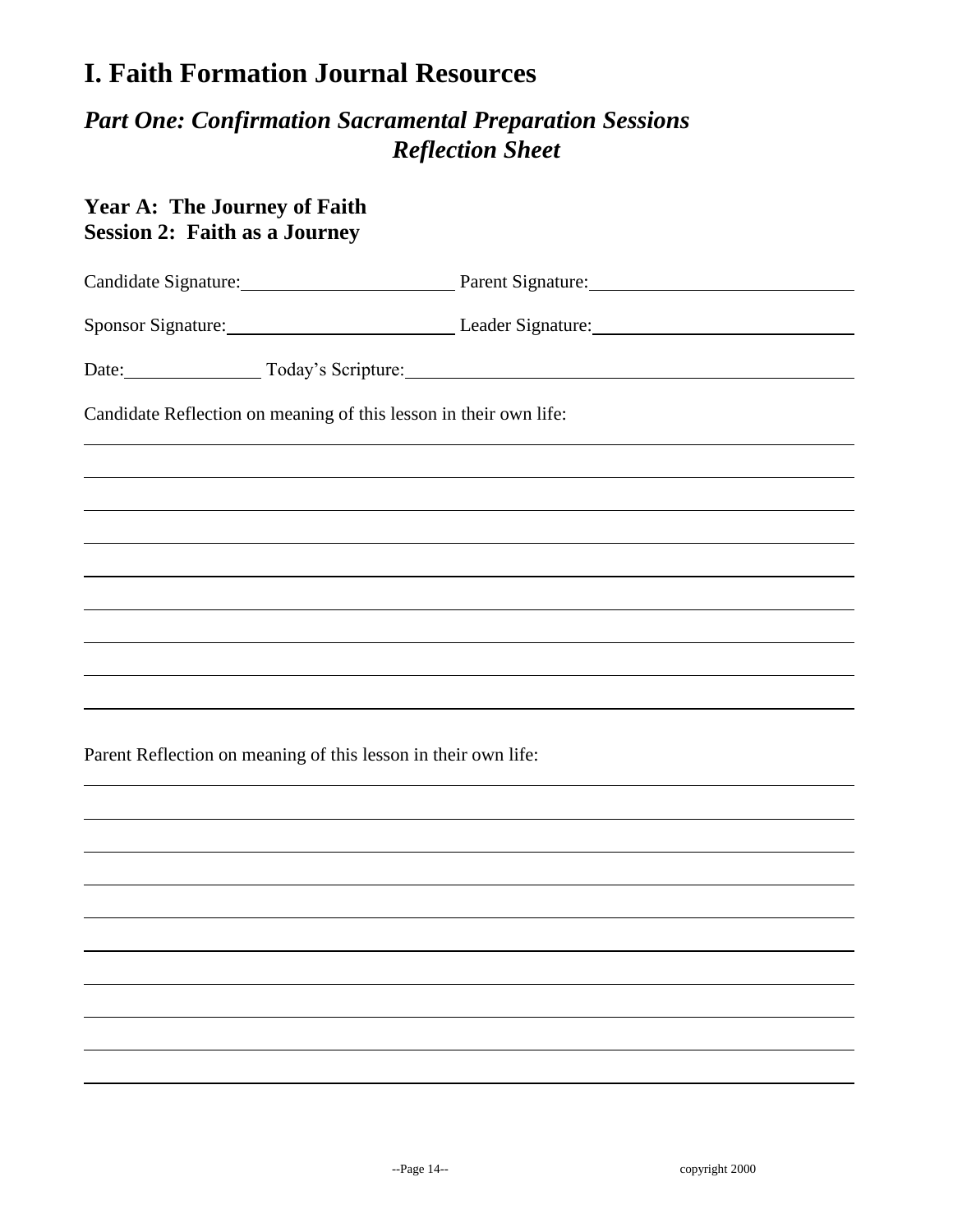## *Part One: Confirmation Sacramental Preparation Sessions Reflection Sheet*

## **Year A: The Journey of Faith Session 3: The Bible, part 1**

| Sponsor Signature: Leader Signature: Leader Signature:<br>Date: Today's Scripture:<br>Candidate Reflection on meaning of this lesson in their own life: |  | Candidate Signature: Parent Signature: Parent Signature: |  |
|---------------------------------------------------------------------------------------------------------------------------------------------------------|--|----------------------------------------------------------|--|
|                                                                                                                                                         |  |                                                          |  |
|                                                                                                                                                         |  |                                                          |  |
|                                                                                                                                                         |  |                                                          |  |
|                                                                                                                                                         |  |                                                          |  |
|                                                                                                                                                         |  |                                                          |  |
|                                                                                                                                                         |  |                                                          |  |
|                                                                                                                                                         |  |                                                          |  |
|                                                                                                                                                         |  |                                                          |  |
|                                                                                                                                                         |  |                                                          |  |
|                                                                                                                                                         |  |                                                          |  |
|                                                                                                                                                         |  |                                                          |  |
| Parent Reflection on meaning of this lesson in their own life:                                                                                          |  |                                                          |  |
|                                                                                                                                                         |  |                                                          |  |
|                                                                                                                                                         |  |                                                          |  |
|                                                                                                                                                         |  |                                                          |  |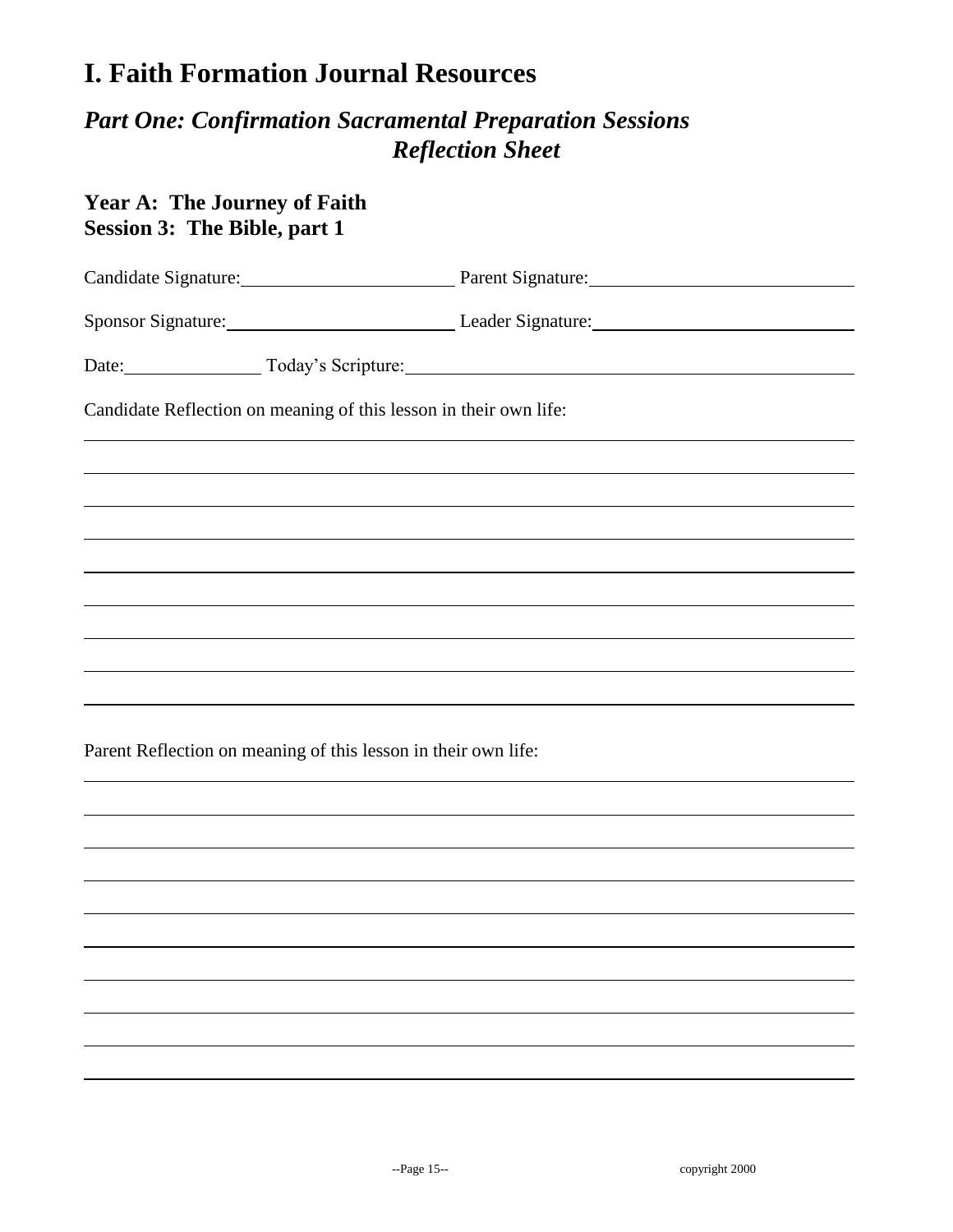## *Part One: Confirmation Sacramental Preparation Sessions Reflection Sheet*

## **Year A: The Journey of Faith Session 4: The Bible, part 2**

|                                                                   | Candidate Signature: Parent Signature: Parent Signature: |  |
|-------------------------------------------------------------------|----------------------------------------------------------|--|
|                                                                   | Sponsor Signature: Leader Signature: Leader Signature:   |  |
| Date: Today's Scripture: Today's Scripture.                       |                                                          |  |
| Candidate Reflection on meaning of this lesson in their own life: |                                                          |  |
|                                                                   |                                                          |  |
|                                                                   |                                                          |  |
|                                                                   |                                                          |  |
|                                                                   |                                                          |  |
|                                                                   |                                                          |  |
|                                                                   |                                                          |  |
|                                                                   |                                                          |  |
|                                                                   |                                                          |  |
|                                                                   |                                                          |  |
| Parent Reflection on meaning of this lesson in their own life:    |                                                          |  |
|                                                                   |                                                          |  |
|                                                                   |                                                          |  |
|                                                                   |                                                          |  |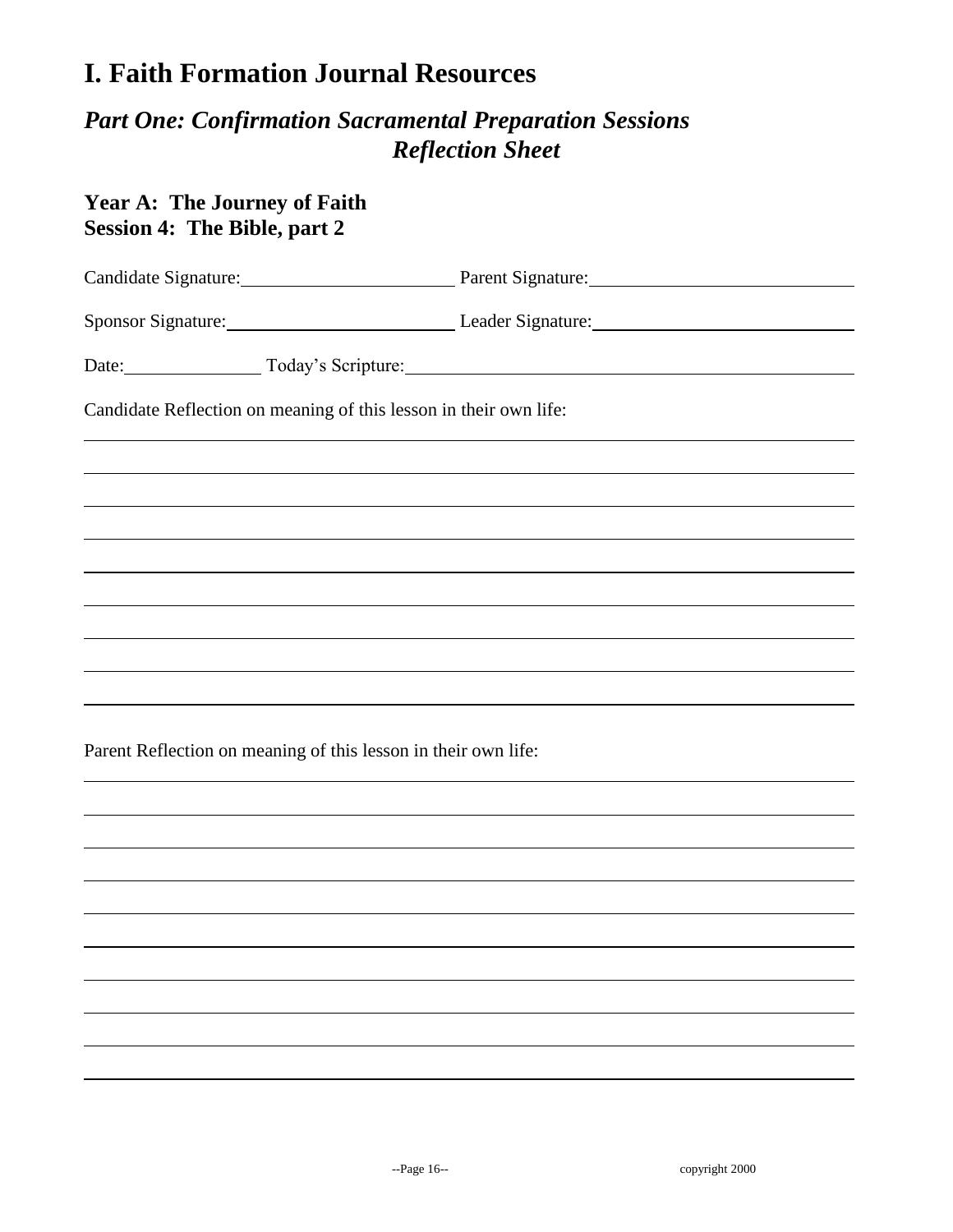## *Part One: Confirmation Sacramental Preparation Sessions Reflection Sheet*

## **Year A: The Journey of Faith Session 5: Our Beliefs, Our Creed**

|                                                                                  | Sponsor Signature: Leader Signature: Leader Signature:                           |
|----------------------------------------------------------------------------------|----------------------------------------------------------------------------------|
| Date: Today's Scripture:                                                         |                                                                                  |
| Candidate Reflection on meaning of this lesson in their own life:                |                                                                                  |
| ,我们也不会有什么。""我们的人,我们也不会有什么?""我们的人,我们也不会有什么?""我们的人,我们也不会有什么?""我们的人,我们也不会有什么?""我们的人 |                                                                                  |
|                                                                                  |                                                                                  |
|                                                                                  | ,我们也不会有什么。""我们的人,我们也不会有什么?""我们的人,我们也不会有什么?""我们的人,我们也不会有什么?""我们的人,我们也不会有什么?""我们的人 |
|                                                                                  |                                                                                  |
|                                                                                  |                                                                                  |
|                                                                                  |                                                                                  |
|                                                                                  |                                                                                  |
|                                                                                  |                                                                                  |
|                                                                                  |                                                                                  |

Parent Reflection on meaning of this lesson in their own life: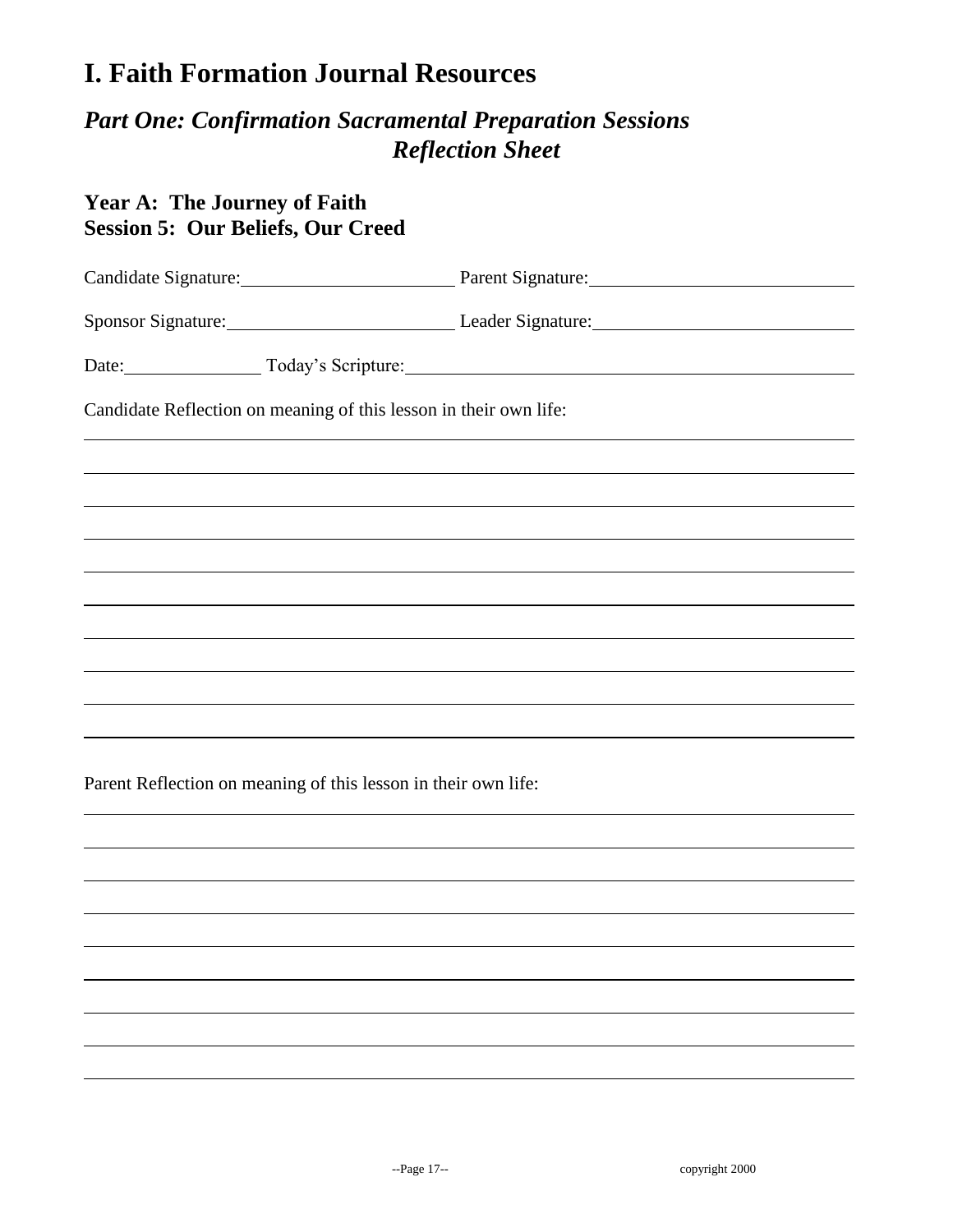## *Part One: Confirmation Sacramental Preparation Sessions Reflection Sheet*

## **Year A: The Journey of Faith Session 6: Confirmation Rite**

|                                                                   | Sponsor Signature: Leader Signature: Leader Signature:                                 |  |
|-------------------------------------------------------------------|----------------------------------------------------------------------------------------|--|
|                                                                   | Date: Today's Scripture: Camera Communication Contains a Control of Today's Scripture: |  |
| Candidate Reflection on meaning of this lesson in their own life: |                                                                                        |  |
| <u> 1989 - Andrea Andrews, Amerikaansk politik (d. 1989)</u>      |                                                                                        |  |
|                                                                   |                                                                                        |  |
|                                                                   |                                                                                        |  |
|                                                                   |                                                                                        |  |
|                                                                   | ,我们也不会有什么。""我们的人,我们也不会有什么?""我们的人,我们也不会有什么?""我们的人,我们也不会有什么?""我们的人,我们也不会有什么?""我们的人       |  |
|                                                                   |                                                                                        |  |
|                                                                   |                                                                                        |  |
|                                                                   |                                                                                        |  |
|                                                                   |                                                                                        |  |

Parent Reflection on meaning of this lesson in their own life: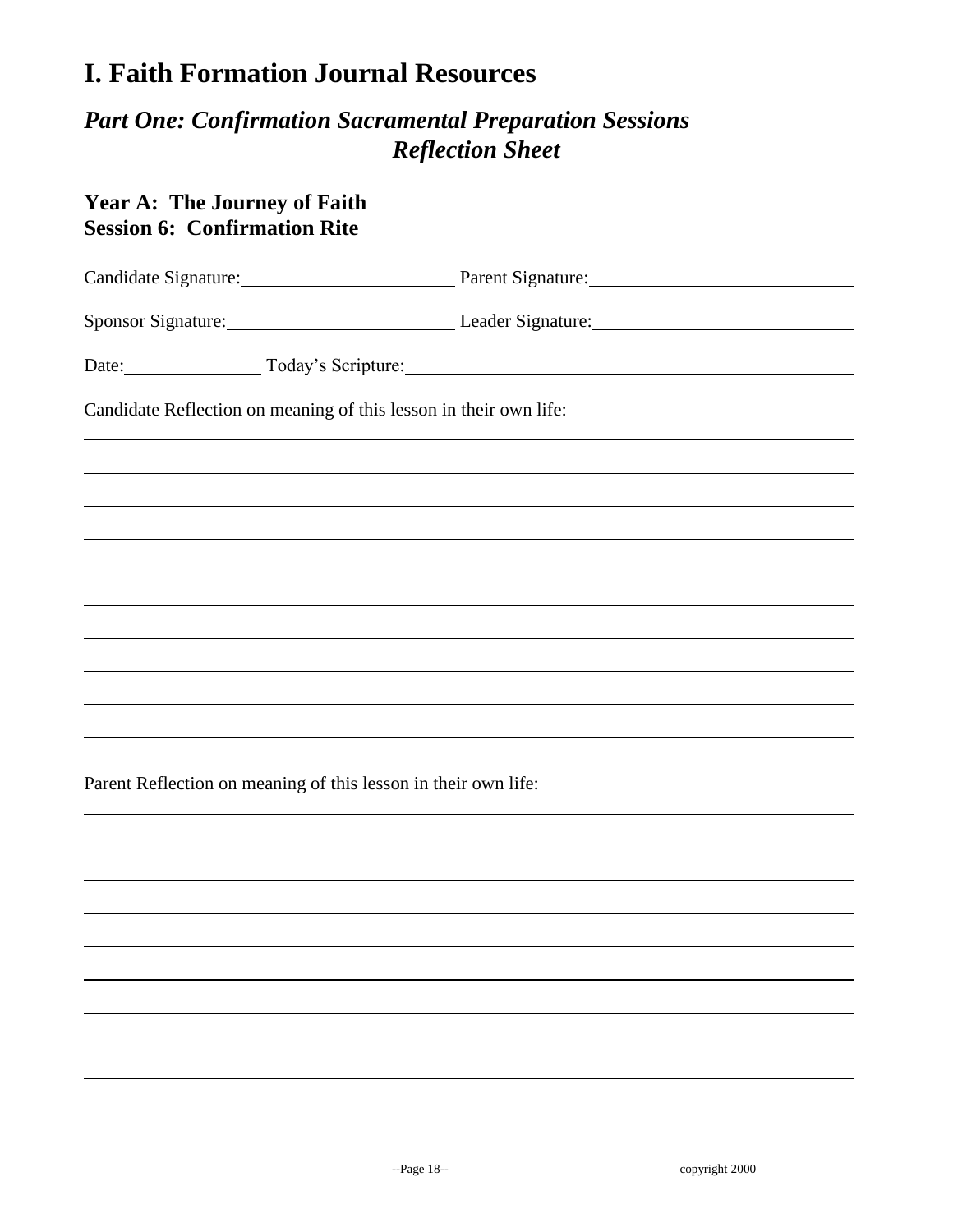## *Part One: Confirmation Sacramental Preparation Sessions Reflection Sheet*

## **Year B: The Sacraments of Initiation Session 1: Baptism, part 1**

|                                                                   | Candidate Signature: Parent Signature: Parent Signature:                         |  |
|-------------------------------------------------------------------|----------------------------------------------------------------------------------|--|
|                                                                   | Sponsor Signature: Leader Signature: Leader Signature:                           |  |
| Date: Today's Scripture: Today's Scripture.                       |                                                                                  |  |
| Candidate Reflection on meaning of this lesson in their own life: |                                                                                  |  |
|                                                                   |                                                                                  |  |
|                                                                   |                                                                                  |  |
|                                                                   |                                                                                  |  |
|                                                                   |                                                                                  |  |
|                                                                   | ,我们也不会有什么?""我们的人,我们也不会有什么?""我们的人,我们也不会有什么?""我们的人,我们也不会有什么?""我们的人,我们也不会有什么?""我们的人 |  |
|                                                                   |                                                                                  |  |
|                                                                   |                                                                                  |  |
| Parent Reflection on meaning of this lesson in their own life:    |                                                                                  |  |
|                                                                   |                                                                                  |  |
|                                                                   |                                                                                  |  |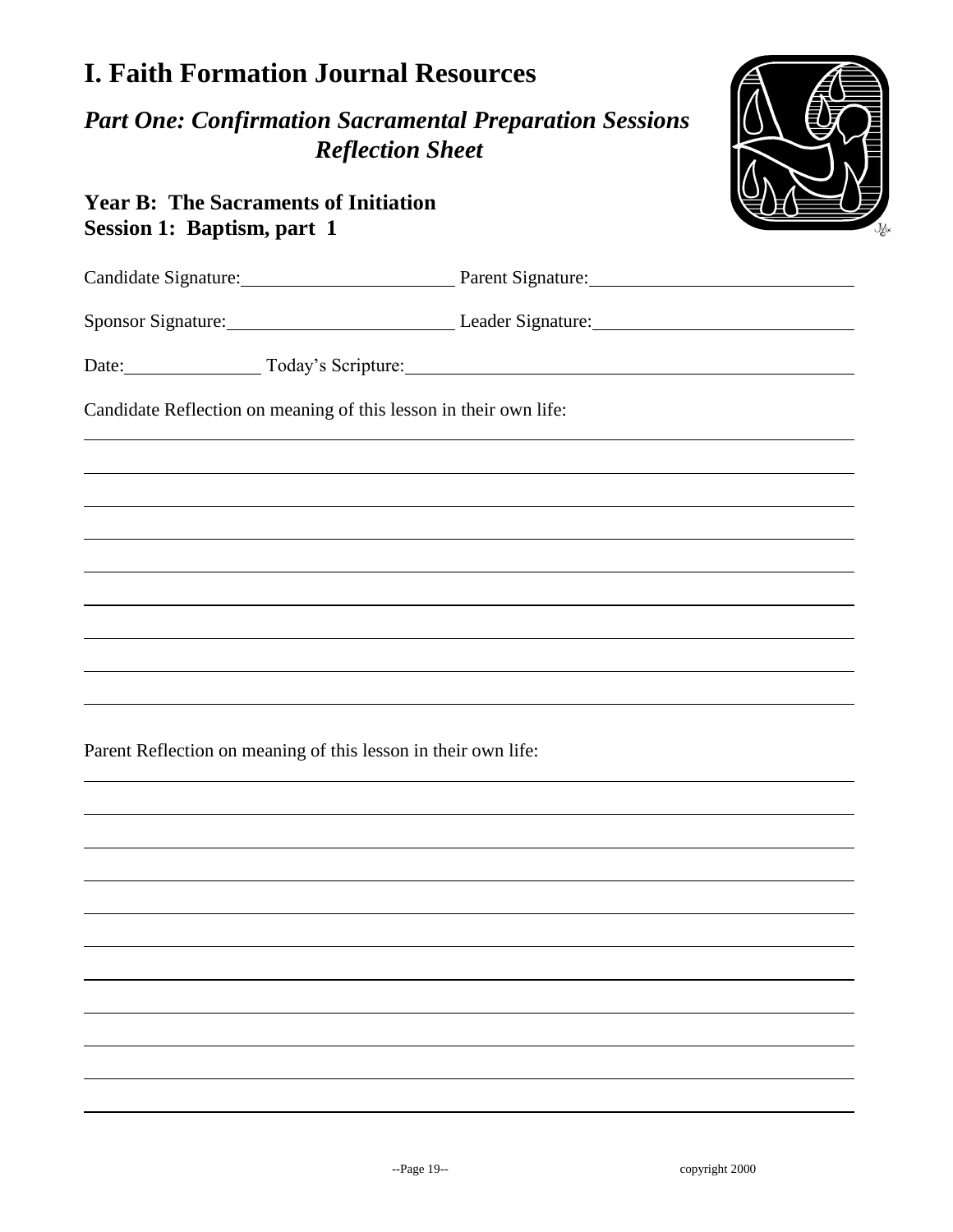

## **Year B: The Sacraments of Initiation Session 2: Baptism, part 2**

|                                                                   | Candidate Signature: Parent Signature: Parent Signature: |  |
|-------------------------------------------------------------------|----------------------------------------------------------|--|
|                                                                   | Sponsor Signature: Leader Signature: Leader Signature:   |  |
| Date: Today's Scripture: Today's Scripture.                       |                                                          |  |
| Candidate Reflection on meaning of this lesson in their own life: |                                                          |  |
|                                                                   |                                                          |  |
|                                                                   |                                                          |  |
|                                                                   |                                                          |  |
|                                                                   |                                                          |  |
|                                                                   |                                                          |  |
|                                                                   |                                                          |  |
|                                                                   |                                                          |  |
| Parent Reflection on meaning of this lesson in their own life:    |                                                          |  |
|                                                                   |                                                          |  |
|                                                                   |                                                          |  |
|                                                                   |                                                          |  |
|                                                                   |                                                          |  |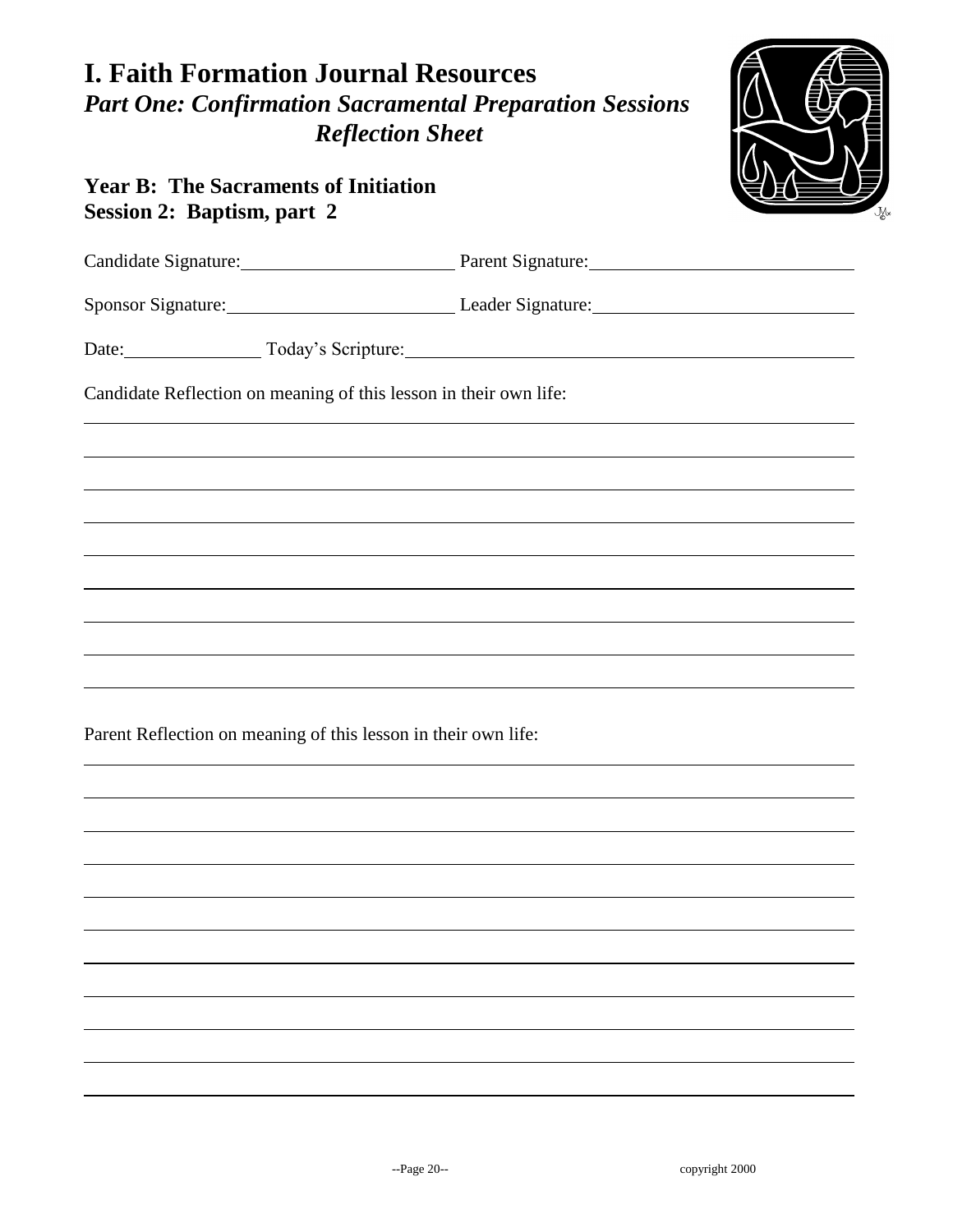

## **Year B: The Sacraments of Initiation Session 3: Eucharist, part 1**

|                                                                   | Candidate Signature: Parent Signature:                 |
|-------------------------------------------------------------------|--------------------------------------------------------|
|                                                                   | Sponsor Signature: Leader Signature: Leader Signature: |
| Date: Today's Scripture:                                          |                                                        |
| Candidate Reflection on meaning of this lesson in their own life: |                                                        |
|                                                                   |                                                        |
|                                                                   |                                                        |
|                                                                   |                                                        |
|                                                                   |                                                        |
|                                                                   |                                                        |
|                                                                   |                                                        |
| Parent Reflection on meaning of this lesson in their own life:    |                                                        |
|                                                                   |                                                        |
|                                                                   |                                                        |
|                                                                   |                                                        |
|                                                                   |                                                        |
|                                                                   |                                                        |
|                                                                   |                                                        |
|                                                                   |                                                        |
|                                                                   |                                                        |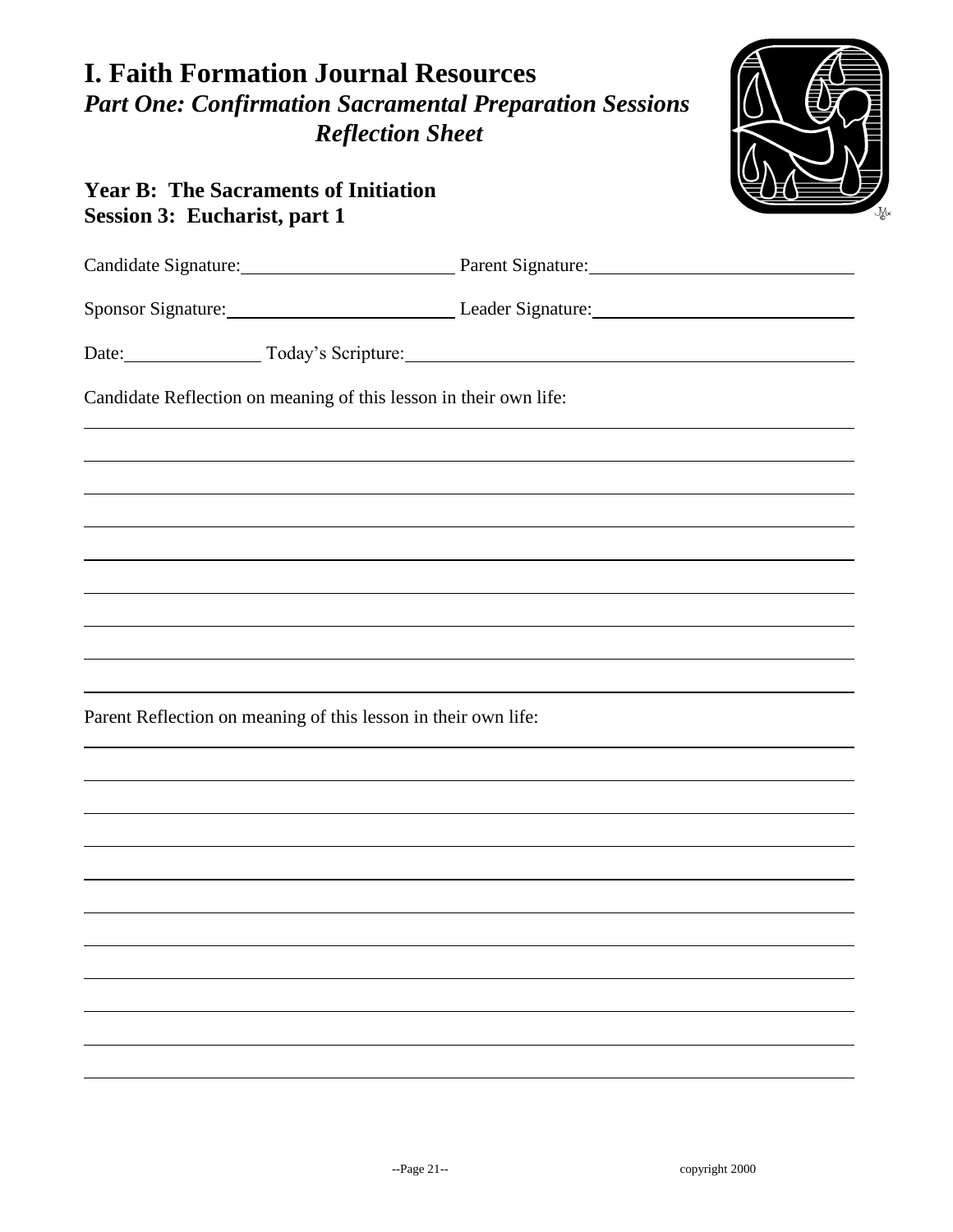

## **Year B: The Sacraments of Initiation Session 4: Eucharist, part 2**

|                                                                   | Candidate Signature: Parent Signature: Parent Signature: |
|-------------------------------------------------------------------|----------------------------------------------------------|
|                                                                   | Sponsor Signature: Leader Signature: Leader Signature:   |
| Date: Today's Scripture: Today's Scripture.                       |                                                          |
| Candidate Reflection on meaning of this lesson in their own life: |                                                          |
|                                                                   |                                                          |
|                                                                   |                                                          |
|                                                                   |                                                          |
|                                                                   |                                                          |
|                                                                   |                                                          |
|                                                                   |                                                          |
| Parent Reflection on meaning of this lesson in their own life:    |                                                          |
|                                                                   |                                                          |
|                                                                   |                                                          |
|                                                                   |                                                          |
|                                                                   |                                                          |
|                                                                   |                                                          |
|                                                                   |                                                          |
|                                                                   |                                                          |
|                                                                   |                                                          |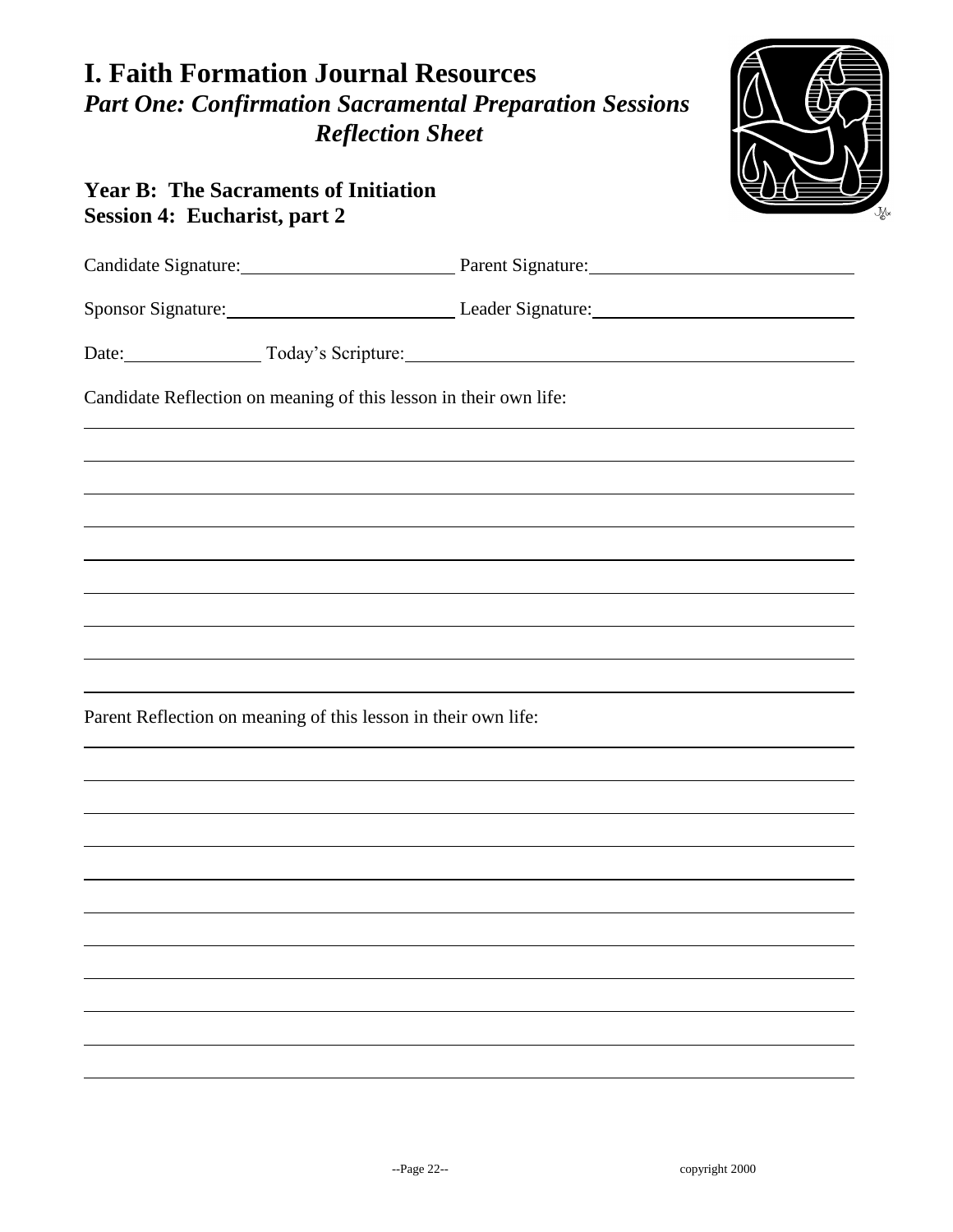

## **Year B: The Sacraments of Initiation Session 5: Confirmation, part 1**

|                                                                   | Candidate Signature: Parent Signature: Parent Signature: |
|-------------------------------------------------------------------|----------------------------------------------------------|
|                                                                   | Sponsor Signature: Leader Signature: Leader Signature:   |
| Date: Today's Scripture: Today's Scripture.                       |                                                          |
| Candidate Reflection on meaning of this lesson in their own life: |                                                          |
|                                                                   |                                                          |
|                                                                   |                                                          |
|                                                                   |                                                          |
|                                                                   |                                                          |
|                                                                   |                                                          |
|                                                                   |                                                          |
|                                                                   |                                                          |
| Parent Reflection on meaning of this lesson in their own life:    |                                                          |
|                                                                   |                                                          |
|                                                                   |                                                          |
|                                                                   |                                                          |
|                                                                   |                                                          |
|                                                                   |                                                          |
|                                                                   |                                                          |
|                                                                   |                                                          |
|                                                                   |                                                          |
|                                                                   |                                                          |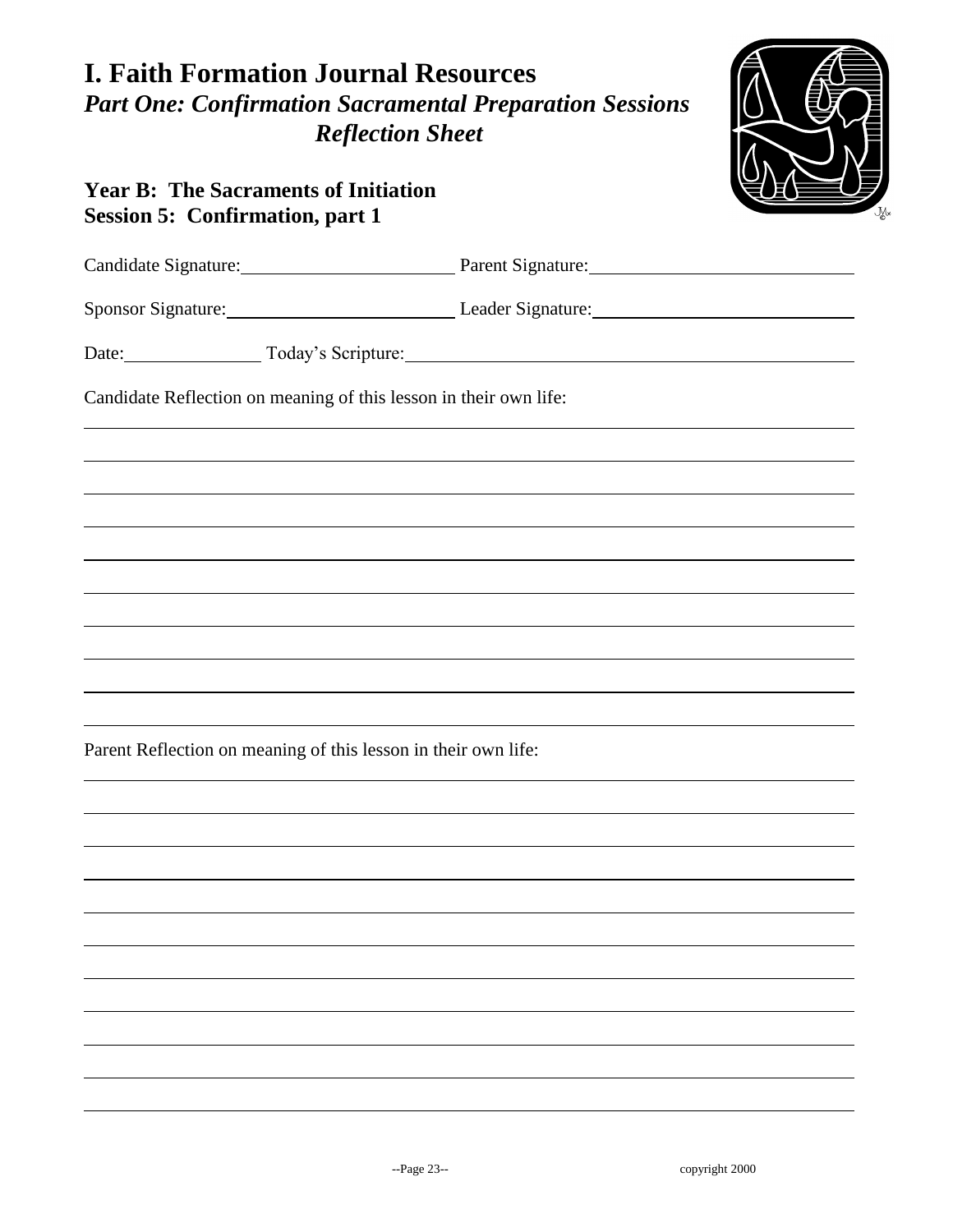

## **Year B: The Sacraments of Initiation Session 6: Confirmation, part 2**

| Candidate Signature: Parent Signature: Parent Signature:          |
|-------------------------------------------------------------------|
| Sponsor Signature: Leader Signature: Leader Signature:            |
| Date: Today's Scripture:                                          |
| Candidate Reflection on meaning of this lesson in their own life: |
|                                                                   |
|                                                                   |
|                                                                   |
|                                                                   |
|                                                                   |
|                                                                   |
|                                                                   |
| Parent Reflection on meaning of this lesson in their own life:    |
|                                                                   |
|                                                                   |
|                                                                   |
|                                                                   |
|                                                                   |
|                                                                   |
|                                                                   |
|                                                                   |
|                                                                   |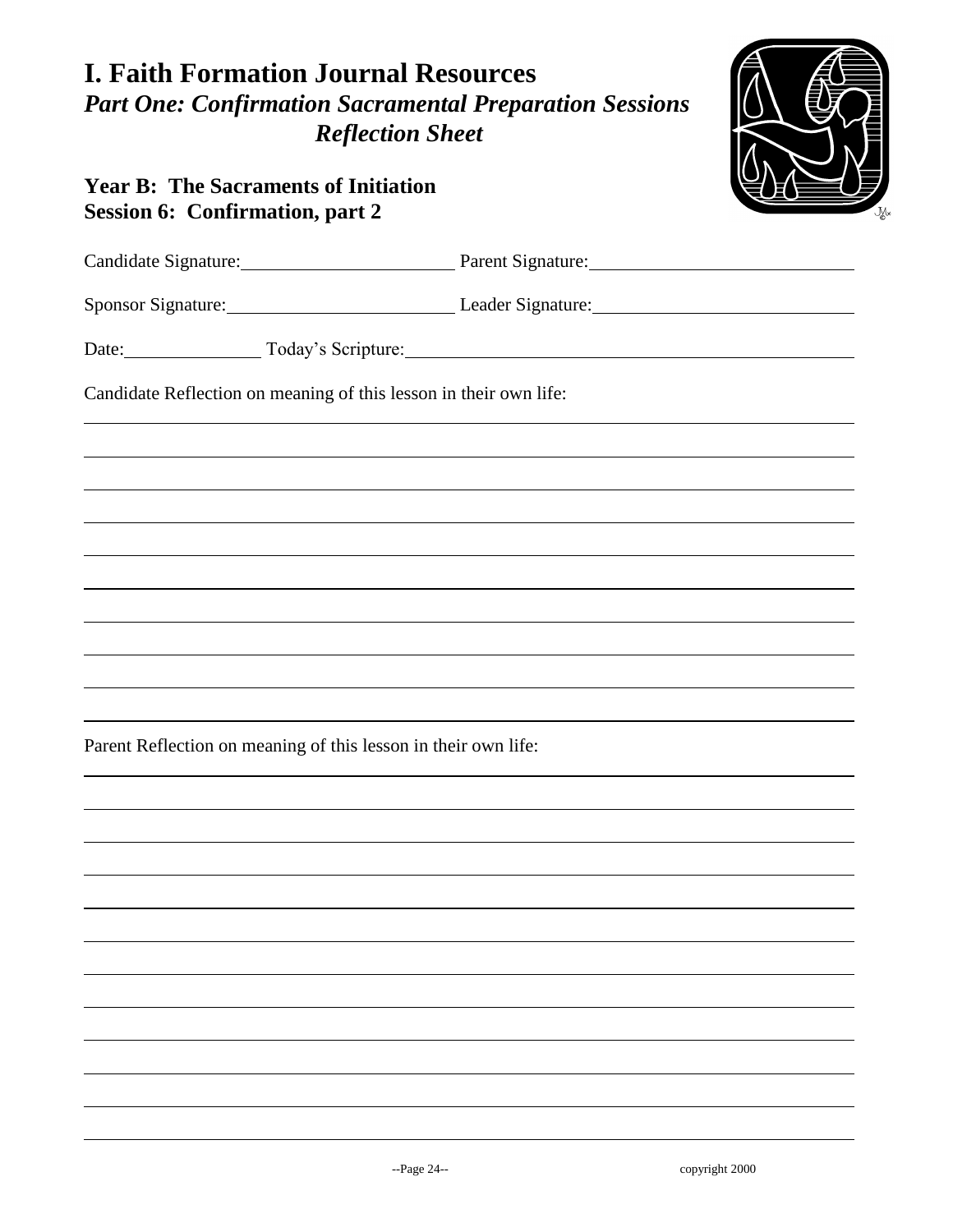# *Part Two: Religious Education Sessions Resource Instructions*



For each of the twelve(12) Religious Education sessions there is a corresponding reflection sheet in this section of your journal. Below is a calendar of the entire Religious Education series.

- $\Box$  At the beginning of each session, find the reflection sheet for that session in your journal pages and sign and date that sheet.
- $\Box$  Complete the sheet thoughtfully and carefully when instructed during the session
- $\Box$  At the end of the session ask your Confirmation team leader to sign and date your sheet.
- $\Box$  When you get home ask your parent/guardian to review and sign your sheet
- $\Box$  Make arrangements during the month following the session for your sponsor to review and sign your reflection sheet.
- $\Box$  If you are a Catholic School student opting not to attend a particular monthly Religious education session then you must still fill in the respective journal page for that month's lesson in the following manner: For each monthly session you miss you must fill in one of these journal pages with at least three paragraphs describing the topic of your religion class lessons for that month.

## *If You Miss a Session You Can Make It Up*

If you cannot attend a particular session, you are responsible for completing the lesson, which can be found online at www.seasirvine.org/youth with your parent or sponsor on your own in the following manner:

- $\Box$  Read the lesson and share it with your parent/guardian or sponsor.
- $\Box$  Answer all the questions in each section at the end of the lesson, recording the answers on the lesson's corresponding reflection sheet in this journal.
- $\Box$  Ask your parent/guardian to review and sign the sheet in the space provided.
- $\Box$  Ask your Confirmation team leader to review and sign the sheet the next time you attend class.
- $\Box$  Make arrangements for your sponsor to review and sign your reflection sheet.

If you are unable to complete all the assignments by the end of the program year you may be asked by the Confirmation Team to repeat the entire year's lessons before receiving the Sacrament of Confirmation.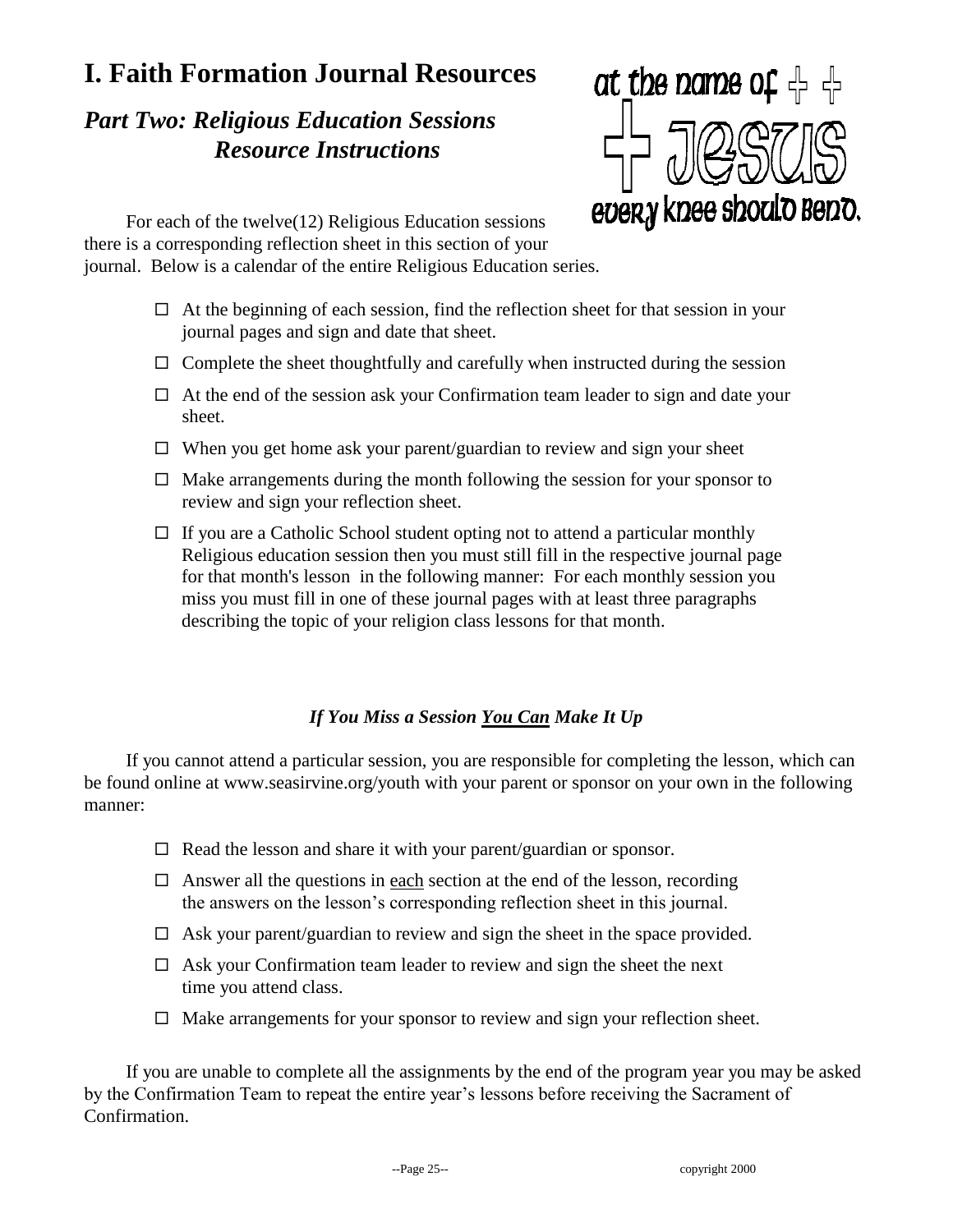# **I. Faith Formation Journal Resources** *Part Two: Religious Education Sessions Calendar for the Two Years*

#### **Year A -- The Study of Jesus**

at the name of  $\frac{1}{2}$ every knee should Beno.

Resource: *Jesus, Time of Life Learning Series*, Trevor Shannon, Twenty-Third Publications, Mystic, CT, 1985

| October  | Session 1  | Who is Jesus?                              | Chapter 1 |
|----------|------------|--------------------------------------------|-----------|
| November | Session 2  | Palestine in the Time of Jesus             | Chapter 2 |
|          |            | A Visit to Jerusalem                       | Chapter 3 |
| January  | Session 3a | Did Jesus Really Exist                     | Chapter 4 |
|          | Session 3b | The Work of Jesus - What He Did            | Chapter 5 |
| February | Session 4  | The Work of Jesus - What He Said Chapter 6 |           |
| March    | Session 5  | Suffering and Death of Jesus               | Chapter 7 |
| April    | Session 6  | What Happened Next?                        | Chapter 8 |
|          |            | The Impact of Jesus                        | Chapter 9 |

#### **Year B -- The Study of Christian Worship**

Resource: *Christian Worship, Time of Life Series*, John Rankin, Twenty-Third Publications, Mystic, CT, 1985



| October  | Session 1  | Worship                                    | Chapter 1 |
|----------|------------|--------------------------------------------|-----------|
| November | Session 2  | Eucharist                                  | Chapter 2 |
| January  | Session 3a | Private Prayer                             | Chapter 3 |
|          | Session 3b | <b>Traditional Rites</b>                   | Chapter 4 |
| February | Session 4  | <b>Times and Places</b>                    | Chapter 5 |
| March    | Session 5  | <b>Styles of Worship</b>                   | Chapter 6 |
| April    | Session 6a | <b>Christian Ministers</b>                 | Chapter 7 |
|          | Session 6b | The Meaning of Christian Worship Chapter 8 |           |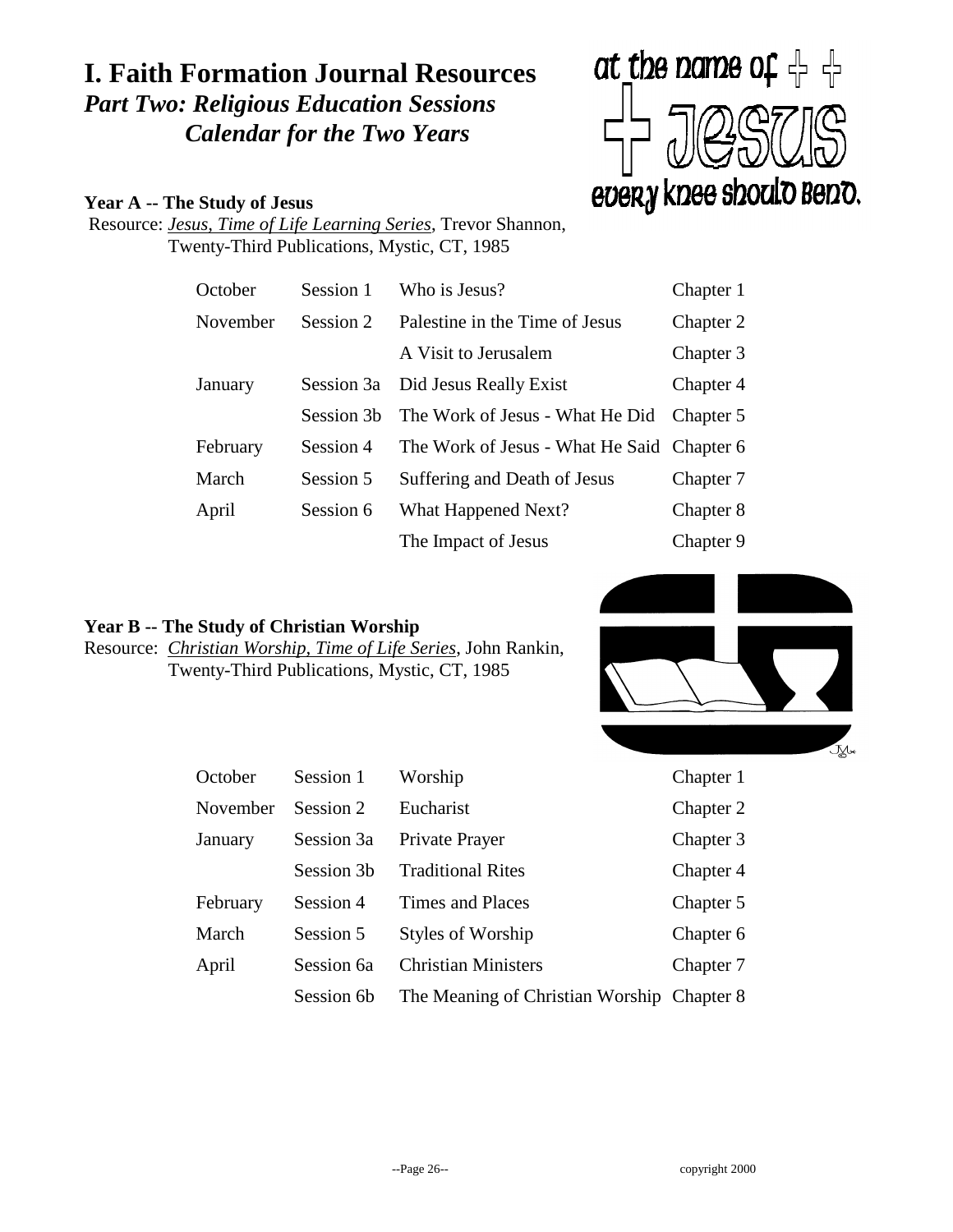# **I. Faith Formation Journal Resources** *Part Two: Religious Education Sessions Reflection Sheet*



## **Year A: The Study of Jesus Session 1: Chapter 1 "Who is Jesus?"**

|             |                | Candidate Signature: Parent Signature: Parent Signature: |
|-------------|----------------|----------------------------------------------------------|
|             |                | Sponsor Signature: Leader Signature: Leader Signature:   |
|             |                | Date: Today's Scripture:                                 |
|             |                | Section #1:                                              |
|             |                |                                                          |
|             |                |                                                          |
|             |                |                                                          |
|             |                |                                                          |
|             |                |                                                          |
|             | Section $#2$ : |                                                          |
|             |                |                                                          |
|             |                |                                                          |
|             |                |                                                          |
|             |                |                                                          |
| Section #3: |                |                                                          |
|             |                |                                                          |
|             |                |                                                          |
|             |                |                                                          |
|             |                |                                                          |
|             |                |                                                          |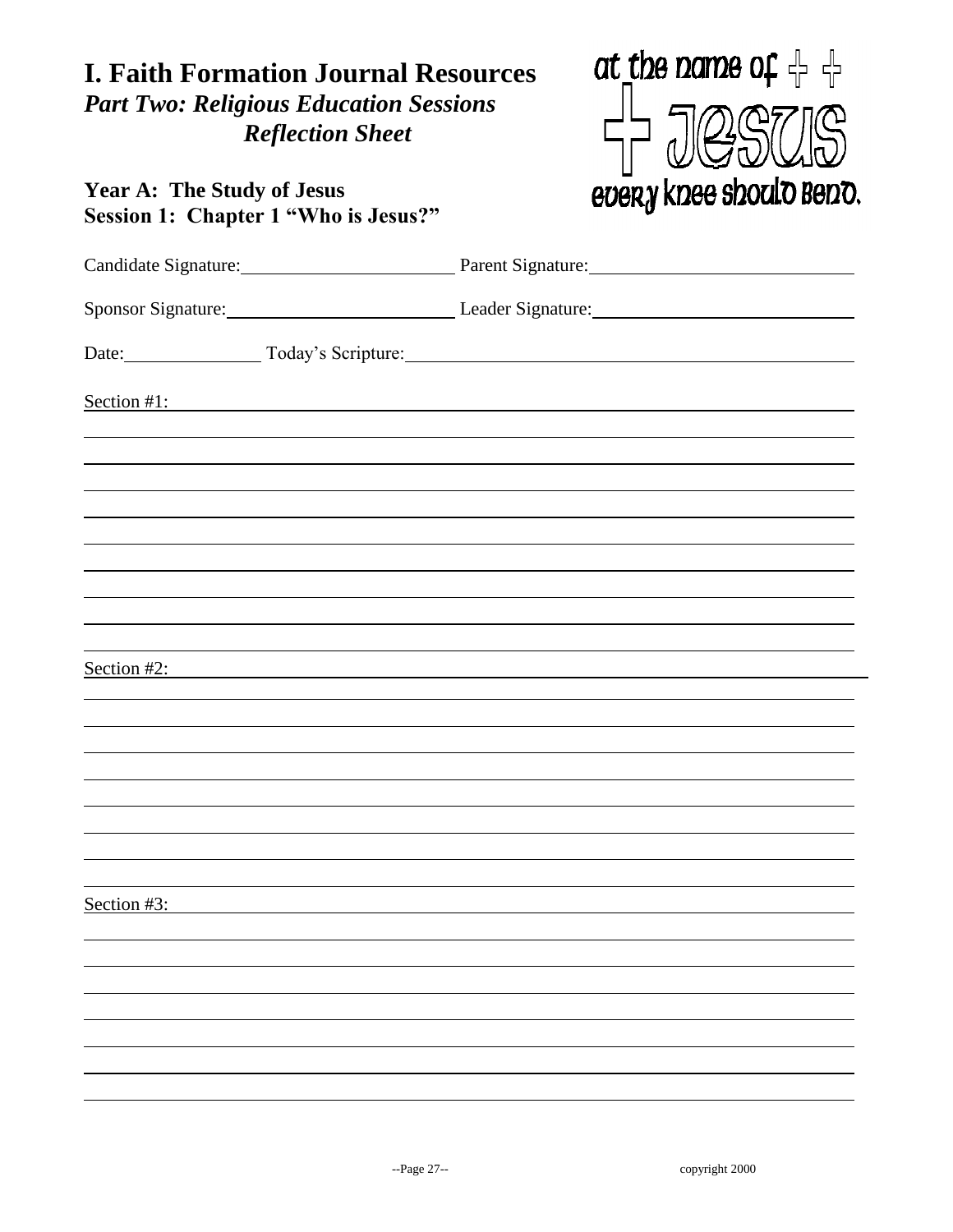| <b>I. Faith Formation Journal Resources</b><br><b>Part Two: Religious Education Sessions</b><br><b>Reflection Sheet</b><br><b>Year A: The Study of Jesus</b><br>Session 2: Chapter 2 "Palestine in the<br>Time of Jesus"<br><b>Chapter 3 "A Visit to Jerusalem"</b> | at the name of $\frac{1}{1}$<br>every knee should Bend.  |
|---------------------------------------------------------------------------------------------------------------------------------------------------------------------------------------------------------------------------------------------------------------------|----------------------------------------------------------|
|                                                                                                                                                                                                                                                                     | Candidate Signature: Parent Signature: Parent Signature: |
|                                                                                                                                                                                                                                                                     | Sponsor Signature: Leader Signature: Leader Signature:   |
|                                                                                                                                                                                                                                                                     | Date: Today's Scripture: Today's Scripture:              |
| Section #1:<br>Section #2:<br>Section #3:                                                                                                                                                                                                                           |                                                          |
|                                                                                                                                                                                                                                                                     |                                                          |
|                                                                                                                                                                                                                                                                     |                                                          |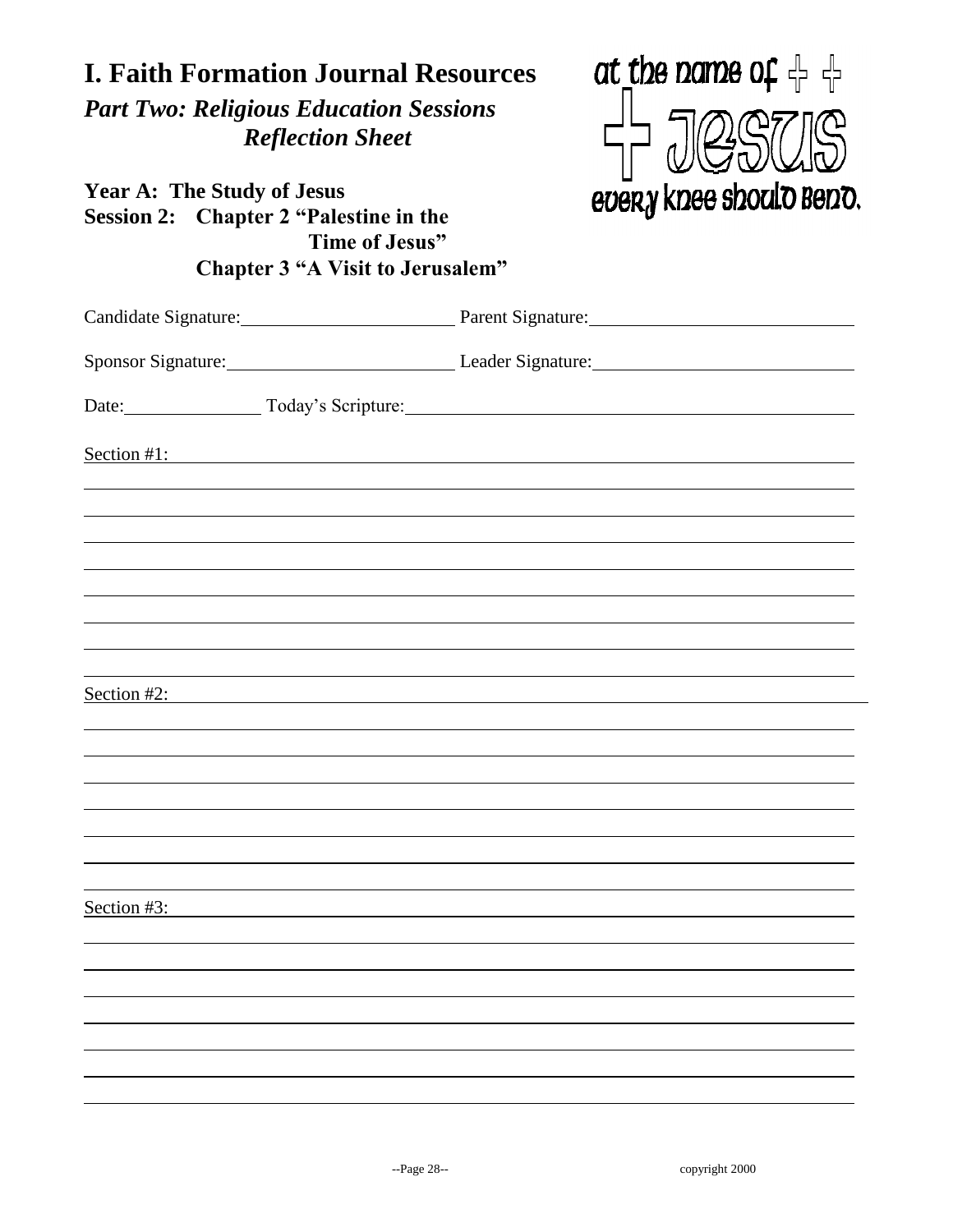# at the name of  $\frac{1}{1}$ **I. Faith Formation Journal Resources** *Part Two: Religious Education Sessions Reflection Sheet* **Year A: The Study of Jesus** every knee should Beno. **Session 3a: Chapter 4 "Did Jesus Really Exist?"** Candidate Signature: Parent Signature: Sponsor Signature: Leader Signature: Date: Today's Scripture: Section #1: Section #2: Section #3: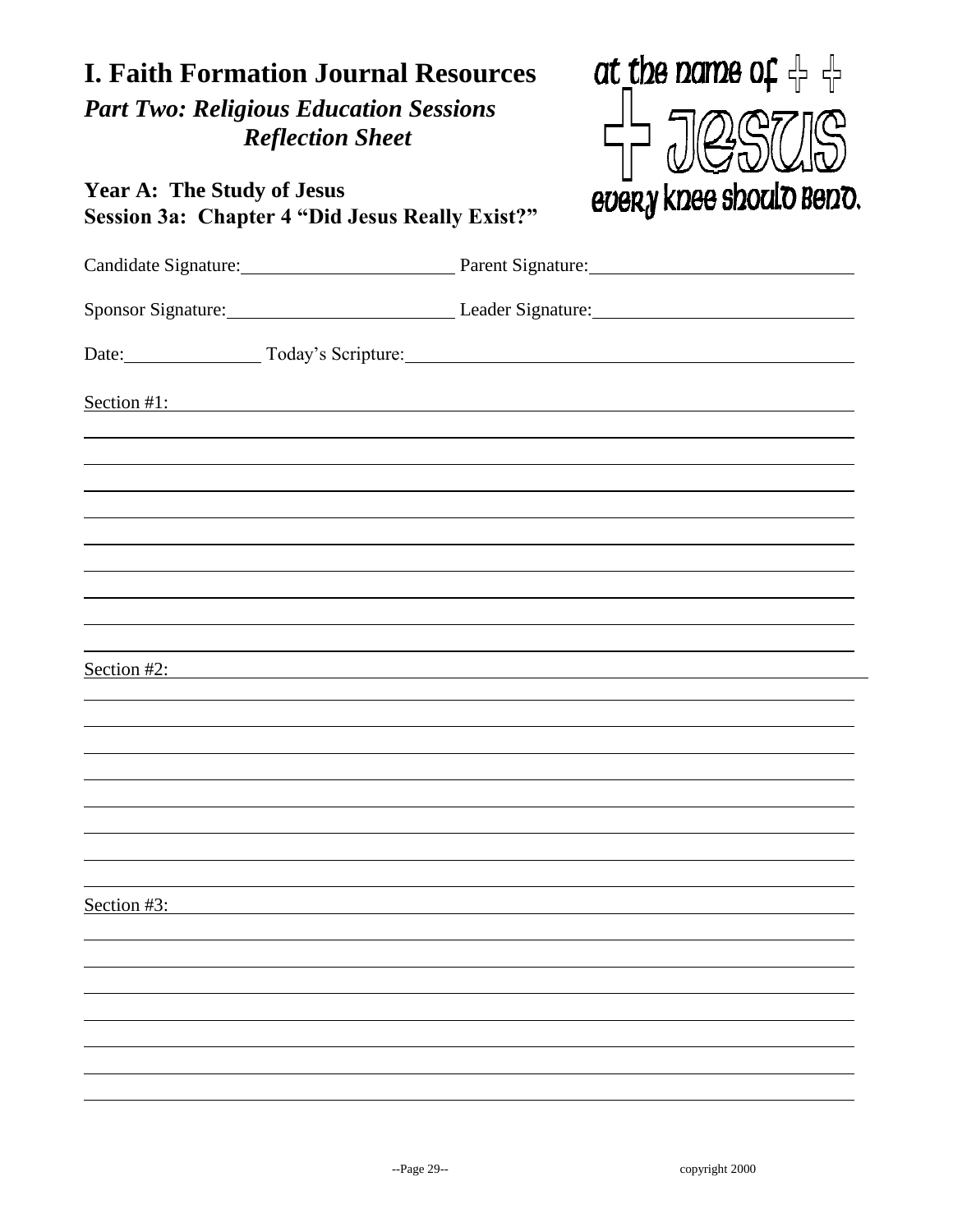# at the name of  $\frac{1}{1}$ **I. Faith Formation Journal Resources** *Part Two: Religious Education Sessions Reflection Sheet* **Year A: The Study of Jesus** every knee shoulo Beno. **Session 3b: Chapter 5 "The Work of Jesus - What He Did"** Candidate Signature: Parent Signature: Sponsor Signature: Leader Signature: Leader Signature: Date: Today's Scripture: Section #1: Section #2: Section #3: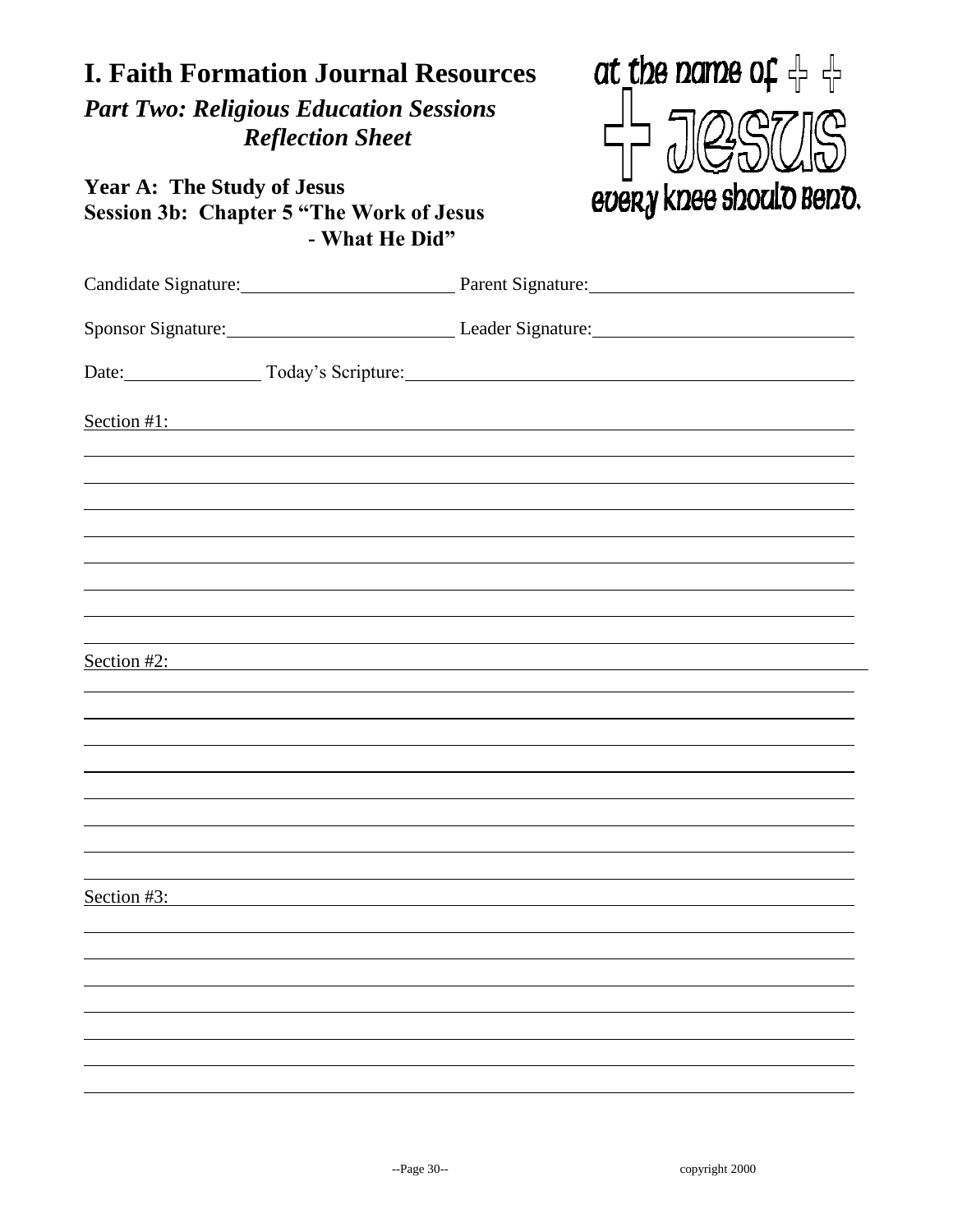| <b>I. Faith Formation Journal Resources</b><br><b>Part Two: Religious Education Sessions</b><br><b>Reflection Sheet</b><br><b>Year A: The Study of Jesus</b><br><b>Session 4: Chapter 6 "The Work of Jesus</b><br>- What He Said" | at the name of $\frac{1}{2}$<br>every knee should Bend.                          |
|-----------------------------------------------------------------------------------------------------------------------------------------------------------------------------------------------------------------------------------|----------------------------------------------------------------------------------|
|                                                                                                                                                                                                                                   | Candidate Signature: Parent Signature: Parent Signature:                         |
|                                                                                                                                                                                                                                   | Sponsor Signature: Leader Signature: Leader Signature:                           |
|                                                                                                                                                                                                                                   | Date: Today's Scripture:                                                         |
| Section #1:<br>Section $#2$ :<br>Section #3:                                                                                                                                                                                      | ,我们也不会有什么。""我们的人,我们也不会有什么?""我们的人,我们也不会有什么?""我们的人,我们也不会有什么?""我们的人,我们也不会有什么?""我们的人 |
|                                                                                                                                                                                                                                   |                                                                                  |
|                                                                                                                                                                                                                                   |                                                                                  |
|                                                                                                                                                                                                                                   |                                                                                  |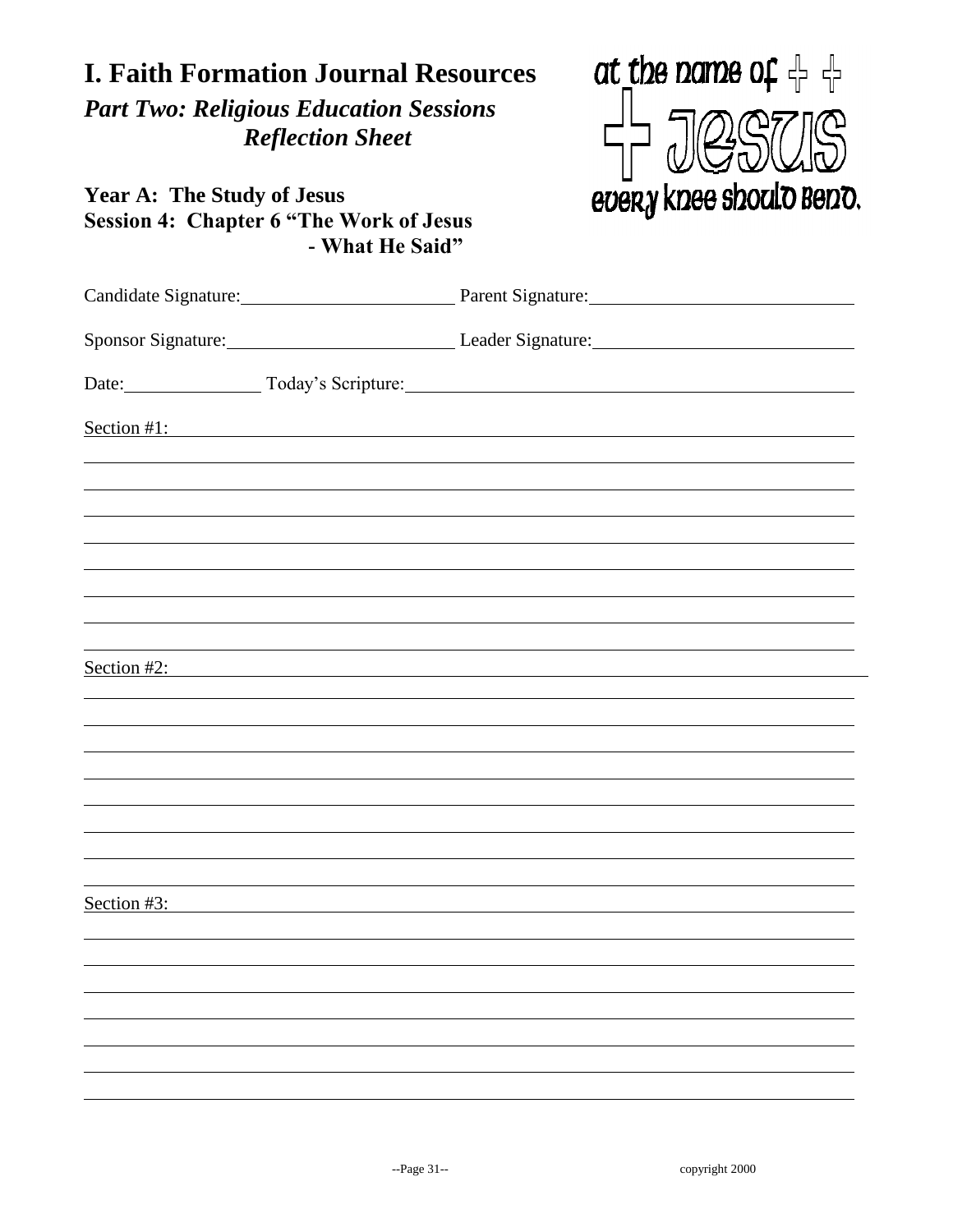| <b>I. Faith Formation Journal Resources</b><br><b>Part Two: Religious Education Sessions</b><br><b>Reflection Sheet</b><br><b>Year A: The Study of Jesus</b><br><b>Session 5: Chapter 7 "Suffering and</b><br>Death of Jesus" | at the name of $\frac{1}{1}$<br>every knee should Bend.                          |
|-------------------------------------------------------------------------------------------------------------------------------------------------------------------------------------------------------------------------------|----------------------------------------------------------------------------------|
|                                                                                                                                                                                                                               | Candidate Signature: Parent Signature: Parent Signature:                         |
|                                                                                                                                                                                                                               | Sponsor Signature: Leader Signature: Leader Signature:                           |
|                                                                                                                                                                                                                               | Date: Today's Scripture: Today's Scripture.                                      |
| Section #1:<br>Section #2:<br>Section #3:                                                                                                                                                                                     | ,我们也不会有什么。""我们的人,我们也不会有什么?""我们的人,我们也不会有什么?""我们的人,我们也不会有什么?""我们的人,我们也不会有什么?""我们的人 |
|                                                                                                                                                                                                                               |                                                                                  |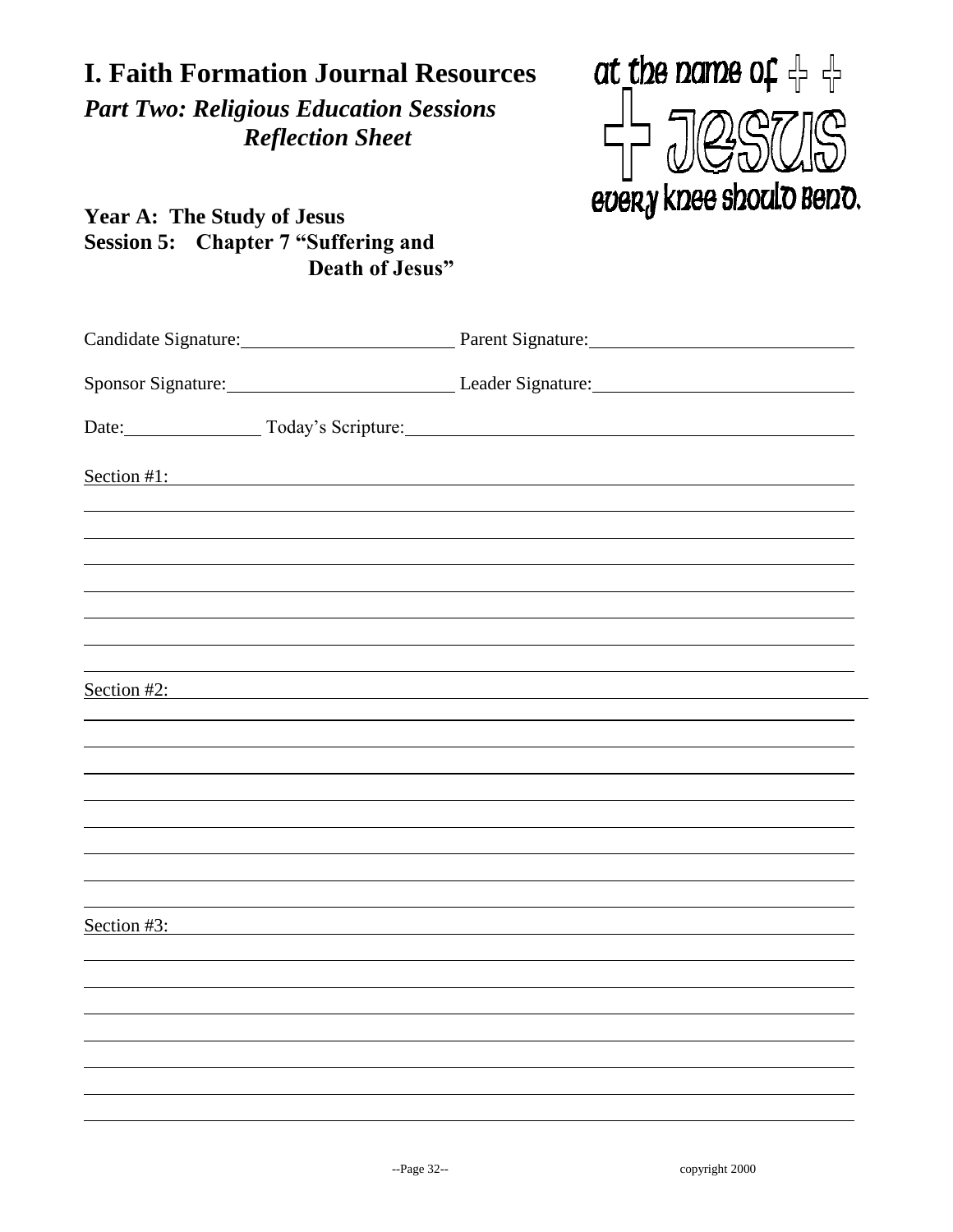| <b>I. Faith Formation Journal Resources</b><br><b>Part Two: Religious Education Sessions</b><br><b>Reflection Sheet</b><br><b>Year A: The Study of Jesus</b><br><b>Session 6: Chapter 8 "What Happened Next"</b><br><b>Chapter 9 "The Impact of Jesus"</b> |  | at the name of $\frac{1}{1}$<br>every knee should Bend. |
|------------------------------------------------------------------------------------------------------------------------------------------------------------------------------------------------------------------------------------------------------------|--|---------------------------------------------------------|
| Candidate Signature: Parent Signature: Parent Signature:                                                                                                                                                                                                   |  |                                                         |
| Sponsor Signature: Leader Signature: Leader Signature:                                                                                                                                                                                                     |  |                                                         |
| Date: Today's Scripture:                                                                                                                                                                                                                                   |  |                                                         |
| Section #1:<br>Section #2:<br><u> 1989 - Johann Stein, mars an deutscher Stein († 1989)</u>                                                                                                                                                                |  |                                                         |
| Section #3:                                                                                                                                                                                                                                                |  |                                                         |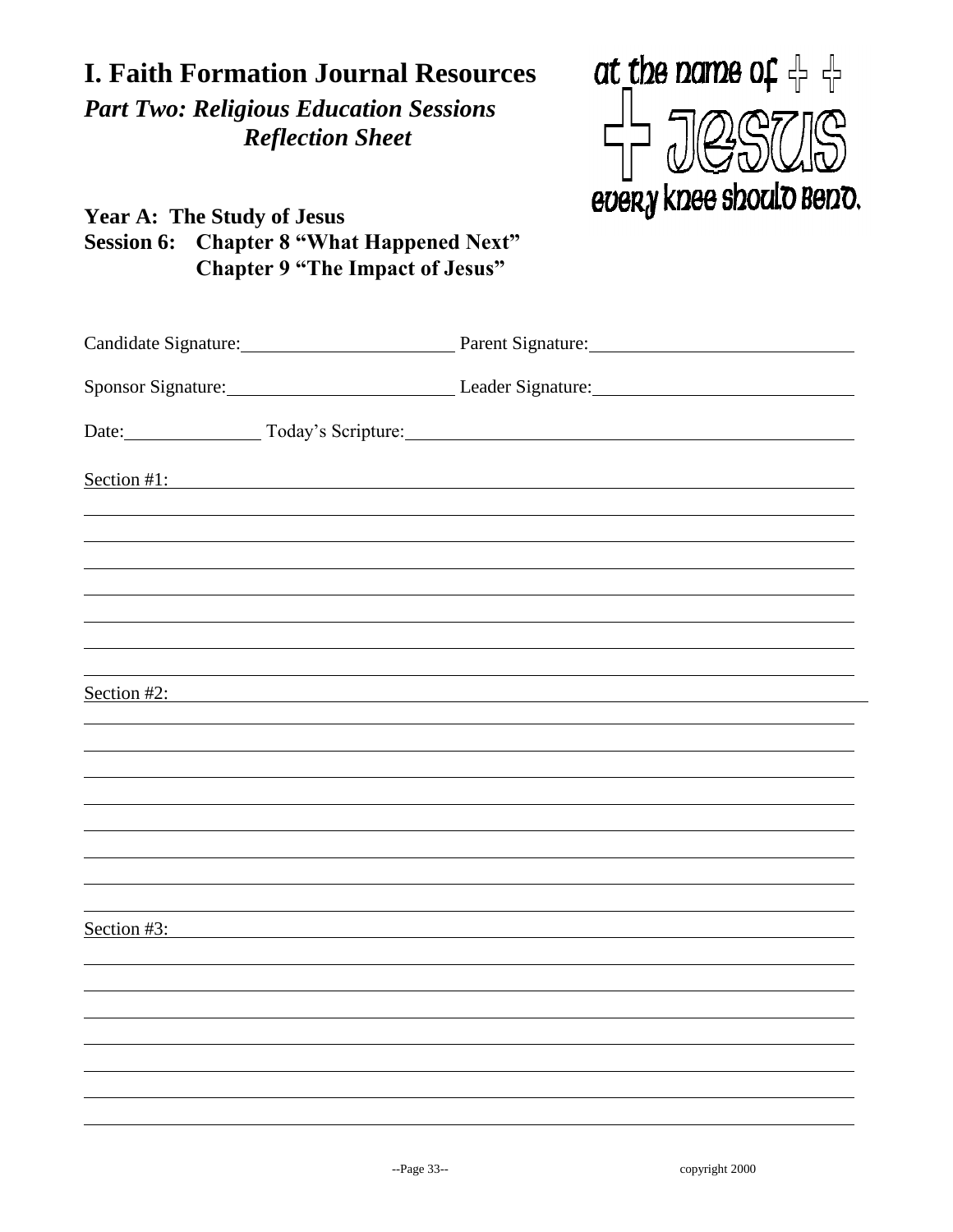| <b>Year B: The Study of Christian Worship</b><br><b>Session 1: Chapter 1 "Worship"</b> |                                                          |
|----------------------------------------------------------------------------------------|----------------------------------------------------------|
|                                                                                        | JAs                                                      |
|                                                                                        | Candidate Signature: Parent Signature: Parent Signature: |
|                                                                                        | Sponsor Signature: Leader Signature: Leader Signature:   |
|                                                                                        | Date: Today's Scripture:                                 |
| Section #1:                                                                            |                                                          |
|                                                                                        |                                                          |
|                                                                                        |                                                          |
|                                                                                        |                                                          |
|                                                                                        |                                                          |
|                                                                                        |                                                          |
| Section #2:                                                                            |                                                          |
|                                                                                        |                                                          |
|                                                                                        |                                                          |
|                                                                                        |                                                          |
|                                                                                        |                                                          |
|                                                                                        |                                                          |
| Section #3:                                                                            |                                                          |
|                                                                                        |                                                          |
|                                                                                        |                                                          |
|                                                                                        |                                                          |
|                                                                                        |                                                          |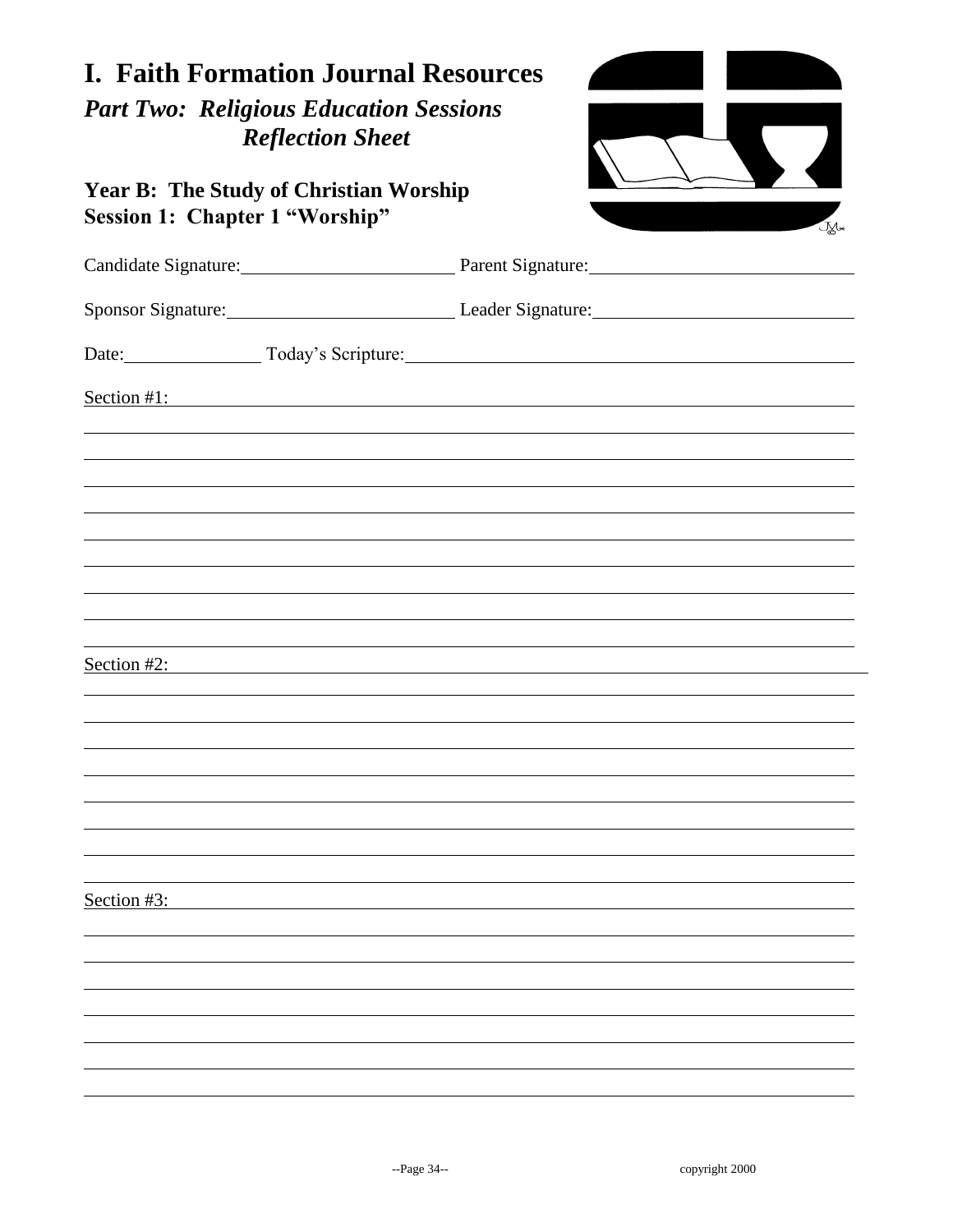| <b>I. Faith Formation Journal Resources</b><br><b>Part Two: Religious Education Sessions</b><br><b>Reflection Sheet</b> |                                                          |
|-------------------------------------------------------------------------------------------------------------------------|----------------------------------------------------------|
| <b>Year B: The Study of Christian Worship</b><br><b>Session 2: Chapter 2 "Eucharist"</b>                                | <b>J</b> A*                                              |
|                                                                                                                         | Candidate Signature: Parent Signature: Parent Signature: |
|                                                                                                                         | Sponsor Signature: Leader Signature: Leader Signature:   |
|                                                                                                                         | Date: Today's Scripture: Today's Scripture.              |
| Section #1:                                                                                                             |                                                          |
|                                                                                                                         |                                                          |
|                                                                                                                         |                                                          |
|                                                                                                                         |                                                          |
|                                                                                                                         |                                                          |
|                                                                                                                         |                                                          |
| Section #2:                                                                                                             |                                                          |
|                                                                                                                         |                                                          |
|                                                                                                                         |                                                          |
|                                                                                                                         |                                                          |
|                                                                                                                         |                                                          |
|                                                                                                                         |                                                          |
| Section #3:                                                                                                             |                                                          |
|                                                                                                                         |                                                          |
|                                                                                                                         |                                                          |
|                                                                                                                         |                                                          |
|                                                                                                                         |                                                          |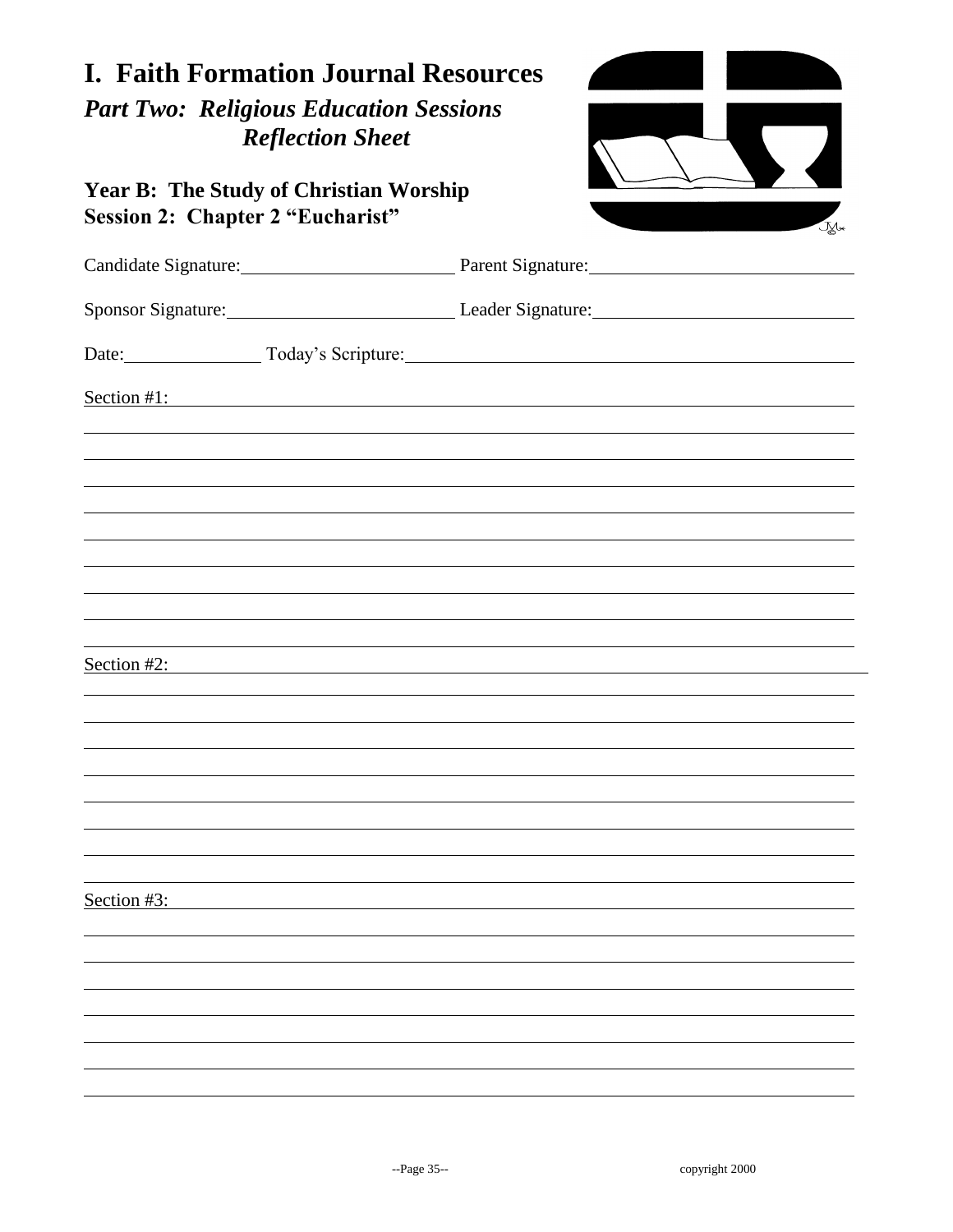| <b>I. Faith Formation Journal Resources</b><br><b>Part Two: Religious Education Sessions</b><br><b>Reflection Sheet</b> |                                                          |  |
|-------------------------------------------------------------------------------------------------------------------------|----------------------------------------------------------|--|
| <b>Year B: The Study of Christian Worship</b><br>Session 3a: Chapter 3 "Private Prayer"                                 | JA*                                                      |  |
|                                                                                                                         | Candidate Signature: Parent Signature: Parent Signature: |  |
|                                                                                                                         | Sponsor Signature: Leader Signature: Leader Signature:   |  |
|                                                                                                                         | Date: Today's Scripture: Today's Scripture.              |  |
| Section #1:                                                                                                             |                                                          |  |
|                                                                                                                         |                                                          |  |
|                                                                                                                         |                                                          |  |
|                                                                                                                         |                                                          |  |
|                                                                                                                         | Section #2:                                              |  |
|                                                                                                                         |                                                          |  |
|                                                                                                                         |                                                          |  |
|                                                                                                                         |                                                          |  |
|                                                                                                                         |                                                          |  |
| Section #3:                                                                                                             |                                                          |  |
|                                                                                                                         |                                                          |  |
|                                                                                                                         |                                                          |  |
|                                                                                                                         |                                                          |  |
|                                                                                                                         |                                                          |  |
|                                                                                                                         |                                                          |  |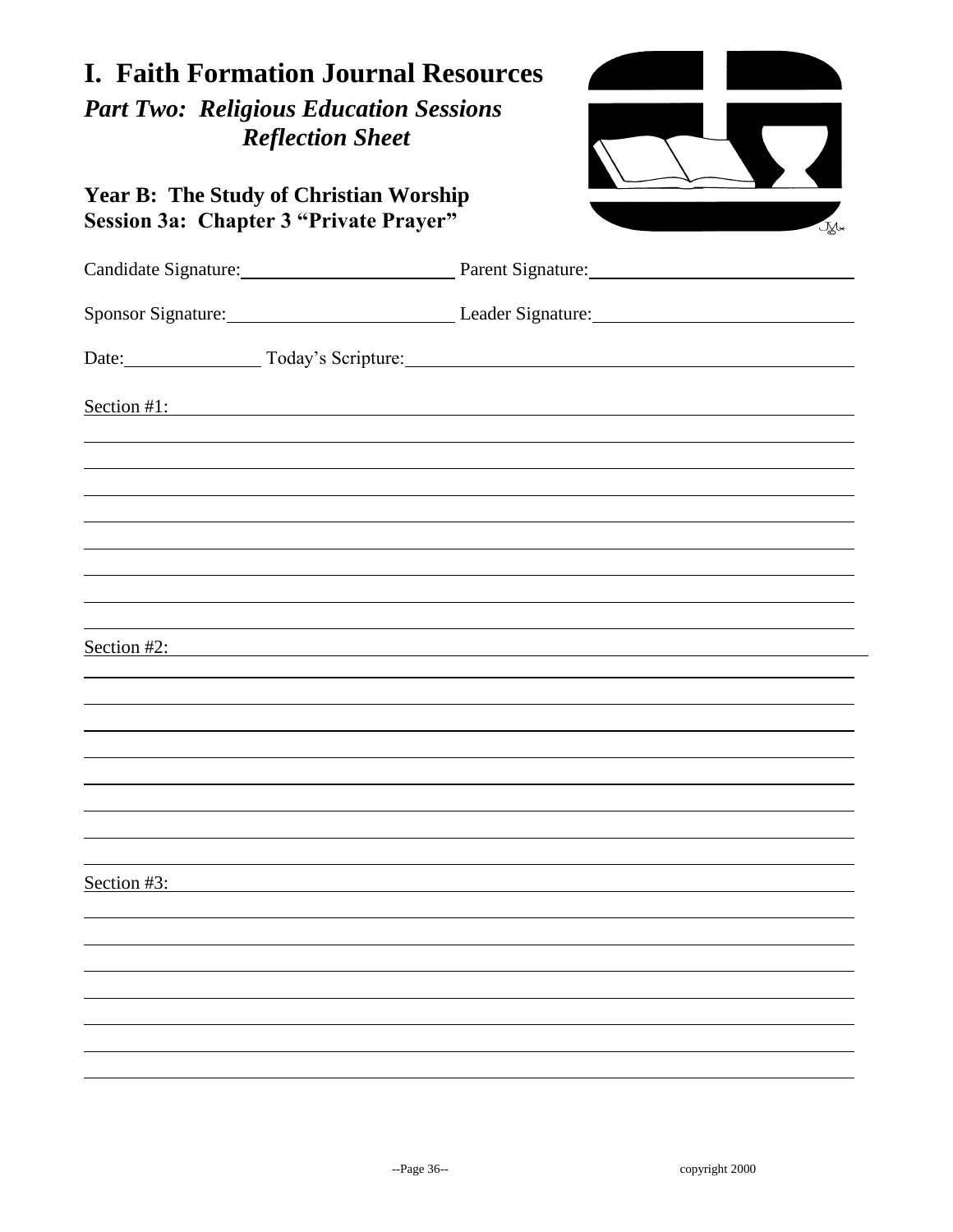| <b>I. Faith Formation Journal Resources</b><br><b>Part Two: Religious Education Sessions</b><br><b>Reflection Sheet</b><br><b>Year B: The Study of Christian Worship</b><br><b>Session 3b: Chapter 4 "Traditional Rites"</b><br>JA* |                                                          |  |  |  |
|-------------------------------------------------------------------------------------------------------------------------------------------------------------------------------------------------------------------------------------|----------------------------------------------------------|--|--|--|
|                                                                                                                                                                                                                                     | Candidate Signature: Parent Signature: Parent Signature: |  |  |  |
|                                                                                                                                                                                                                                     | Sponsor Signature: Leader Signature: Leader Signature:   |  |  |  |
|                                                                                                                                                                                                                                     | Date: Today's Scripture: Today's Scripture.              |  |  |  |
| Section #2:                                                                                                                                                                                                                         | Section $#1$ :                                           |  |  |  |
|                                                                                                                                                                                                                                     |                                                          |  |  |  |
| Section #3:                                                                                                                                                                                                                         |                                                          |  |  |  |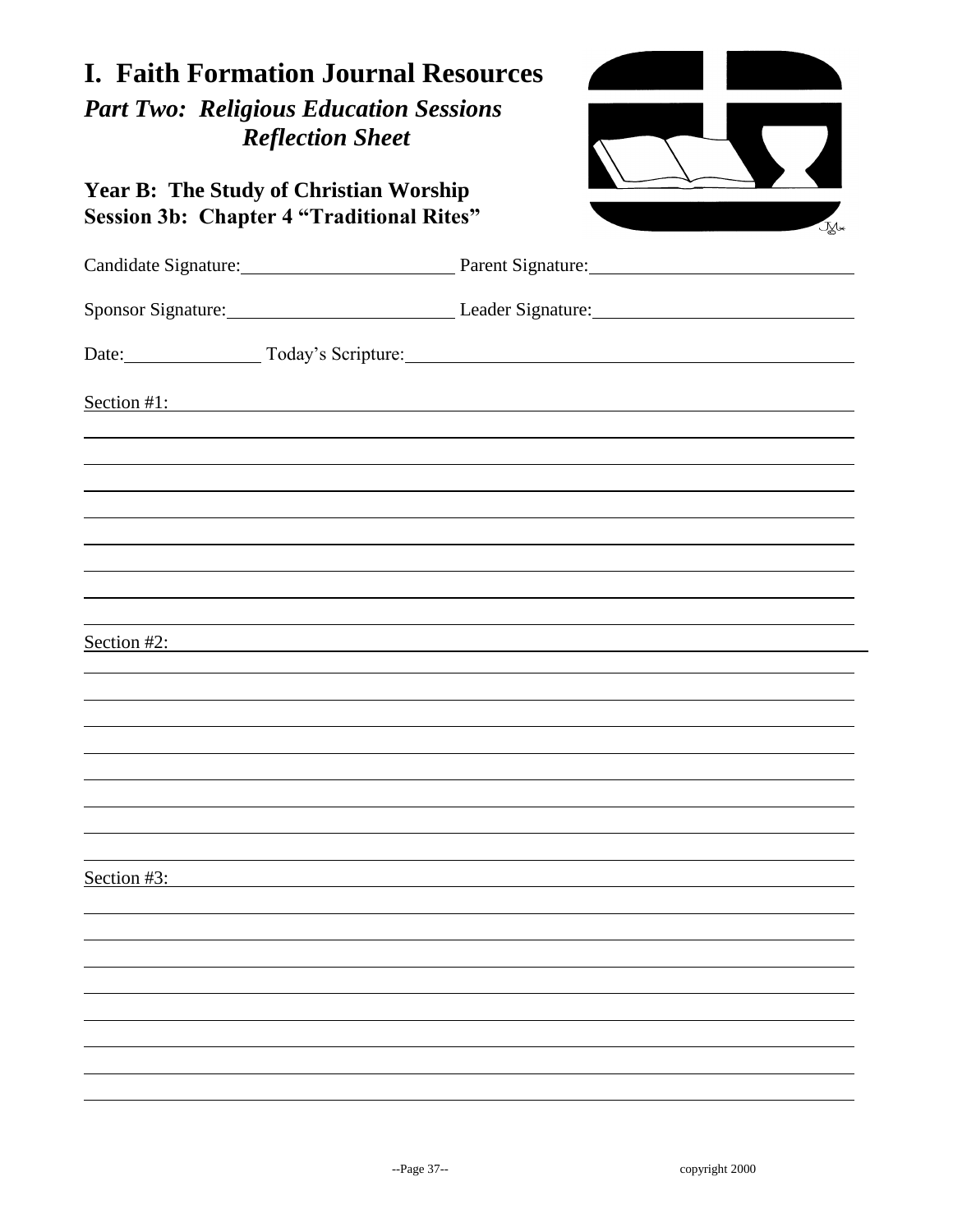| <b>I. Faith Formation Journal Resources</b><br><b>Part Two: Religious Education Sessions</b><br><b>Reflection Sheet</b><br><b>Year B: The Study of Christian Worship</b><br><b>Session 4: Chapter 5 "Times and Places"</b><br>JXb4 |                                                          |  |  |  |
|------------------------------------------------------------------------------------------------------------------------------------------------------------------------------------------------------------------------------------|----------------------------------------------------------|--|--|--|
|                                                                                                                                                                                                                                    | Candidate Signature: Parent Signature: Parent Signature: |  |  |  |
|                                                                                                                                                                                                                                    | Sponsor Signature: Leader Signature: Leader Signature:   |  |  |  |
|                                                                                                                                                                                                                                    | Date: Today's Scripture: Today's Scripture:              |  |  |  |
|                                                                                                                                                                                                                                    | Section #1:                                              |  |  |  |
|                                                                                                                                                                                                                                    |                                                          |  |  |  |
|                                                                                                                                                                                                                                    |                                                          |  |  |  |
|                                                                                                                                                                                                                                    |                                                          |  |  |  |
|                                                                                                                                                                                                                                    |                                                          |  |  |  |
| Section #2:                                                                                                                                                                                                                        |                                                          |  |  |  |
|                                                                                                                                                                                                                                    |                                                          |  |  |  |
|                                                                                                                                                                                                                                    |                                                          |  |  |  |
|                                                                                                                                                                                                                                    |                                                          |  |  |  |
|                                                                                                                                                                                                                                    |                                                          |  |  |  |
|                                                                                                                                                                                                                                    |                                                          |  |  |  |
| Section #3:                                                                                                                                                                                                                        |                                                          |  |  |  |
|                                                                                                                                                                                                                                    |                                                          |  |  |  |
|                                                                                                                                                                                                                                    |                                                          |  |  |  |
|                                                                                                                                                                                                                                    |                                                          |  |  |  |
|                                                                                                                                                                                                                                    |                                                          |  |  |  |
|                                                                                                                                                                                                                                    |                                                          |  |  |  |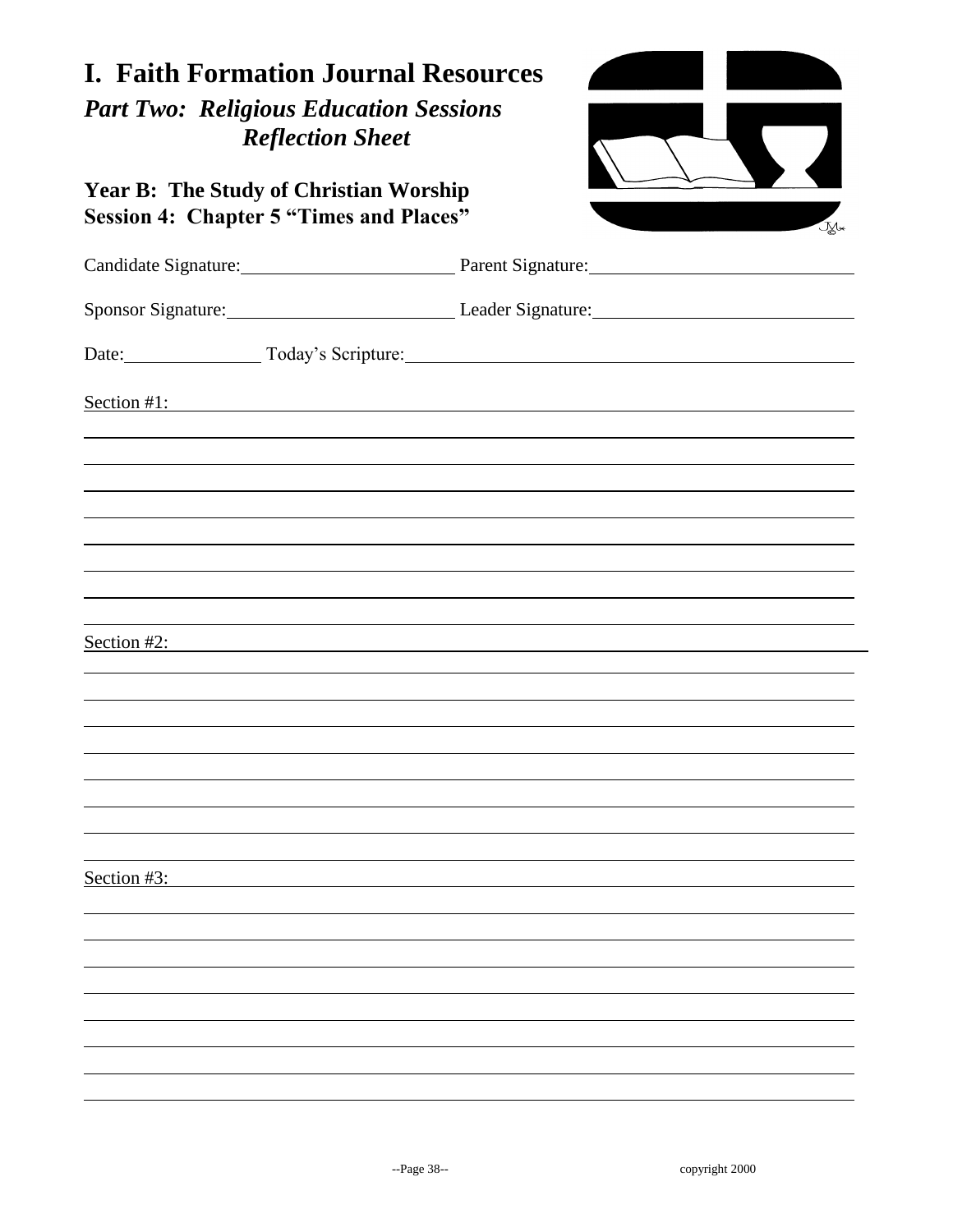| <b>I. Faith Formation Journal Resources</b><br><b>Part Two: Religious Education Sessions</b><br><b>Reflection Sheet</b> |                                                             |  |  |  |
|-------------------------------------------------------------------------------------------------------------------------|-------------------------------------------------------------|--|--|--|
| <b>Year B: The Study of Christian Worship</b><br><b>Session 5: Chapter 6 "Styles of Worship"</b>                        | JXb4                                                        |  |  |  |
|                                                                                                                         | Candidate Signature: Parent Signature: Parent Signature:    |  |  |  |
|                                                                                                                         | Sponsor Signature: Leader Signature: Leader Signature:      |  |  |  |
|                                                                                                                         | Date: Today's Scripture: Today's Scripture.                 |  |  |  |
| Section $#1$ :                                                                                                          | <u> 1989 - Johann Stoff, amerikansk politiker (d. 1989)</u> |  |  |  |
|                                                                                                                         |                                                             |  |  |  |
|                                                                                                                         |                                                             |  |  |  |
|                                                                                                                         |                                                             |  |  |  |
|                                                                                                                         |                                                             |  |  |  |
|                                                                                                                         |                                                             |  |  |  |
| Section #2:                                                                                                             |                                                             |  |  |  |
|                                                                                                                         |                                                             |  |  |  |
|                                                                                                                         |                                                             |  |  |  |
|                                                                                                                         |                                                             |  |  |  |
|                                                                                                                         |                                                             |  |  |  |
|                                                                                                                         |                                                             |  |  |  |
| Section $#3$ :                                                                                                          |                                                             |  |  |  |
|                                                                                                                         |                                                             |  |  |  |
|                                                                                                                         |                                                             |  |  |  |
|                                                                                                                         |                                                             |  |  |  |
|                                                                                                                         |                                                             |  |  |  |
|                                                                                                                         |                                                             |  |  |  |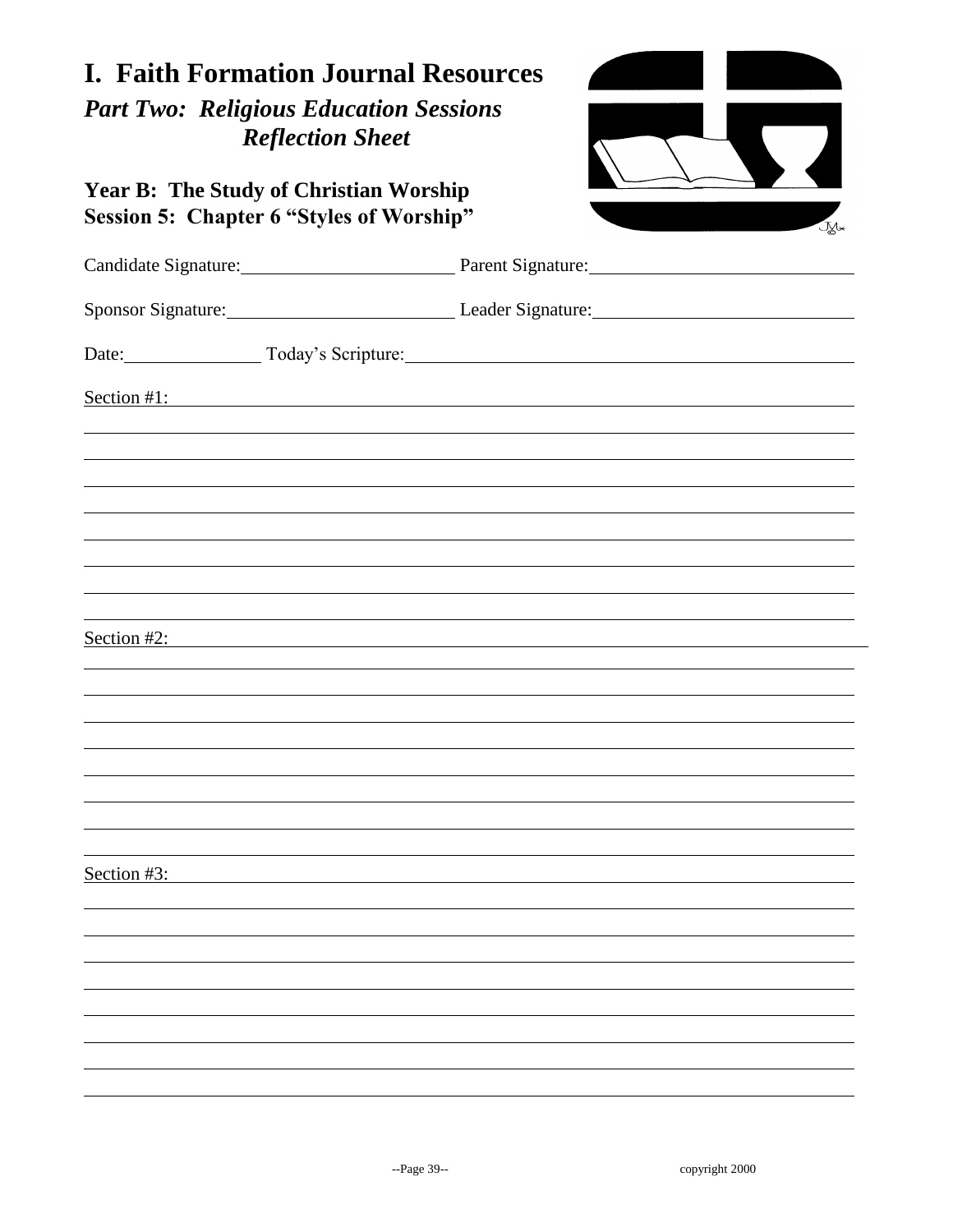| <b>I. Faith Formation Journal Resources</b><br><b>Part Two: Religious Education Sessions</b><br><b>Reflection Sheet</b> |                                                          |  |  |  |
|-------------------------------------------------------------------------------------------------------------------------|----------------------------------------------------------|--|--|--|
| <b>Year B: The Study of Christian Worship</b><br><b>Session 6a: Chapter 7 "Christian Ministers"</b>                     | <b>J</b> A*                                              |  |  |  |
|                                                                                                                         | Candidate Signature: Parent Signature: Parent Signature: |  |  |  |
|                                                                                                                         | Sponsor Signature: Leader Signature: Leader Signature:   |  |  |  |
|                                                                                                                         | Date: Today's Scripture: Today's Scripture:              |  |  |  |
|                                                                                                                         | Section #1:                                              |  |  |  |
|                                                                                                                         |                                                          |  |  |  |
|                                                                                                                         |                                                          |  |  |  |
|                                                                                                                         |                                                          |  |  |  |
|                                                                                                                         |                                                          |  |  |  |
|                                                                                                                         |                                                          |  |  |  |
| Section #2:                                                                                                             |                                                          |  |  |  |
|                                                                                                                         |                                                          |  |  |  |
|                                                                                                                         |                                                          |  |  |  |
|                                                                                                                         |                                                          |  |  |  |
|                                                                                                                         |                                                          |  |  |  |
| Section #3:                                                                                                             |                                                          |  |  |  |
|                                                                                                                         |                                                          |  |  |  |
|                                                                                                                         |                                                          |  |  |  |
|                                                                                                                         |                                                          |  |  |  |
|                                                                                                                         |                                                          |  |  |  |
|                                                                                                                         |                                                          |  |  |  |
|                                                                                                                         |                                                          |  |  |  |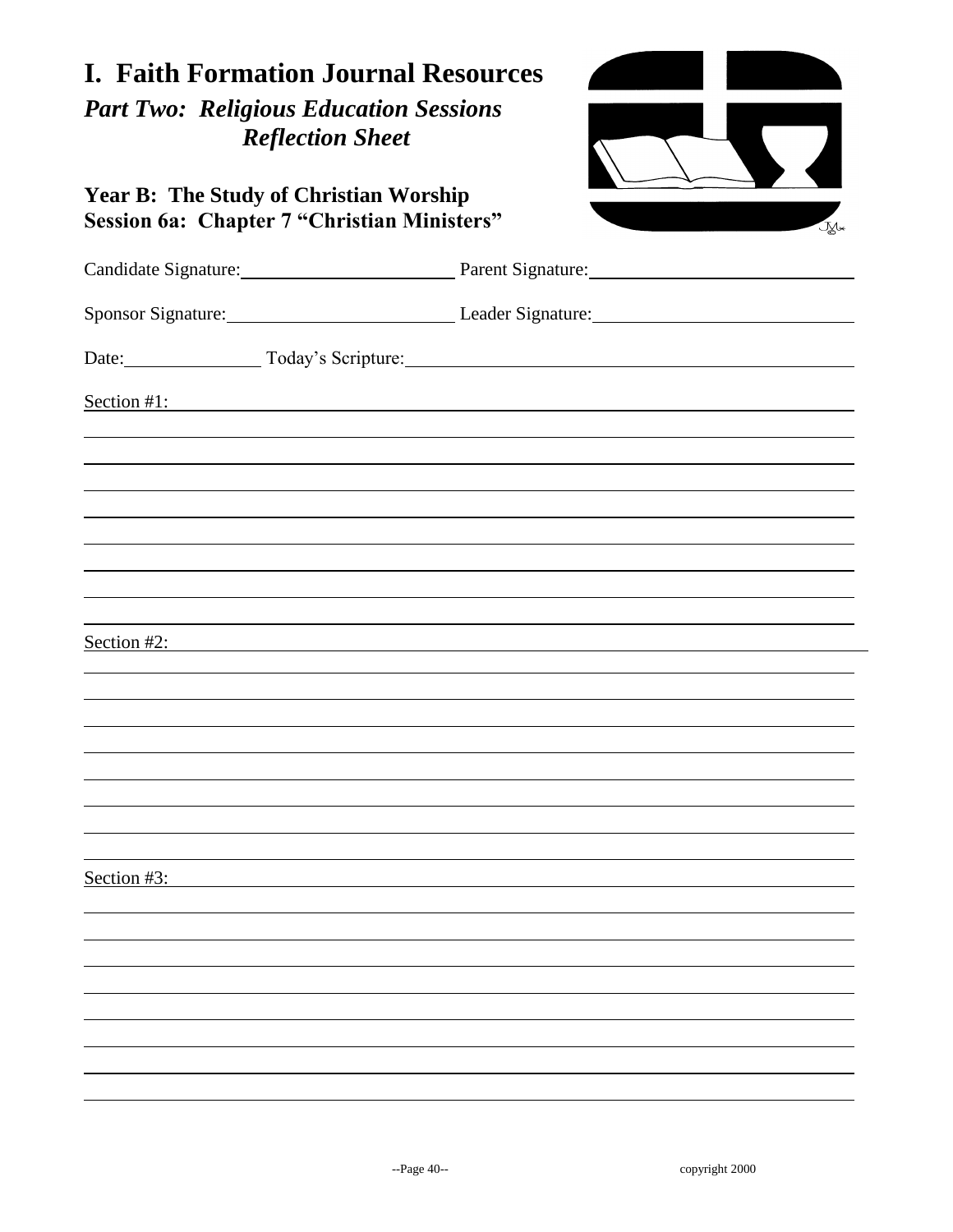| <b>I. Faith Formation Journal Resources</b><br><b>Part Two: Religious Education Sessions</b><br><b>Reflection Sheet</b> |                                                          |
|-------------------------------------------------------------------------------------------------------------------------|----------------------------------------------------------|
| <b>Year B: The Study of Christian Worship</b><br><b>Session 6b: Chapter 8 "The Meaning of Christian</b><br>Worship"     | JAX                                                      |
|                                                                                                                         | Candidate Signature: Parent Signature: Parent Signature: |
|                                                                                                                         | Sponsor Signature: Leader Signature: Leader Signature:   |
|                                                                                                                         | Date: Today's Scripture:                                 |
| Section #1:                                                                                                             |                                                          |
|                                                                                                                         |                                                          |
|                                                                                                                         |                                                          |
|                                                                                                                         |                                                          |
|                                                                                                                         |                                                          |
| Section $#2$ :                                                                                                          |                                                          |
|                                                                                                                         |                                                          |
|                                                                                                                         |                                                          |
|                                                                                                                         |                                                          |
|                                                                                                                         |                                                          |
| Section #3:                                                                                                             |                                                          |
|                                                                                                                         |                                                          |
|                                                                                                                         |                                                          |
|                                                                                                                         |                                                          |
|                                                                                                                         |                                                          |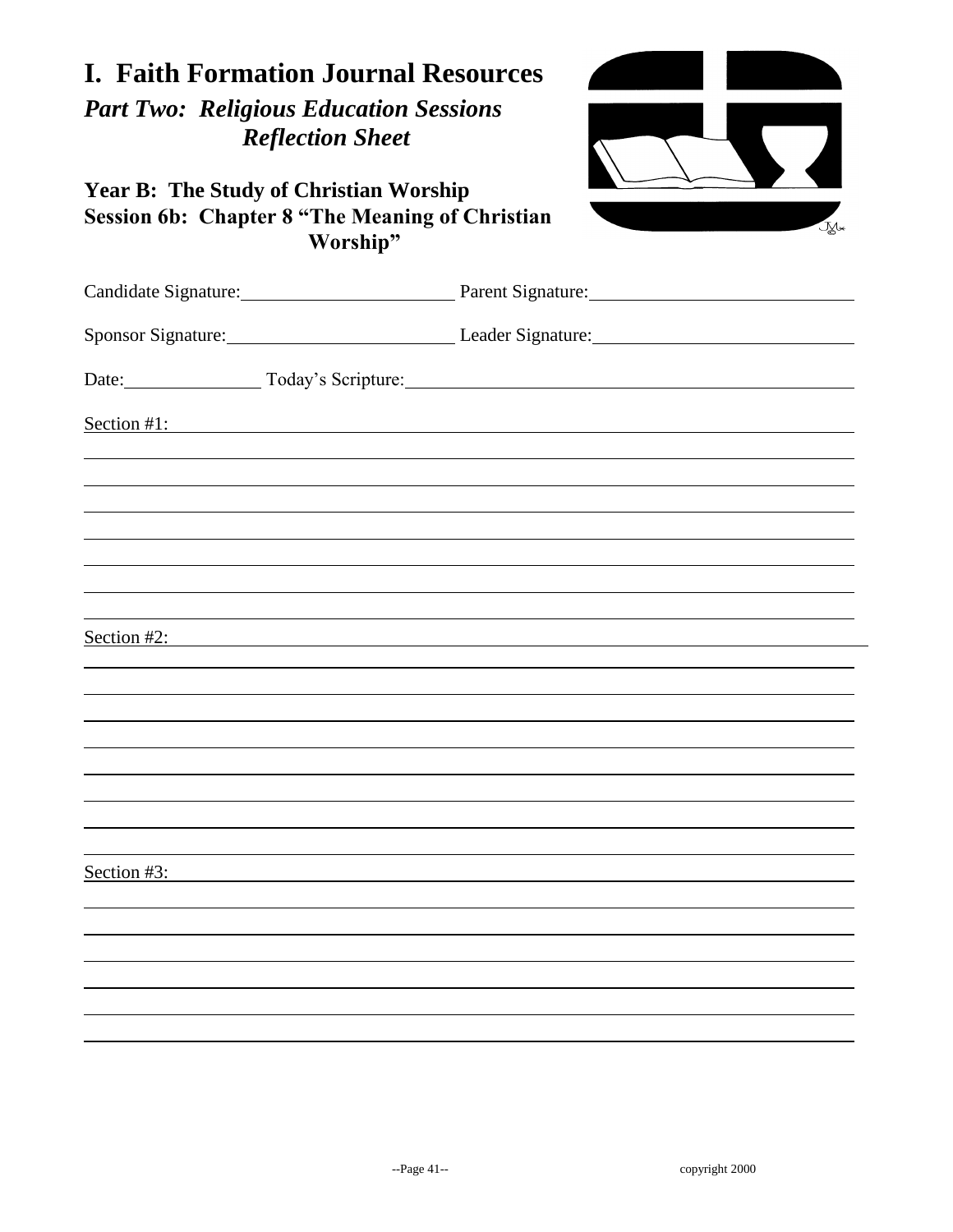# **II. Spiritual Growth Journal Resources**

#### *Part One: Youth Ministry Worship Experience Resource Instructions*



This section contains a reflection sheet for your Youth Ministry Worship experience. You are required to volunteer to assist in at least one Worship experience at your parish during your two-year Confirmation journey. This experience can be a Regular Sunday Liturgy, Youth Ministry Liturgy, Reconciliation Service, Prayer Service, Stations of the Cross, Passion Play or many other opportunities.

Your participation must be an active role such as a reader, altar server, usher, gift bearer, actor, dancer, planner. Always refer to the most recent calendars and upcoming events to determine upcoming worship experiences.

Additional reflection sheets are included at the end of this journal for other worship experiences you participate in during your two-year Confirmation journey.

- $\Box$  Locate the proper Youth Ministry Worship experience reflection sheet and sign and date sheet with the day you actively participated in the experience.
- $\Box$  Complete your reflection sheet thoughtfully and carefully.
- $\Box$  Ask your parent/guardian to review and sign your sheet.
- $\Box$  Ask a member of the Youth Ministry Worship team to sign your sheet.
- $\Box$  Make arrangements for your sponsor to review and sign your sheet as well.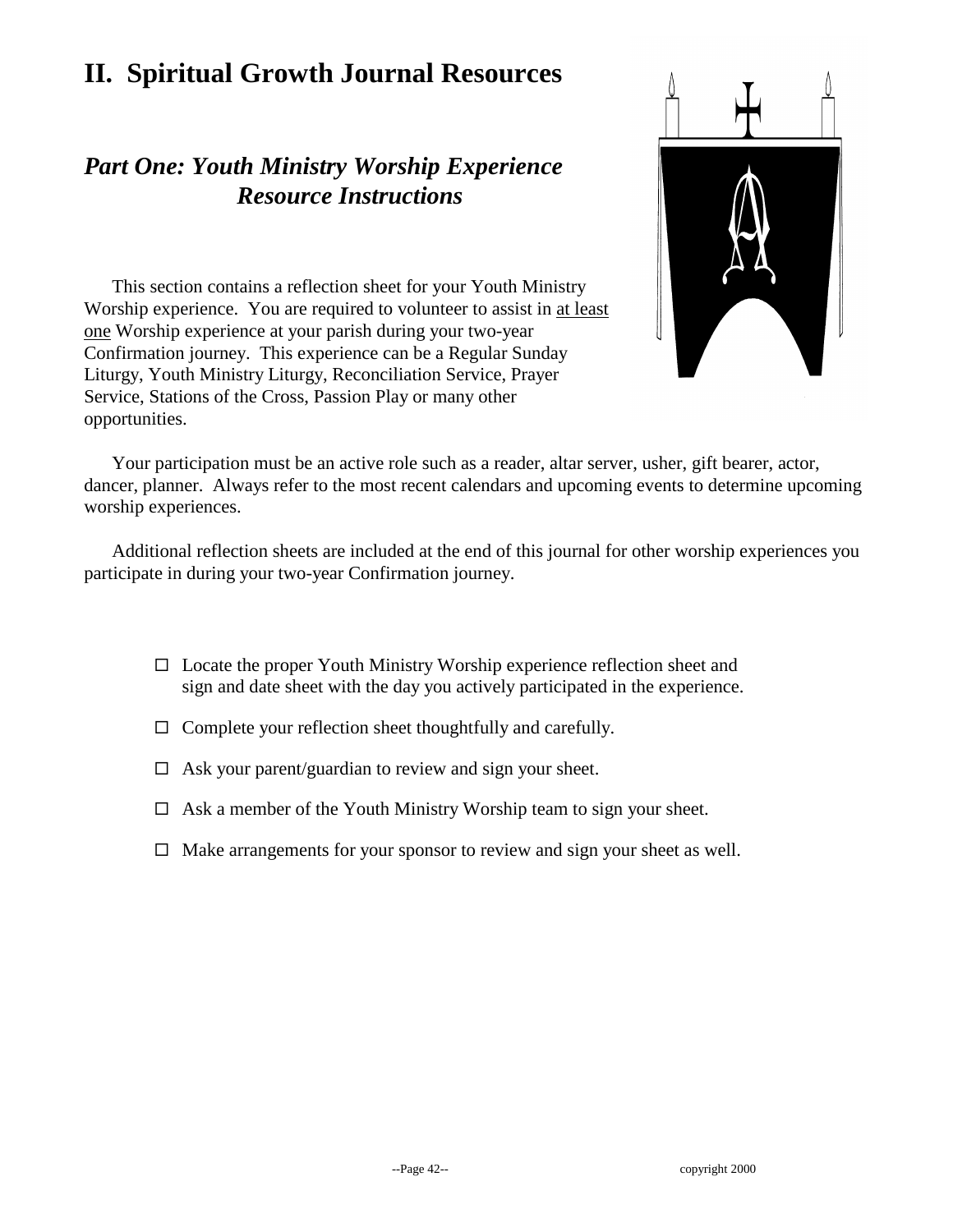| <b>II. Spiritual Growth Journal Resources</b><br><b>Part One: Youth Ministry Worship Experience</b><br><b>Reflection Sheet</b>                                                                                                 |  |
|--------------------------------------------------------------------------------------------------------------------------------------------------------------------------------------------------------------------------------|--|
|                                                                                                                                                                                                                                |  |
|                                                                                                                                                                                                                                |  |
| Confirmation team leader Signature: Manual Manual Account of the Account of the Account of the Account of the Account of the Account of the Account of the Account of the Account of the Account of the Account of the Account |  |
|                                                                                                                                                                                                                                |  |
| Sponsor Signature:                                                                                                                                                                                                             |  |
|                                                                                                                                                                                                                                |  |
|                                                                                                                                                                                                                                |  |
| My reflections on my involvement in this worship experience:                                                                                                                                                                   |  |
|                                                                                                                                                                                                                                |  |
|                                                                                                                                                                                                                                |  |
|                                                                                                                                                                                                                                |  |
|                                                                                                                                                                                                                                |  |
|                                                                                                                                                                                                                                |  |
|                                                                                                                                                                                                                                |  |
|                                                                                                                                                                                                                                |  |
|                                                                                                                                                                                                                                |  |
|                                                                                                                                                                                                                                |  |
|                                                                                                                                                                                                                                |  |
|                                                                                                                                                                                                                                |  |
|                                                                                                                                                                                                                                |  |
|                                                                                                                                                                                                                                |  |
|                                                                                                                                                                                                                                |  |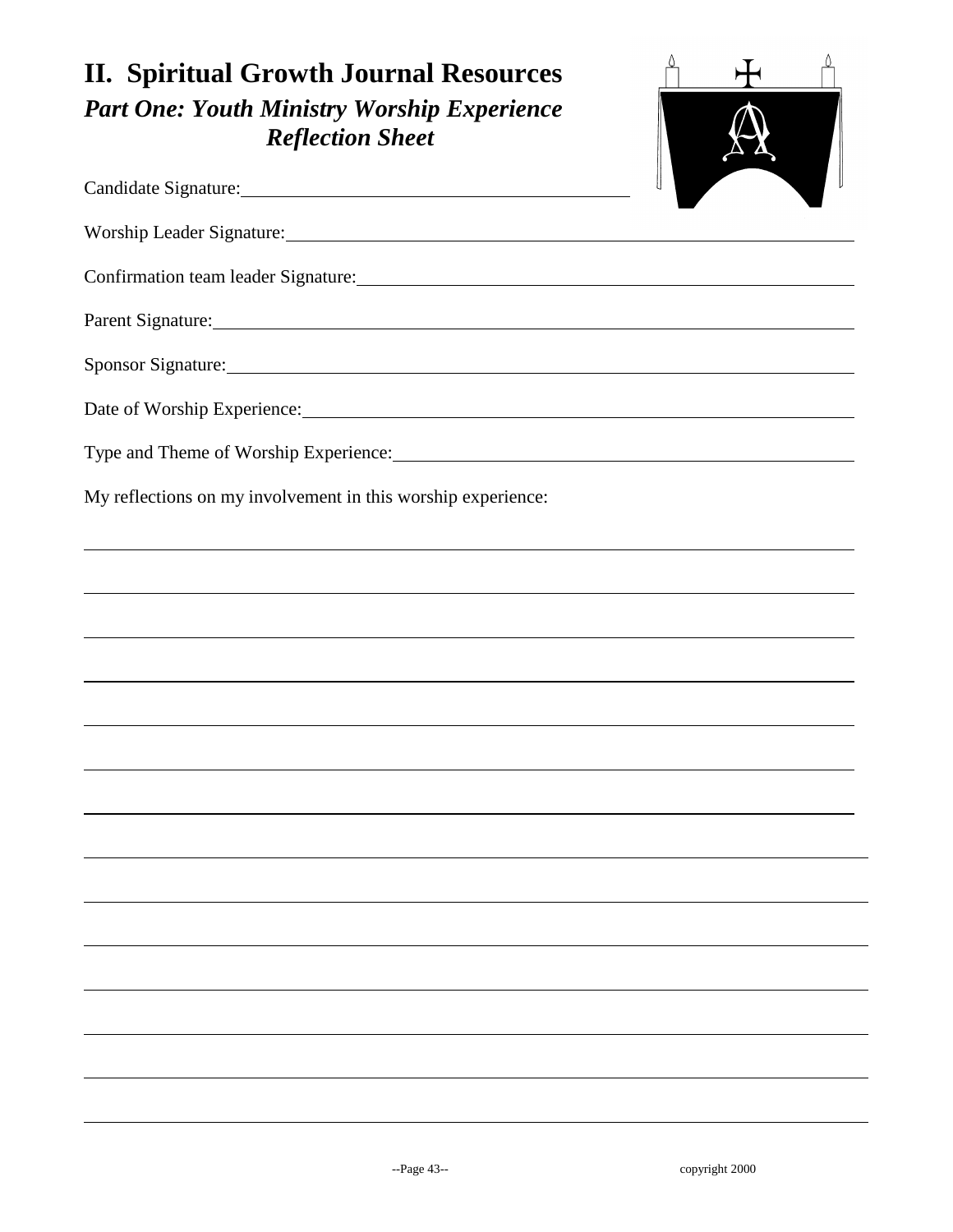# **II. Spiritual Growth Journal Resources**

#### *Part Two: Youth Ministry Retreat Experience Resource Instructions*



This section contains a reflection sheet for your Retreat experience. For your own spiritual growth you are asked to participate in at least one retreat experience during your two-year Confirmation journey offered by either the parish or your Catholic school. The Youth Ministry calendar features a variety of retreat experiences,

lasting from one to three days and scheduled throughout the year. Always refer to the most recent calendars and upcoming events to determine upcoming retreat experiences.

You are welcome to attend more than one retreat, and if interested, you may apply to serve as a retreat team student leader after completing at least one retreat. As a retreat team student leader, you assist other team members in planning and executing the retreat experience for other students.

Additional reflection sheets are included at the end of this journal for additional retreat experiences you participate in during your two-year Confirmation journey.

- $\Box$  Locate the proper Retreat experience reflection sheet and sign and date your sheet with the dates you participated in the retreat.
- $\Box$  Complete the sheet thoughtfully and carefully.
- $\Box$  Ask your parent/guardian to review and sign your sheet.
- $\Box$  Ask your Retreat team leader to sign your sheet.
- $\Box$  Make arrangements for your sponsor to review and sign your sheet as well.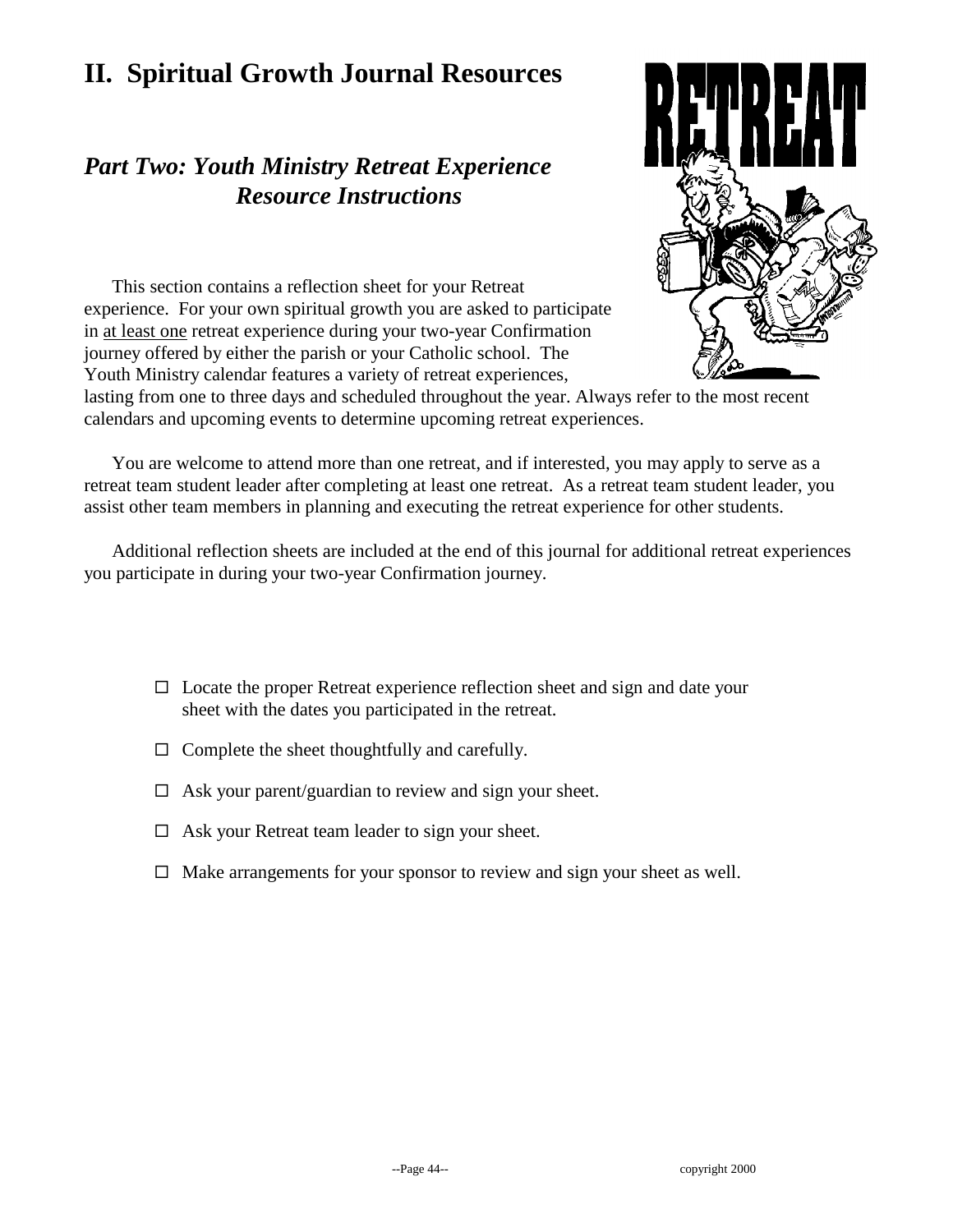# **II. Spiritual Growth Journal Resources**

*Part Two: Youth Ministry Retreat Experience Reflection Sheet*

Candidate Signature:

Retreat team leader Signature: Manual Manual Manual Manual Manual Manual Manual Manual Manual Manual Manual Ma

Confirmation team leader Signature:

Sponsor Signature: Sponsor Signature:

Parent Signature:



Date of Retreat Experience:

Retreat Scripture Theme: **Example 2018 Retreat Scripture Theme: Example 2018 Retreat Scripture Theme: Example 2019 Retreat Scripture Theme: Example 2019 Retreat Scripture Theme: Example 2019 Retreat Scrip** 

My reflections on my God, learned on this retreat: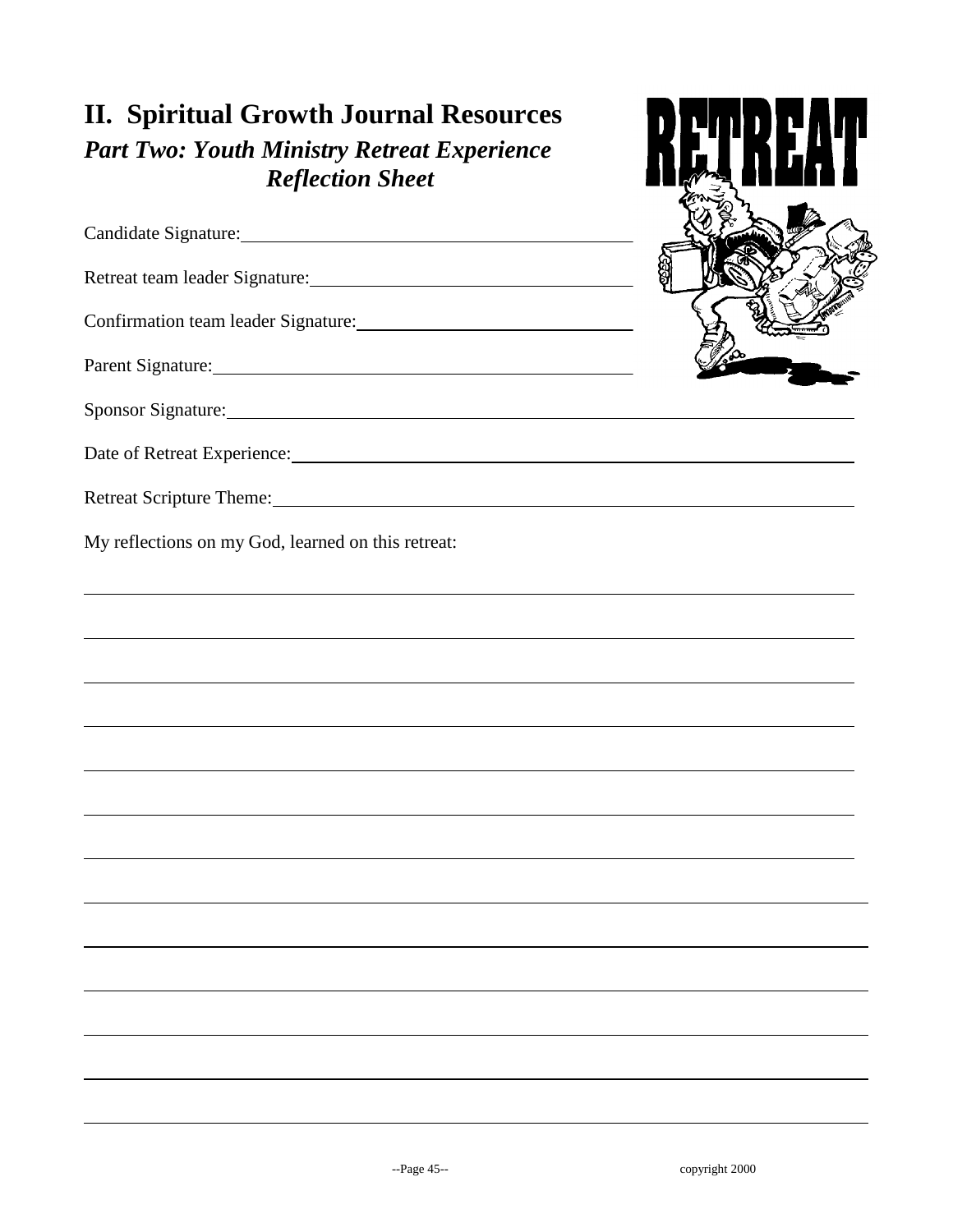# **III. Christian Service Journal Resources** *Resource Instructions*

Through Christian service we become Christ's hands and feet on earth. You are asked to participate in a minimum of six(6) service projects during your two-year Confirmation journey. We encourage you to become involved in as many service projects as you are able. Additional reflection pages are included at the end of this journal to document other service project experiences.



- $\Box$  Locate the proper reflection sheet and sign and date the sheet with the date you actively participated in the service experience.
- $\Box$  Complete your reflection sheet thoughtfully and carefully.
- $\Box$  Ask your parent/guardian to review and sign your reflection sheet.
- $\Box$  Ask your Confirmation team leader to sign and date your sheet.
- $\Box$  Make arrangements for your sponsor to review and sign each sheet.
- $\Box$  Undate the summary below as you complete each project.

| $\#$   | $-1$<br>$\mathbf{r}$<br>$\mathbf{r}$ and $\mathbf{r}$ and $\mathbf{r}$<br><b>Project Description</b> | <b>Date</b> | Reflection<br>sheet<br>$\emph{completed}$ |
|--------|------------------------------------------------------------------------------------------------------|-------------|-------------------------------------------|
| #1     |                                                                                                      |             |                                           |
| $\#2$  |                                                                                                      |             |                                           |
| #3     |                                                                                                      |             |                                           |
| #4     |                                                                                                      |             |                                           |
| #5     |                                                                                                      |             |                                           |
| #6     |                                                                                                      |             |                                           |
| #7     |                                                                                                      |             |                                           |
| $\#8$  |                                                                                                      |             |                                           |
| #9     |                                                                                                      |             |                                           |
| #10    |                                                                                                      |             |                                           |
| #11    |                                                                                                      |             |                                           |
| $\#12$ |                                                                                                      |             |                                           |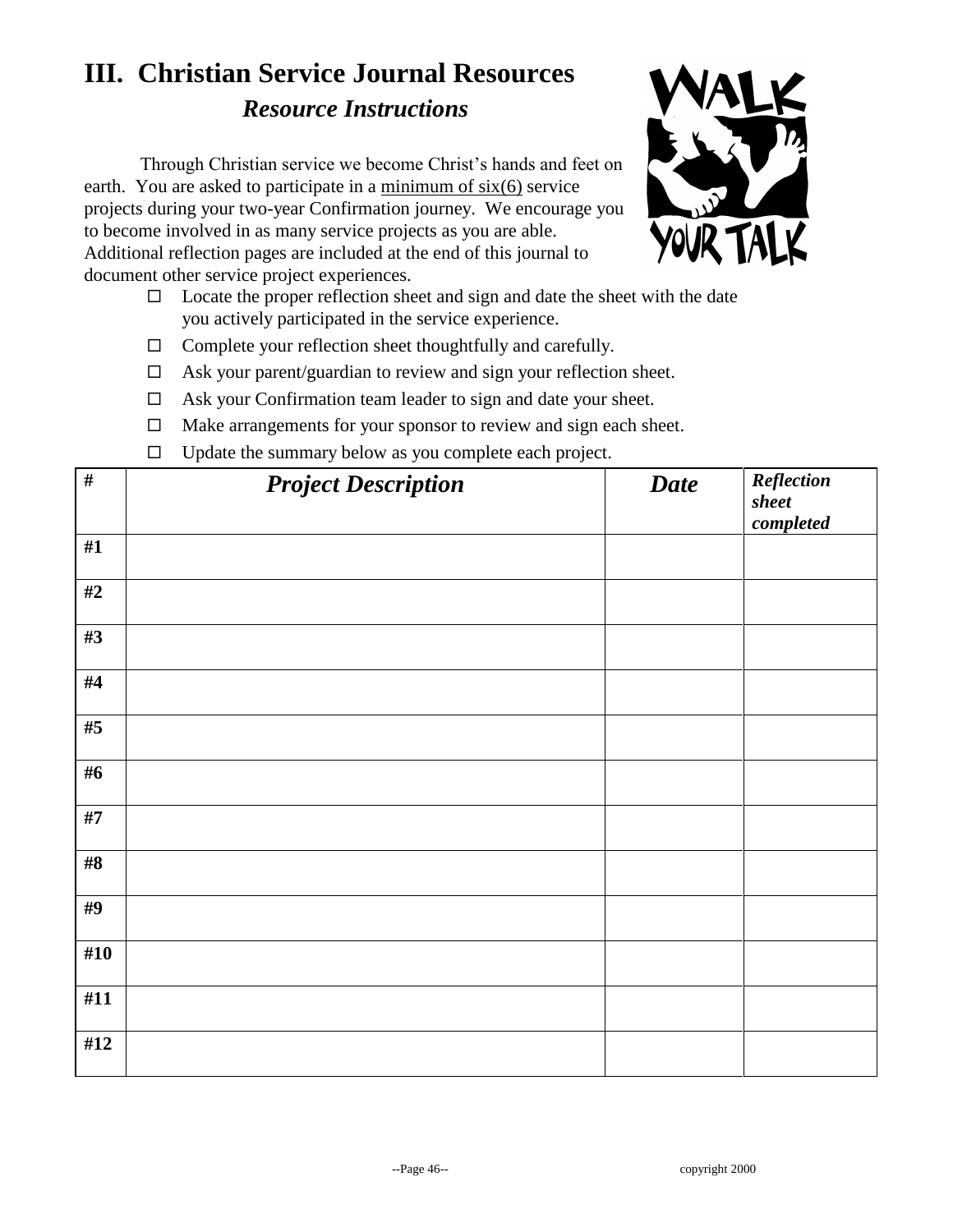|                             | <b>III. Christian Service Journal Resources</b><br><b>Reflection Sheet</b>                                      |                      |                                                                                    |                      |
|-----------------------------|-----------------------------------------------------------------------------------------------------------------|----------------------|------------------------------------------------------------------------------------|----------------------|
|                             | <b>Project #1</b>                                                                                               |                      |                                                                                    |                      |
|                             |                                                                                                                 |                      |                                                                                    |                      |
|                             | Parent Signature:                                                                                               |                      |                                                                                    |                      |
|                             |                                                                                                                 |                      |                                                                                    |                      |
|                             | Confirmation Team Leader Signature: Manual Manual Manual Manual Manual Manual Manual Manual Manual Manual Manua |                      |                                                                                    |                      |
|                             |                                                                                                                 |                      |                                                                                    |                      |
| <b>Project Description:</b> | What I did:                                                                                                     |                      |                                                                                    |                      |
|                             |                                                                                                                 |                      |                                                                                    |                      |
|                             | How long did it take:                                                                                           |                      |                                                                                    |                      |
|                             |                                                                                                                 |                      |                                                                                    |                      |
| Church                      | Family                                                                                                          |                      | School Community Other: 2000 Community Other:                                      |                      |
|                             |                                                                                                                 |                      |                                                                                    |                      |
|                             | Which words describe your feelings before this experience? (circle all that apply)                              |                      |                                                                                    |                      |
| Scared<br>Pity              | Nervous<br>Interested                                                                                           | Disgusted<br>Excited | Lost<br>Helpful                                                                    | Out of Place<br>Used |
| Wanted                      | Mad                                                                                                             | Needed               | Hurt                                                                               | Appreciated          |
| Afraid                      | Different                                                                                                       | <b>Blessed</b>       | Thankful                                                                           | Loved                |
|                             | Which words describe your feelings after this experience? (circle all that apply)                               |                      |                                                                                    |                      |
| Scared                      | <b>Nervous</b>                                                                                                  | Disgusted            | Lost                                                                               | Out of Place         |
| Pity                        | Interested                                                                                                      | Excited              | Helpful                                                                            | Used                 |
| Wanted                      | Mad                                                                                                             | Needed               | Hurt                                                                               | Appreciated          |
|                             | Different                                                                                                       | <b>Blessed</b>       | Thankful                                                                           | Loved                |
| Afraid                      |                                                                                                                 |                      | My Reflections on what I learned serving as the hands and feet of Christ on earth: |                      |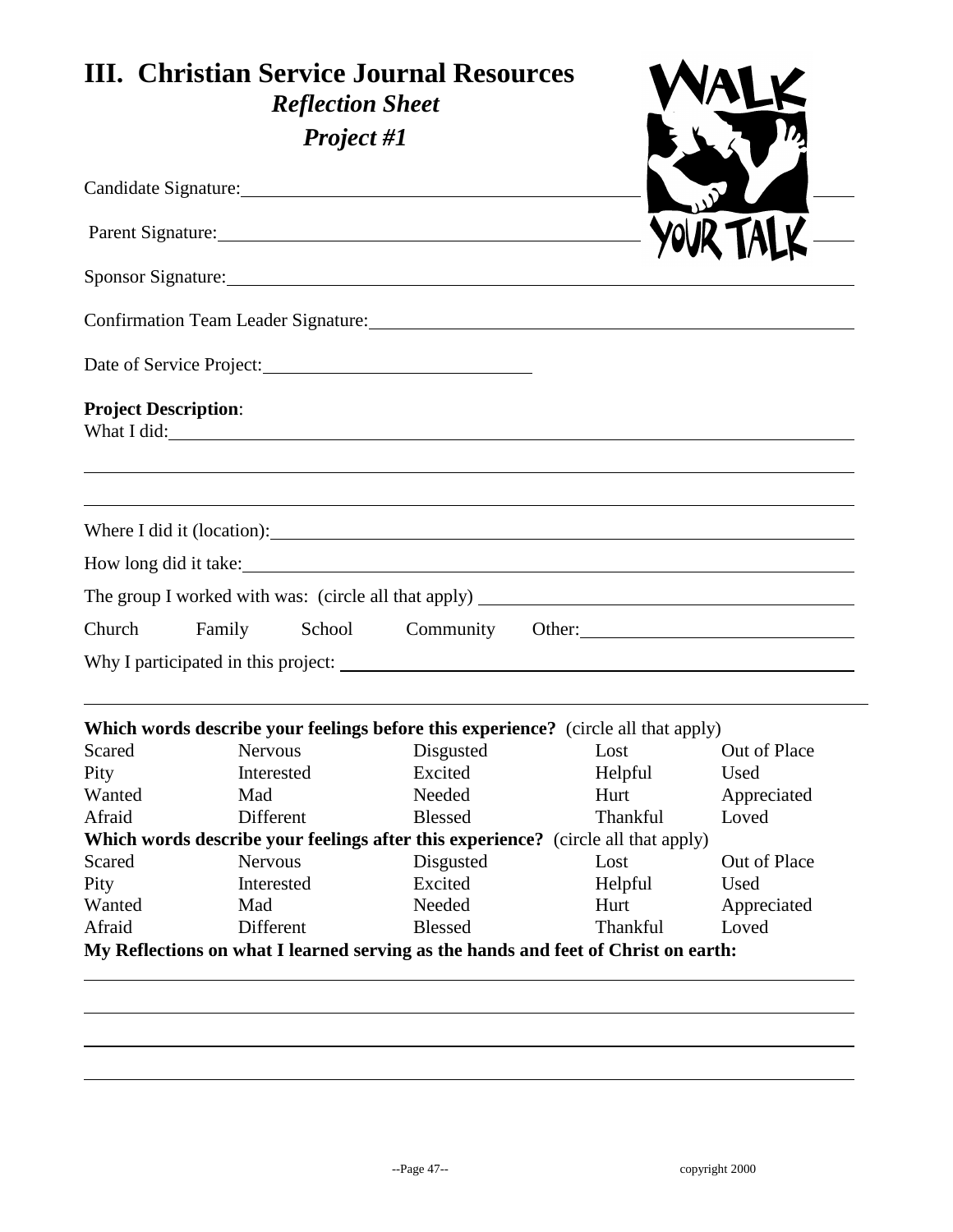|                             | <b>III. Christian Service Journal Resources</b><br><b>Reflection Sheet</b>                                      |                   |                 |                     |
|-----------------------------|-----------------------------------------------------------------------------------------------------------------|-------------------|-----------------|---------------------|
|                             | <b>Project #2</b>                                                                                               |                   |                 |                     |
|                             |                                                                                                                 |                   |                 |                     |
|                             | Parent Signature: 2008 and 2008 and 2008 and 2008 and 2008 and 2008 and 2008 and 2008 and 2008 and 2008 and 200 |                   |                 |                     |
|                             |                                                                                                                 |                   |                 |                     |
|                             |                                                                                                                 |                   |                 |                     |
|                             | Date of Service Project:                                                                                        |                   |                 |                     |
| <b>Project Description:</b> | What I did:                                                                                                     |                   |                 |                     |
|                             |                                                                                                                 |                   |                 |                     |
|                             | How long did it take:                                                                                           |                   |                 |                     |
|                             |                                                                                                                 |                   |                 |                     |
| Church                      | Family School Community Other:                                                                                  |                   |                 |                     |
|                             | Why I participated in this project:                                                                             |                   |                 |                     |
|                             | Which words describe your feelings before this experience? (circle all that apply)                              |                   |                 |                     |
| Scared                      | <b>Nervous</b>                                                                                                  | Disgusted         | Lost            | Out of Place        |
| Pity<br>Wanted              | Interested<br>Mad                                                                                               | Excited<br>Needed | Helpful<br>Hurt | Used<br>Appreciated |
| Afraid                      | Different                                                                                                       | <b>Blessed</b>    | Thankful        | Loved               |
|                             | Which words describe your feelings after this experience? (circle all that apply)                               |                   |                 |                     |
| Scared                      | <b>Nervous</b>                                                                                                  | Disgusted         | Lost            | Out of Place        |
| Pity                        | Interested                                                                                                      | Excited           | Helpful         | Used                |
| Wanted                      | Mad                                                                                                             | Needed            | Hurt            | Appreciated         |
|                             | Different                                                                                                       | <b>Blessed</b>    | Thankful        | Loved               |
| Afraid                      |                                                                                                                 |                   |                 |                     |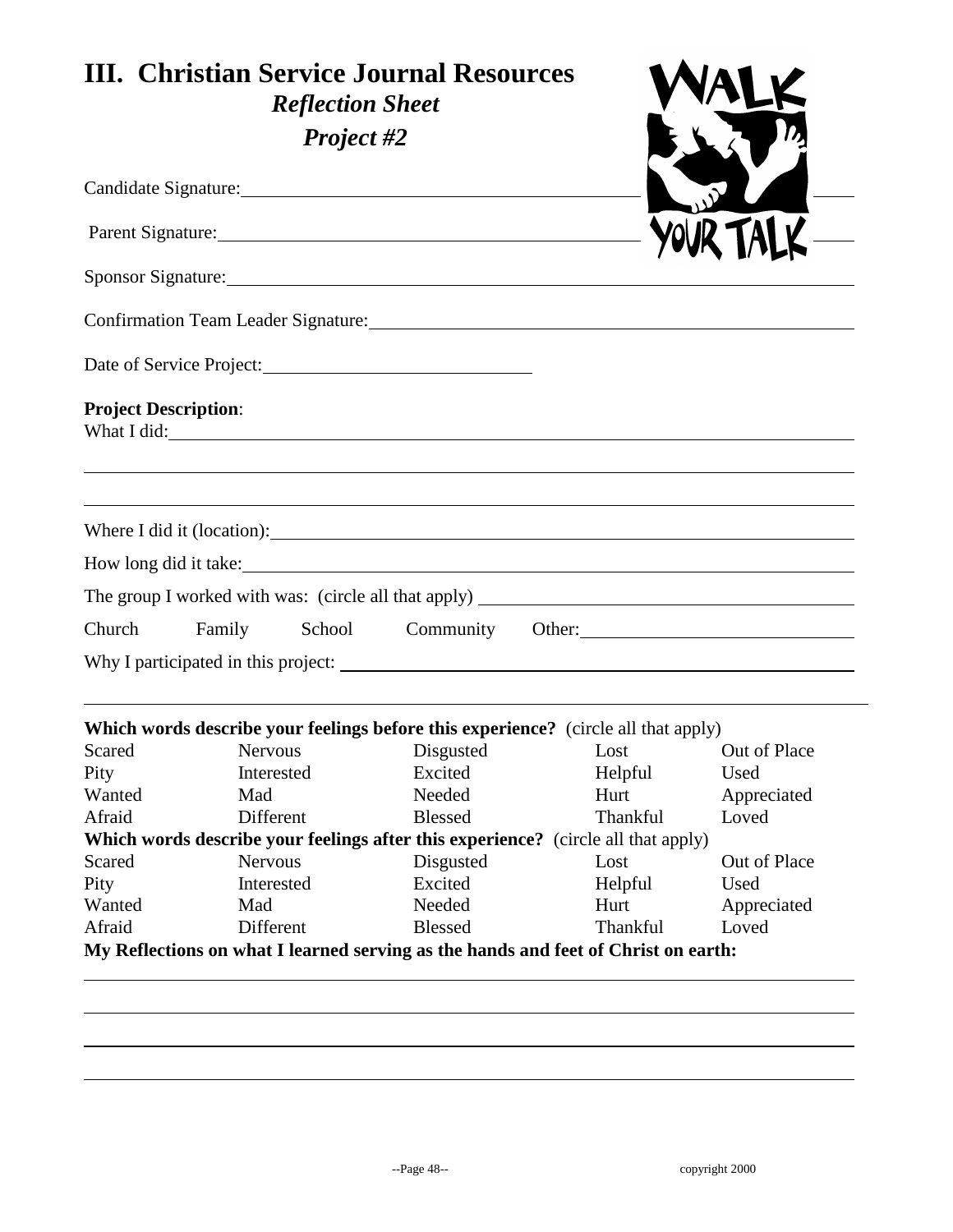|                             | <b>III. Christian Service Journal Resources</b><br><b>Reflection Sheet</b> |                |                                                                                           |              |
|-----------------------------|----------------------------------------------------------------------------|----------------|-------------------------------------------------------------------------------------------|--------------|
|                             | Project #3                                                                 |                |                                                                                           |              |
|                             |                                                                            |                |                                                                                           |              |
|                             | Parent Signature:                                                          |                |                                                                                           |              |
|                             |                                                                            |                |                                                                                           |              |
|                             |                                                                            |                | Confirmation Team Leader Signature: University of the Confirmation Team Leader Signature: |              |
|                             | Date of Service Project:                                                   |                |                                                                                           |              |
| <b>Project Description:</b> |                                                                            |                |                                                                                           |              |
|                             |                                                                            |                | Where I did it (location):                                                                |              |
|                             | How long did it take:                                                      |                |                                                                                           |              |
|                             |                                                                            |                |                                                                                           |              |
|                             |                                                                            |                |                                                                                           |              |
| Church                      | Family                                                                     |                | School Community Other: 2000 Community Other:                                             |              |
|                             |                                                                            |                |                                                                                           |              |
|                             |                                                                            |                | Which words describe your feelings before this experience? (circle all that apply)        |              |
| Scared                      | Nervous                                                                    | Disgusted      | Lost                                                                                      | Out of Place |
| Pity                        | Interested                                                                 | Excited        | Helpful                                                                                   | Used         |
| Wanted                      | Mad                                                                        | Needed         | Hurt                                                                                      | Appreciated  |
| Afraid                      | Different                                                                  | <b>Blessed</b> | Thankful                                                                                  | Loved        |
| Scared                      | <b>Nervous</b>                                                             | Disgusted      | Which words describe your feelings after this experience? (circle all that apply)<br>Lost | Out of Place |
| Pity                        | Interested                                                                 | Excited        | Helpful                                                                                   | Used         |
| Wanted                      | Mad                                                                        | Needed         | Hurt                                                                                      | Appreciated  |
|                             | Different                                                                  | <b>Blessed</b> | Thankful                                                                                  | Loved        |
| Afraid                      |                                                                            |                |                                                                                           |              |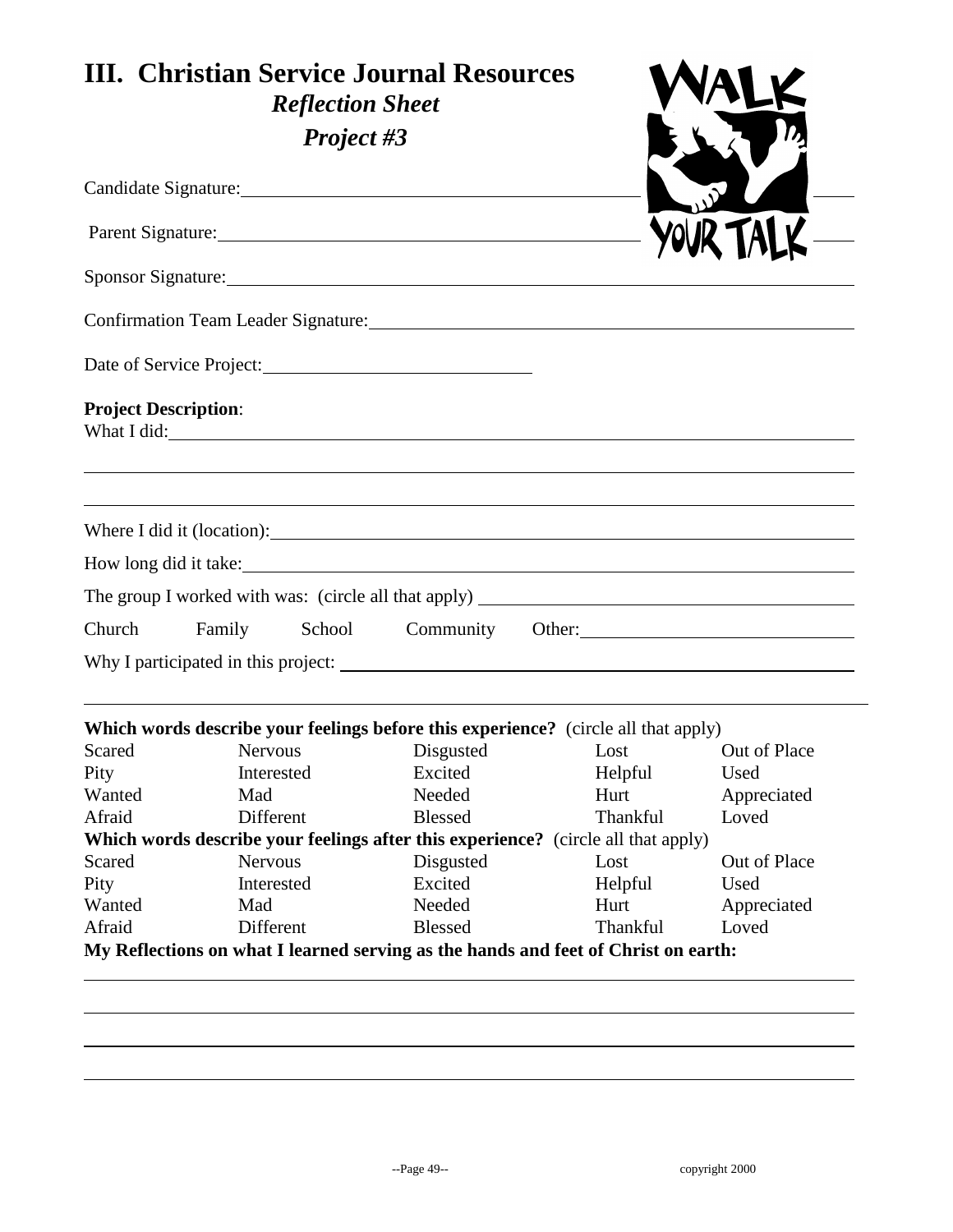|                             | <b>III. Christian Service Journal Resources</b><br><b>Reflection Sheet</b>                                      |                          |                         |                      |
|-----------------------------|-----------------------------------------------------------------------------------------------------------------|--------------------------|-------------------------|----------------------|
|                             | Project #4                                                                                                      |                          |                         |                      |
|                             |                                                                                                                 |                          |                         |                      |
|                             | Parent Signature:                                                                                               |                          |                         |                      |
|                             |                                                                                                                 |                          |                         |                      |
|                             | Confirmation Team Leader Signature: Manual Manual Manual Manual Manual Manual Manual Manual Manual Manual Manua |                          |                         |                      |
|                             |                                                                                                                 |                          |                         |                      |
| <b>Project Description:</b> | What I did:                                                                                                     |                          |                         |                      |
|                             |                                                                                                                 |                          |                         |                      |
|                             | How long did it take:                                                                                           |                          |                         |                      |
|                             |                                                                                                                 |                          |                         |                      |
| Church                      | Family                                                                                                          |                          | School Community Other: |                      |
|                             |                                                                                                                 |                          |                         |                      |
|                             | Which words describe your feelings before this experience? (circle all that apply)                              |                          |                         |                      |
| Scared                      | Nervous                                                                                                         | Disgusted                | Lost                    | Out of Place         |
| Pity                        | Interested                                                                                                      | Excited                  | Helpful                 | Used                 |
| Wanted                      | Mad                                                                                                             | Needed                   | Hurt                    | Appreciated          |
| Afraid                      | Different                                                                                                       | <b>Blessed</b>           | Thankful                | Loved                |
|                             | Which words describe your feelings after this experience? (circle all that apply)                               |                          |                         |                      |
| Scared                      | <b>Nervous</b>                                                                                                  | Disgusted                | Lost                    | Out of Place         |
| Pity                        | Interested                                                                                                      | Excited                  | Helpful                 | Used                 |
|                             | Mad                                                                                                             | Needed<br><b>Blessed</b> | Hurt<br>Thankful        | Appreciated<br>Loved |
| Wanted<br>Afraid            | Different                                                                                                       |                          |                         |                      |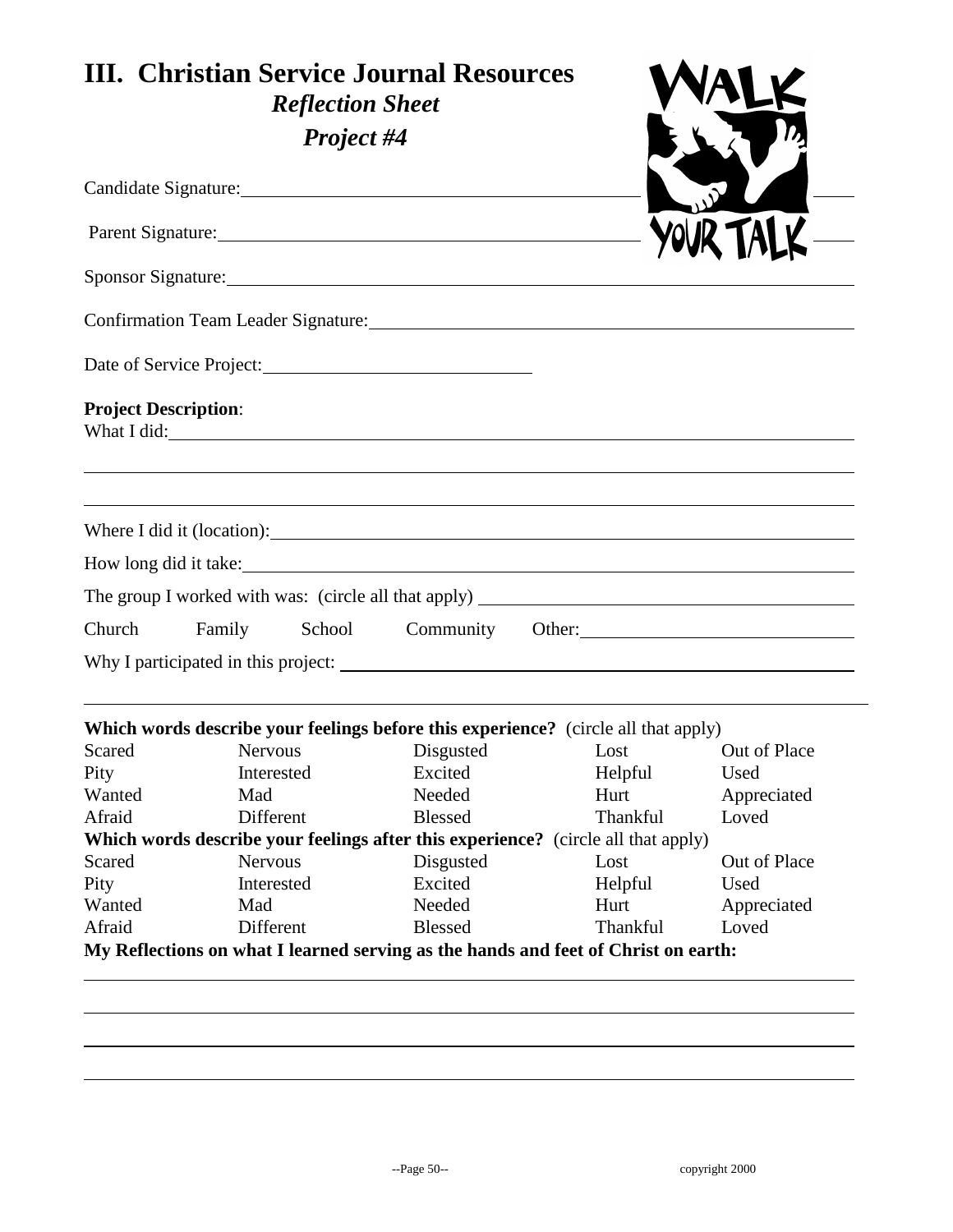|                             | <b>III. Christian Service Journal Resources</b><br><b>Reflection Sheet</b> |                |                                                                                                                 |                      |
|-----------------------------|----------------------------------------------------------------------------|----------------|-----------------------------------------------------------------------------------------------------------------|----------------------|
|                             | Project #5                                                                 |                |                                                                                                                 |                      |
|                             |                                                                            |                |                                                                                                                 |                      |
|                             | Parent Signature:                                                          |                |                                                                                                                 |                      |
|                             |                                                                            |                |                                                                                                                 |                      |
|                             |                                                                            |                | Confirmation Team Leader Signature: Manual Manual Manual Manual Manual Manual Manual Manual Manual Manual Manua |                      |
|                             |                                                                            |                |                                                                                                                 |                      |
| <b>Project Description:</b> | What I did:                                                                |                |                                                                                                                 |                      |
|                             |                                                                            |                |                                                                                                                 |                      |
|                             | How long did it take:                                                      |                |                                                                                                                 |                      |
|                             |                                                                            |                |                                                                                                                 |                      |
| Church                      | Family                                                                     |                | School Community Other:                                                                                         |                      |
|                             |                                                                            |                |                                                                                                                 |                      |
|                             |                                                                            |                | Which words describe your feelings before this experience? (circle all that apply)                              |                      |
| Scared                      | Nervous                                                                    | Disgusted      | Lost                                                                                                            | Out of Place         |
| Pity                        | Interested                                                                 | Excited        | Helpful                                                                                                         | Used                 |
| Wanted                      | Mad                                                                        | Needed         | Hurt                                                                                                            | Appreciated          |
| Afraid                      | Different                                                                  | <b>Blessed</b> | Thankful                                                                                                        | Loved                |
| Scared                      | <b>Nervous</b>                                                             | Disgusted      | Which words describe your feelings after this experience? (circle all that apply)                               |                      |
|                             | Interested                                                                 | Excited        | Lost                                                                                                            | Out of Place<br>Used |
|                             | Mad                                                                        | Needed         | Helpful<br>Hurt                                                                                                 | Appreciated          |
|                             |                                                                            |                | Thankful                                                                                                        |                      |
| Pity<br>Wanted<br>Afraid    | Different                                                                  | <b>Blessed</b> |                                                                                                                 | Loved                |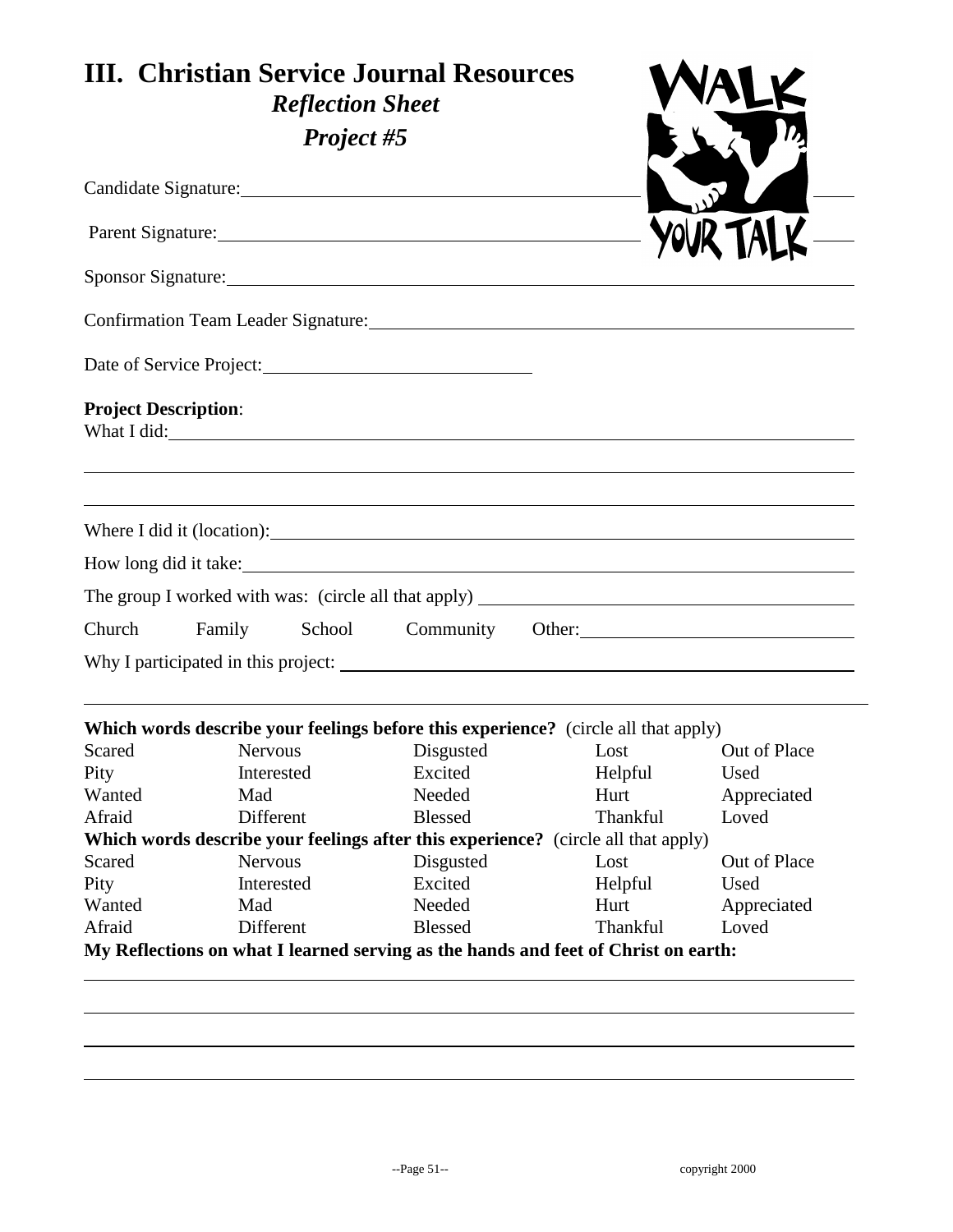|                             | <b>III. Christian Service Journal Resources</b><br><b>Reflection Sheet</b>                                                                                                                                                     |                          |                                                                                                                                                                                                                                |                      |
|-----------------------------|--------------------------------------------------------------------------------------------------------------------------------------------------------------------------------------------------------------------------------|--------------------------|--------------------------------------------------------------------------------------------------------------------------------------------------------------------------------------------------------------------------------|----------------------|
|                             | Project #6                                                                                                                                                                                                                     |                          |                                                                                                                                                                                                                                |                      |
|                             |                                                                                                                                                                                                                                |                          |                                                                                                                                                                                                                                |                      |
|                             | Parent Signature: 1988 and 1988 and 1988 and 1988 and 1988 and 1988 and 1988 and 1988 and 1988 and 1988 and 1988 and 1988 and 1988 and 1988 and 1988 and 1988 and 1988 and 1988 and 1988 and 1988 and 1988 and 1988 and 1988 a |                          |                                                                                                                                                                                                                                |                      |
|                             | Sponsor Signature: 2008 and 2008 and 2008 and 2008 and 2008 and 2008 and 2008 and 2008 and 2008 and 2008 and 20                                                                                                                |                          |                                                                                                                                                                                                                                |                      |
|                             |                                                                                                                                                                                                                                |                          |                                                                                                                                                                                                                                |                      |
|                             | Date of Service Project:                                                                                                                                                                                                       |                          |                                                                                                                                                                                                                                |                      |
| <b>Project Description:</b> |                                                                                                                                                                                                                                |                          | What I did: The Contract of the Contract of the Contract of the Contract of the Contract of the Contract of the Contract of the Contract of the Contract of the Contract of the Contract of the Contract of the Contract of th |                      |
|                             |                                                                                                                                                                                                                                |                          | Where I did it (location):                                                                                                                                                                                                     |                      |
|                             |                                                                                                                                                                                                                                |                          | How long did it take:                                                                                                                                                                                                          |                      |
|                             |                                                                                                                                                                                                                                |                          |                                                                                                                                                                                                                                |                      |
| Church                      | School<br>Family                                                                                                                                                                                                               |                          | Community Other:                                                                                                                                                                                                               |                      |
|                             |                                                                                                                                                                                                                                |                          |                                                                                                                                                                                                                                |                      |
|                             |                                                                                                                                                                                                                                |                          | <b>Which words describe your feelings before this experience?</b> (circle all that apply)                                                                                                                                      |                      |
| Scared                      | <b>Nervous</b>                                                                                                                                                                                                                 | Disgusted                | Lost                                                                                                                                                                                                                           | Out of Place         |
| Pity                        | Interested                                                                                                                                                                                                                     | Excited                  | Helpful                                                                                                                                                                                                                        | Used                 |
| Wanted                      | Mad                                                                                                                                                                                                                            | Needed                   | Hurt                                                                                                                                                                                                                           | Appreciated          |
| Afraid                      | Different                                                                                                                                                                                                                      | <b>Blessed</b>           | Thankful                                                                                                                                                                                                                       | Loved                |
|                             |                                                                                                                                                                                                                                |                          | Which words describe your feelings after this experience? (circle all that apply)                                                                                                                                              |                      |
| Scared                      | <b>Nervous</b>                                                                                                                                                                                                                 | Disgusted<br>Excited     | Lost                                                                                                                                                                                                                           | Out of Place         |
| Pity                        | Interested                                                                                                                                                                                                                     |                          | Helpful                                                                                                                                                                                                                        | Used                 |
|                             | Mad                                                                                                                                                                                                                            | Needed<br><b>Blessed</b> | Hurt<br>Thankful                                                                                                                                                                                                               | Appreciated<br>Loved |
| Wanted<br>Afraid            | Different                                                                                                                                                                                                                      |                          |                                                                                                                                                                                                                                |                      |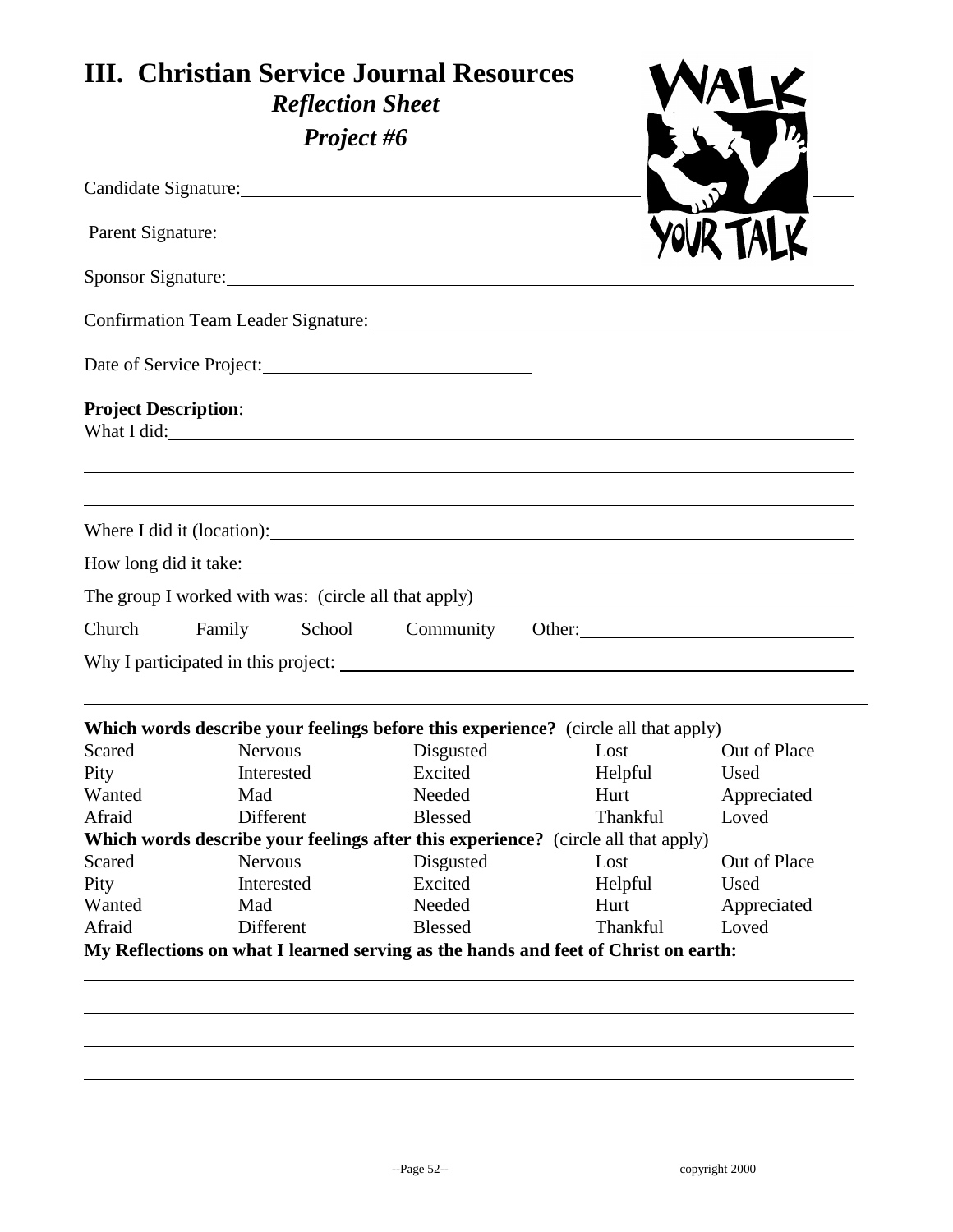|                             | <b>III. Christian Service Journal Resources</b><br><b>Reflection Sheet</b> |                      |                                                                                                                 |                     |
|-----------------------------|----------------------------------------------------------------------------|----------------------|-----------------------------------------------------------------------------------------------------------------|---------------------|
|                             | Project #7                                                                 |                      |                                                                                                                 |                     |
|                             |                                                                            |                      |                                                                                                                 |                     |
|                             | Parent Signature:                                                          |                      |                                                                                                                 |                     |
|                             |                                                                            |                      |                                                                                                                 |                     |
|                             |                                                                            |                      | Confirmation Team Leader Signature: Manual Manual Manual Manual Manual Manual Manual Manual Manual Manual Manua |                     |
|                             |                                                                            |                      |                                                                                                                 |                     |
| <b>Project Description:</b> | What I did:                                                                |                      |                                                                                                                 |                     |
|                             |                                                                            |                      |                                                                                                                 |                     |
|                             | How long did it take:                                                      |                      |                                                                                                                 |                     |
|                             |                                                                            |                      |                                                                                                                 |                     |
| Church                      | Family                                                                     |                      | School Community Other:                                                                                         |                     |
|                             |                                                                            |                      |                                                                                                                 |                     |
|                             |                                                                            |                      | Which words describe your feelings before this experience? (circle all that apply)                              |                     |
| Scared                      | Nervous                                                                    | Disgusted            | Lost                                                                                                            | Out of Place        |
| Pity                        | Interested                                                                 | Excited              | Helpful                                                                                                         | Used                |
| Wanted                      | Mad                                                                        | Needed               | Hurt                                                                                                            | Appreciated         |
| Afraid                      | Different                                                                  | <b>Blessed</b>       | Thankful                                                                                                        | Loved               |
|                             | <b>Nervous</b>                                                             |                      | Which words describe your feelings after this experience? (circle all that apply)                               |                     |
| Scared                      | Interested                                                                 | Disgusted<br>Excited | Lost                                                                                                            | Out of Place        |
| Pity                        | Mad                                                                        | Needed               | Helpful<br>Hurt                                                                                                 | Used<br>Appreciated |
|                             |                                                                            |                      | Thankful                                                                                                        | Loved               |
| Wanted<br>Afraid            | Different                                                                  | <b>Blessed</b>       |                                                                                                                 |                     |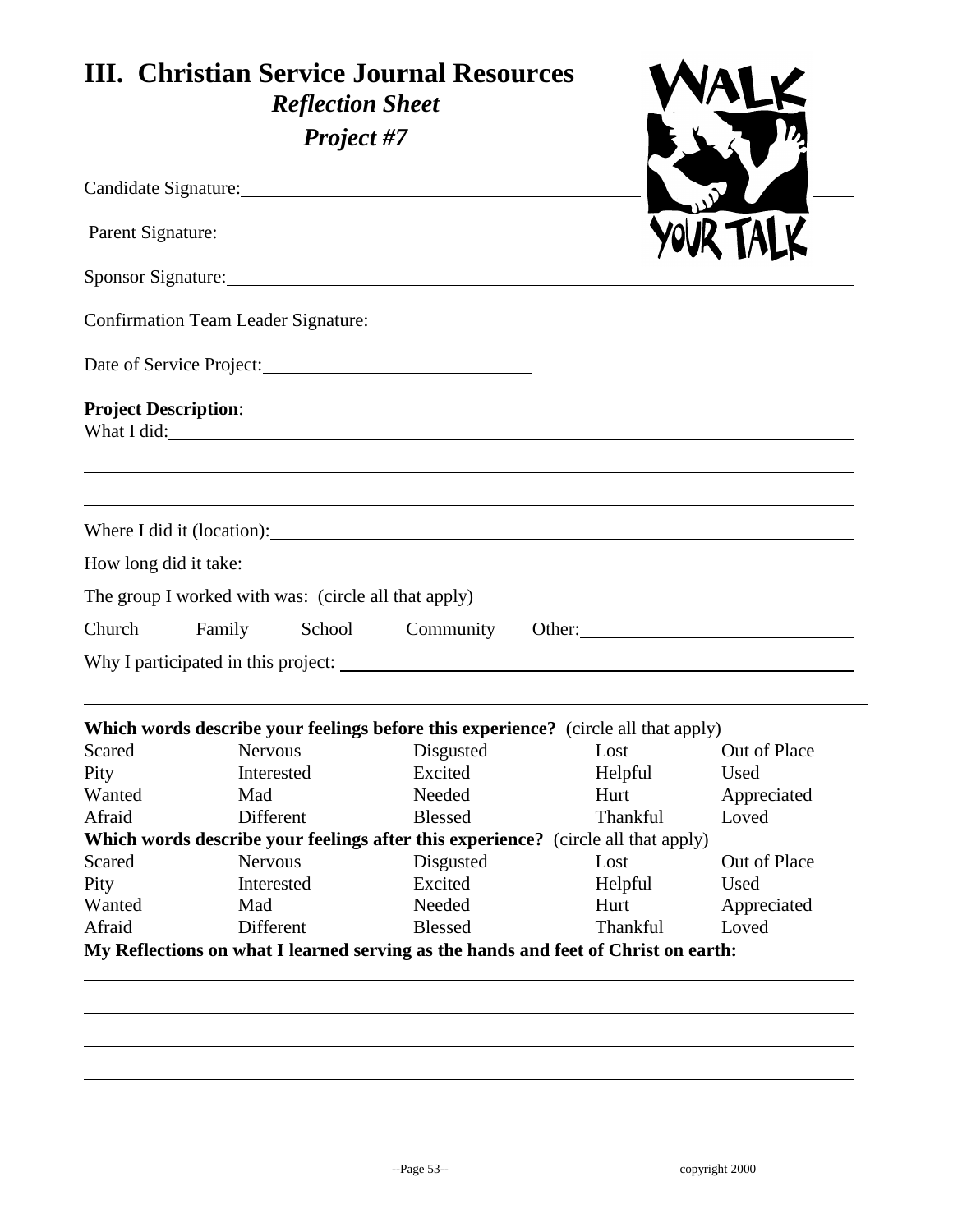|                             | <b>III. Christian Service Journal Resources</b><br><b>Reflection Sheet</b>                                                                                                                                                     |                |                                                                                                                                                                                                                                |              |
|-----------------------------|--------------------------------------------------------------------------------------------------------------------------------------------------------------------------------------------------------------------------------|----------------|--------------------------------------------------------------------------------------------------------------------------------------------------------------------------------------------------------------------------------|--------------|
|                             | <b>Project #8</b>                                                                                                                                                                                                              |                |                                                                                                                                                                                                                                |              |
|                             | Candidate Signature: 1986 and 1987 and 1988 and 1988 and 1988 and 1988 and 1988 and 1988 and 1988 and 1988 and 1988 and 1988 and 1988 and 1988 and 1988 and 1988 and 1988 and 1988 and 1988 and 1988 and 1988 and 1988 and 198 |                |                                                                                                                                                                                                                                |              |
|                             | Parent Signature: 1988 and 1988 and 1988 and 1988 and 1988 and 1988 and 1988 and 1988 and 1988 and 1988 and 1988 and 1988 and 1988 and 1988 and 1988 and 1988 and 1988 and 1988 and 1988 and 1988 and 1988 and 1988 and 1988 a |                |                                                                                                                                                                                                                                |              |
|                             |                                                                                                                                                                                                                                |                |                                                                                                                                                                                                                                |              |
|                             |                                                                                                                                                                                                                                |                |                                                                                                                                                                                                                                |              |
|                             | Date of Service Project:                                                                                                                                                                                                       |                |                                                                                                                                                                                                                                |              |
| <b>Project Description:</b> |                                                                                                                                                                                                                                |                | What I did: The Contract of the Contract of the Contract of the Contract of the Contract of the Contract of the Contract of the Contract of the Contract of the Contract of the Contract of the Contract of the Contract of th |              |
|                             |                                                                                                                                                                                                                                |                |                                                                                                                                                                                                                                |              |
|                             |                                                                                                                                                                                                                                |                | Where I did it (location):                                                                                                                                                                                                     |              |
|                             |                                                                                                                                                                                                                                |                | How long did it take:                                                                                                                                                                                                          |              |
|                             |                                                                                                                                                                                                                                |                |                                                                                                                                                                                                                                |              |
| Church                      | School<br>Family                                                                                                                                                                                                               |                | Community Other:                                                                                                                                                                                                               |              |
|                             |                                                                                                                                                                                                                                |                |                                                                                                                                                                                                                                |              |
|                             |                                                                                                                                                                                                                                |                | <b>Which words describe your feelings before this experience?</b> (circle all that apply)                                                                                                                                      |              |
| Scared                      | <b>Nervous</b>                                                                                                                                                                                                                 | Disgusted      | Lost                                                                                                                                                                                                                           | Out of Place |
| Pity                        | Interested                                                                                                                                                                                                                     | Excited        | Helpful                                                                                                                                                                                                                        | Used         |
| Wanted                      | Mad                                                                                                                                                                                                                            | Needed         | Hurt                                                                                                                                                                                                                           | Appreciated  |
| Afraid                      | Different                                                                                                                                                                                                                      | <b>Blessed</b> | Thankful                                                                                                                                                                                                                       | Loved        |
|                             |                                                                                                                                                                                                                                |                | Which words describe your feelings after this experience? (circle all that apply)                                                                                                                                              |              |
| Scared                      | <b>Nervous</b>                                                                                                                                                                                                                 | Disgusted      | Lost                                                                                                                                                                                                                           | Out of Place |
|                             | Interested                                                                                                                                                                                                                     | Excited        | Helpful                                                                                                                                                                                                                        | Used         |
|                             | Mad                                                                                                                                                                                                                            | Needed         | Hurt<br>Thankful                                                                                                                                                                                                               | Appreciated  |
| Pity<br>Wanted<br>Afraid    | Different                                                                                                                                                                                                                      | <b>Blessed</b> |                                                                                                                                                                                                                                | Loved        |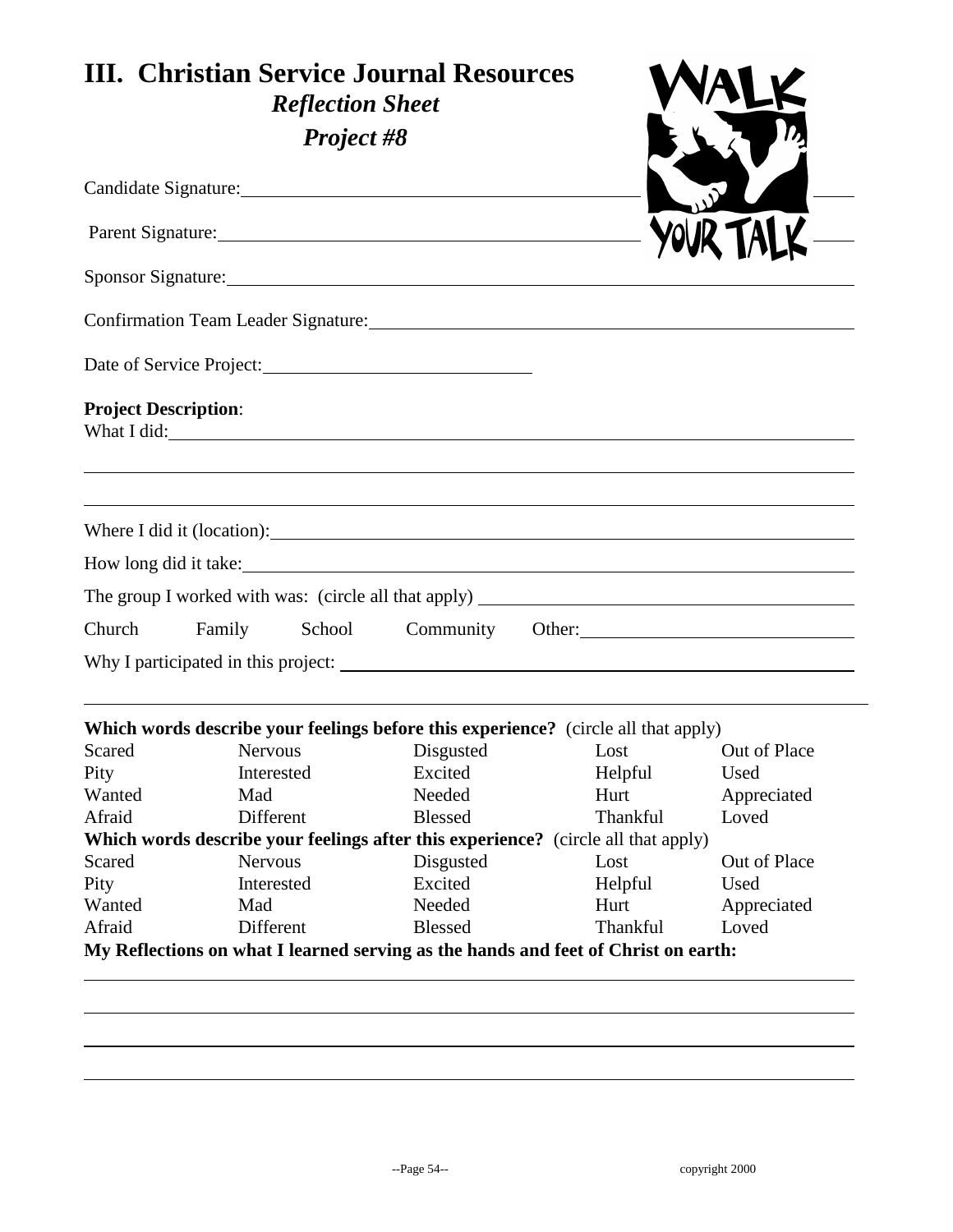|                             | <b>III. Christian Service Journal Resources</b><br><b>Reflection Sheet</b>                           |                |                                               |              |
|-----------------------------|------------------------------------------------------------------------------------------------------|----------------|-----------------------------------------------|--------------|
|                             | Project #9                                                                                           |                |                                               |              |
|                             |                                                                                                      |                |                                               |              |
|                             | Parent Signature:                                                                                    |                |                                               |              |
|                             |                                                                                                      |                |                                               |              |
|                             | Confirmation Team Leader Signature: University of the Confirmation Team Leader Signature:            |                |                                               |              |
|                             |                                                                                                      |                |                                               |              |
| <b>Project Description:</b> | What I did:                                                                                          |                |                                               |              |
|                             |                                                                                                      |                |                                               |              |
|                             |                                                                                                      |                |                                               |              |
|                             | How long did it take:                                                                                |                |                                               |              |
|                             |                                                                                                      |                |                                               |              |
| Church                      | Family                                                                                               |                | School Community Other: 2000 Community Other: |              |
|                             |                                                                                                      |                |                                               |              |
|                             |                                                                                                      |                |                                               |              |
| Scared                      | Which words describe your feelings before this experience? (circle all that apply)<br><b>Nervous</b> | Disgusted      | Lost                                          | Out of Place |
| Pity                        | Interested                                                                                           | Excited        | Helpful                                       | Used         |
| Wanted                      | Mad                                                                                                  | Needed         | Hurt                                          | Appreciated  |
| Afraid                      | Different                                                                                            | <b>Blessed</b> | Thankful                                      | Loved        |
|                             | Which words describe your feelings after this experience? (circle all that apply)                    |                |                                               |              |
| Scared                      | <b>Nervous</b>                                                                                       | Disgusted      | Lost                                          | Out of Place |
| Pity                        | Interested                                                                                           | Excited        | Helpful                                       | Used         |
| Wanted                      | Mad                                                                                                  | Needed         | Hurt                                          | Appreciated  |
|                             | Different                                                                                            | <b>Blessed</b> | Thankful                                      | Loved        |
| Afraid                      |                                                                                                      |                |                                               |              |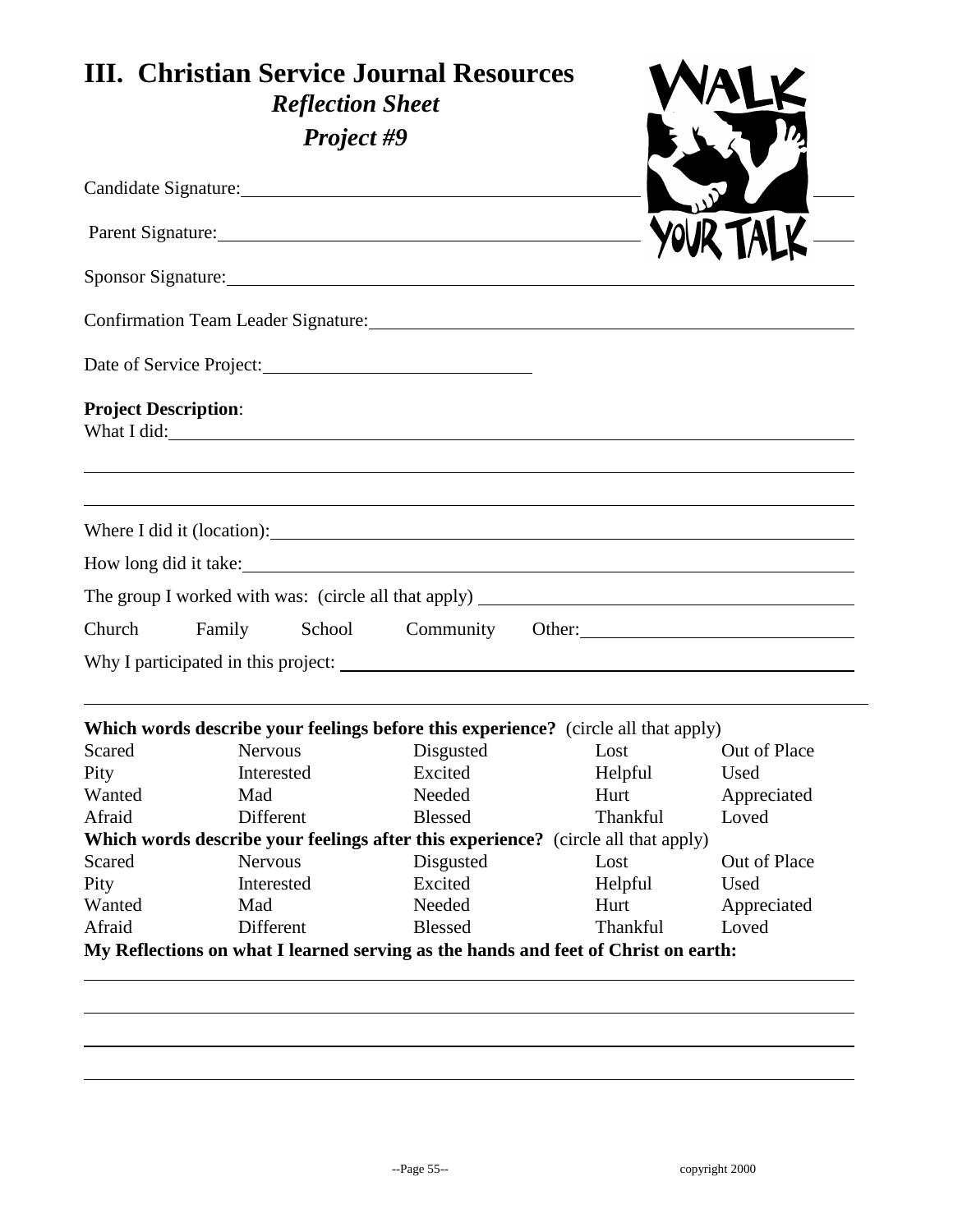| <b>III. Christian Service Journal Resources</b><br><b>Reflection Sheet</b><br>Project #10 |                                                                                                                                                                                                                                |                |                                                                                                                                                                                                                                |              |
|-------------------------------------------------------------------------------------------|--------------------------------------------------------------------------------------------------------------------------------------------------------------------------------------------------------------------------------|----------------|--------------------------------------------------------------------------------------------------------------------------------------------------------------------------------------------------------------------------------|--------------|
|                                                                                           | Candidate Signature: 1986 and 2008 and 2008 and 2008 and 2008 and 2008 and 2008 and 2008 and 2008 and 2008 and 2008 and 2008 and 2008 and 2008 and 2008 and 2008 and 2008 and 2008 and 2008 and 2008 and 2008 and 2008 and 200 |                |                                                                                                                                                                                                                                |              |
|                                                                                           |                                                                                                                                                                                                                                |                |                                                                                                                                                                                                                                |              |
|                                                                                           |                                                                                                                                                                                                                                |                |                                                                                                                                                                                                                                |              |
|                                                                                           |                                                                                                                                                                                                                                |                | Confirmation Team Leader Signature: Manual Manual Manual Manual Manual Manual Manual Manual Manual Manual Manu                                                                                                                 |              |
|                                                                                           | Date of Service Project:                                                                                                                                                                                                       |                |                                                                                                                                                                                                                                |              |
| <b>Project Description:</b>                                                               |                                                                                                                                                                                                                                |                | What I did: The Contract of the Contract of the Contract of the Contract of the Contract of the Contract of the Contract of the Contract of the Contract of the Contract of the Contract of the Contract of the Contract of th |              |
|                                                                                           |                                                                                                                                                                                                                                |                | Where I did it (location):                                                                                                                                                                                                     |              |
|                                                                                           | How long did it take:                                                                                                                                                                                                          |                |                                                                                                                                                                                                                                |              |
|                                                                                           |                                                                                                                                                                                                                                |                |                                                                                                                                                                                                                                |              |
| Church                                                                                    | Family                                                                                                                                                                                                                         |                | School Community Other: 2000 Community Other:                                                                                                                                                                                  |              |
|                                                                                           |                                                                                                                                                                                                                                |                |                                                                                                                                                                                                                                |              |
|                                                                                           |                                                                                                                                                                                                                                |                | Which words describe your feelings before this experience? (circle all that apply)                                                                                                                                             |              |
| Scared                                                                                    | <b>Nervous</b>                                                                                                                                                                                                                 | Disgusted      | Lost                                                                                                                                                                                                                           | Out of Place |
| Pity                                                                                      | Interested                                                                                                                                                                                                                     | Excited        | Helpful                                                                                                                                                                                                                        | Used         |
| Wanted                                                                                    | Mad                                                                                                                                                                                                                            | Needed         | Hurt                                                                                                                                                                                                                           | Appreciated  |
| Afraid                                                                                    | Different                                                                                                                                                                                                                      | <b>Blessed</b> | Thankful                                                                                                                                                                                                                       | Loved        |
|                                                                                           |                                                                                                                                                                                                                                |                | Which words describe your feelings after this experience? (circle all that apply)                                                                                                                                              |              |
| Scared                                                                                    | <b>Nervous</b>                                                                                                                                                                                                                 | Disgusted      | Lost                                                                                                                                                                                                                           | Out of Place |
| Pity                                                                                      | Interested                                                                                                                                                                                                                     | Excited        | Helpful                                                                                                                                                                                                                        | Used         |
| Wanted                                                                                    | Mad                                                                                                                                                                                                                            | Needed         | Hurt                                                                                                                                                                                                                           | Appreciated  |
| Afraid                                                                                    | Different                                                                                                                                                                                                                      | <b>Blessed</b> | <b>Thankful</b>                                                                                                                                                                                                                | Loved        |
|                                                                                           |                                                                                                                                                                                                                                |                | My Reflections on what I learned serving as the hands and feet of Christ on earth:                                                                                                                                             |              |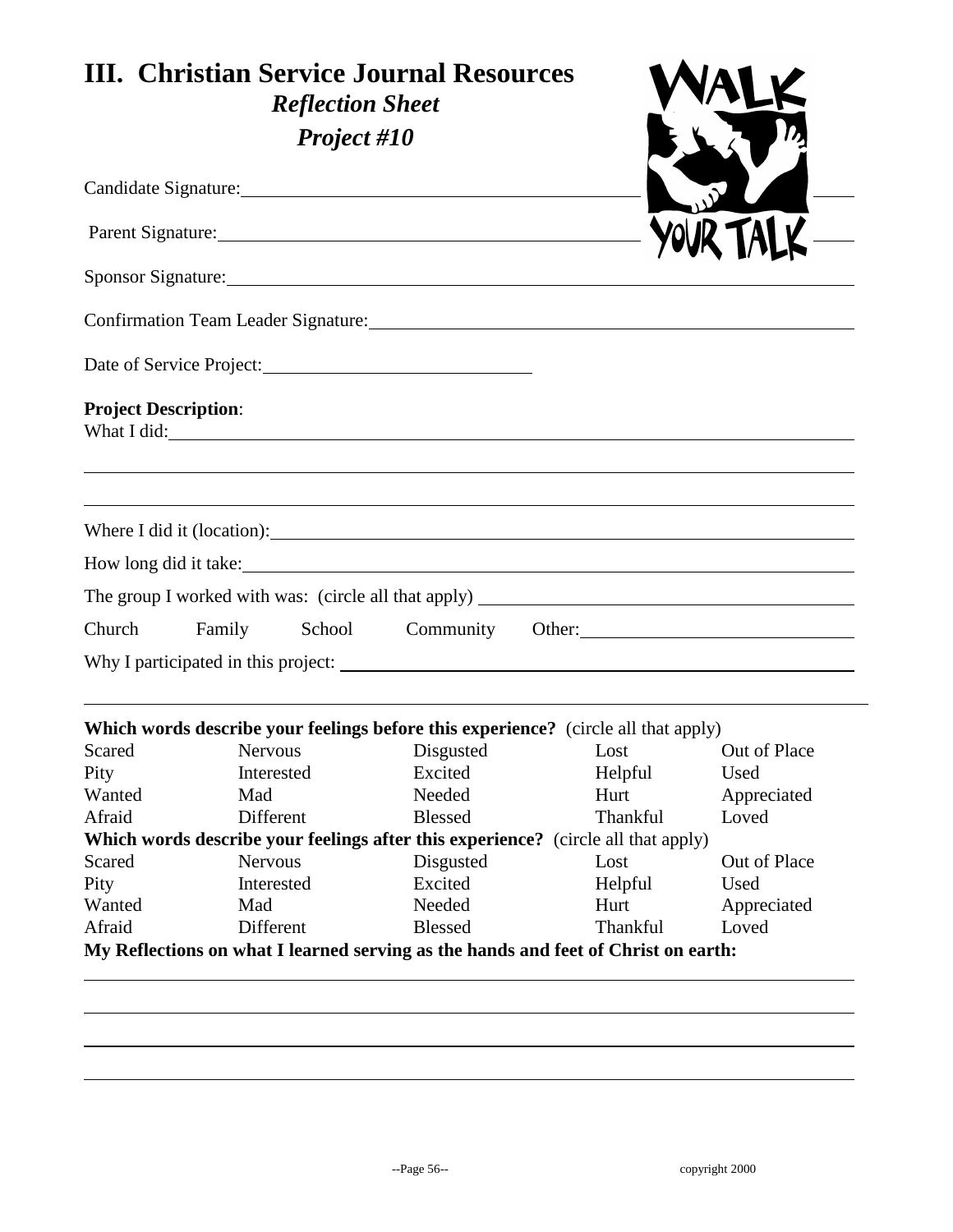| <b>III. Christian Service Journal Resources</b><br><b>Reflection Sheet</b><br>Project #11 |                                                                                                                                                                                                                                |                |                                                                                                                |              |
|-------------------------------------------------------------------------------------------|--------------------------------------------------------------------------------------------------------------------------------------------------------------------------------------------------------------------------------|----------------|----------------------------------------------------------------------------------------------------------------|--------------|
|                                                                                           | Candidate Signature: 1986 and 1987 and 1988 and 1988 and 1988 and 1988 and 1988 and 1988 and 1988 and 1988 and 1988 and 1988 and 1988 and 1988 and 1988 and 1988 and 1988 and 1988 and 1988 and 1988 and 1988 and 1988 and 198 |                |                                                                                                                |              |
|                                                                                           | Parent Signature: 1988 and 1988 and 1988 and 1988 and 1988 and 1988 and 1988 and 1988 and 1988 and 1988 and 1988 and 1988 and 1988 and 1988 and 1988 and 1988 and 1988 and 1988 and 1988 and 1988 and 1988 and 1988 and 1988 a |                |                                                                                                                |              |
|                                                                                           |                                                                                                                                                                                                                                |                |                                                                                                                |              |
|                                                                                           |                                                                                                                                                                                                                                |                | Confirmation Team Leader Signature: Manual Manual Manual Manual Manual Manual Manual Manual Manual Manual Manu |              |
|                                                                                           | Date of Service Project:                                                                                                                                                                                                       |                |                                                                                                                |              |
| <b>Project Description:</b>                                                               |                                                                                                                                                                                                                                |                | What I did:                                                                                                    |              |
|                                                                                           |                                                                                                                                                                                                                                |                | Where I did it (location):                                                                                     |              |
|                                                                                           | How long did it take:                                                                                                                                                                                                          |                |                                                                                                                |              |
|                                                                                           |                                                                                                                                                                                                                                |                |                                                                                                                |              |
| Church                                                                                    | Family                                                                                                                                                                                                                         |                | School Community Other:                                                                                        |              |
|                                                                                           |                                                                                                                                                                                                                                |                |                                                                                                                |              |
|                                                                                           |                                                                                                                                                                                                                                |                | Which words describe your feelings before this experience? (circle all that apply)                             |              |
| Scared                                                                                    | <b>Nervous</b>                                                                                                                                                                                                                 | Disgusted      | Lost                                                                                                           | Out of Place |
| Pity                                                                                      | Interested                                                                                                                                                                                                                     | Excited        | Helpful                                                                                                        | Used         |
| Wanted                                                                                    | Mad                                                                                                                                                                                                                            | Needed         | Hurt                                                                                                           | Appreciated  |
| Afraid                                                                                    | Different                                                                                                                                                                                                                      | <b>Blessed</b> | Thankful                                                                                                       | Loved        |
|                                                                                           |                                                                                                                                                                                                                                |                | Which words describe your feelings after this experience? (circle all that apply)                              |              |
| Scared                                                                                    | <b>Nervous</b>                                                                                                                                                                                                                 | Disgusted      | Lost                                                                                                           | Out of Place |
| Pity                                                                                      | Interested                                                                                                                                                                                                                     | Excited        | Helpful                                                                                                        | Used         |
| Wanted                                                                                    | Mad                                                                                                                                                                                                                            | Needed         | Hurt                                                                                                           | Appreciated  |
| Afraid                                                                                    | Different                                                                                                                                                                                                                      | <b>Blessed</b> | Thankful<br>My Reflections on what I learned serving as the hands and feet of Christ on earth:                 | Loved        |
|                                                                                           |                                                                                                                                                                                                                                |                |                                                                                                                |              |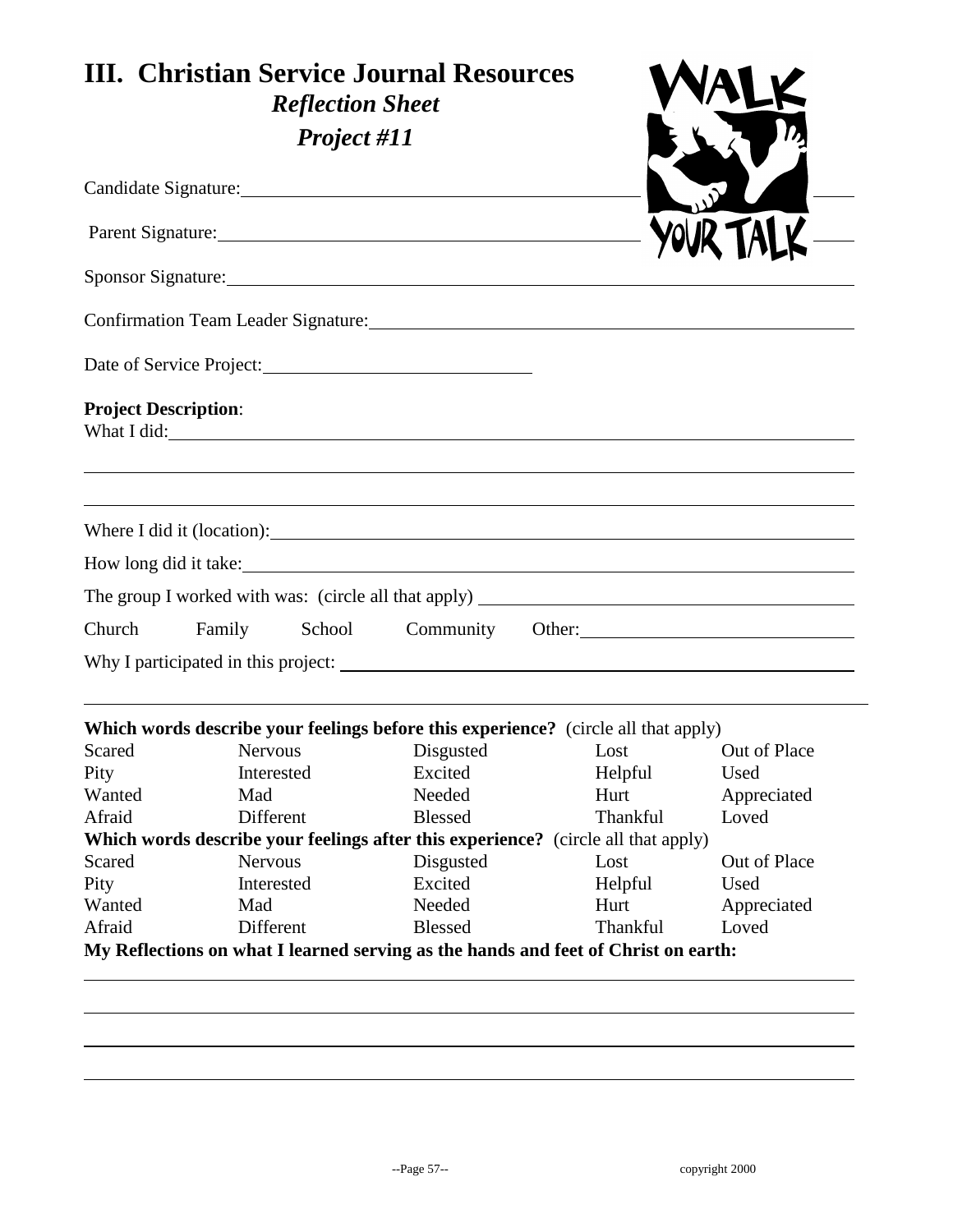| <b>III. Christian Service Journal Resources</b><br><b>Reflection Sheet</b><br>Project #12 |                                                                                                                                                                                                                                |                |                                                                                                                                                                                                                                |              |
|-------------------------------------------------------------------------------------------|--------------------------------------------------------------------------------------------------------------------------------------------------------------------------------------------------------------------------------|----------------|--------------------------------------------------------------------------------------------------------------------------------------------------------------------------------------------------------------------------------|--------------|
|                                                                                           | Candidate Signature: 1986 and 2008 and 2008 and 2008 and 2008 and 2008 and 2008 and 2008 and 2008 and 2008 and 2008 and 2008 and 2008 and 2008 and 2008 and 2008 and 2008 and 2008 and 2008 and 2008 and 2008 and 2008 and 200 |                |                                                                                                                                                                                                                                |              |
|                                                                                           |                                                                                                                                                                                                                                |                |                                                                                                                                                                                                                                |              |
|                                                                                           |                                                                                                                                                                                                                                |                |                                                                                                                                                                                                                                |              |
|                                                                                           |                                                                                                                                                                                                                                |                | Confirmation Team Leader Signature: Manual Manual Manual Manual Manual Manual Manual Manual Manual Manual Manu                                                                                                                 |              |
|                                                                                           | Date of Service Project:                                                                                                                                                                                                       |                |                                                                                                                                                                                                                                |              |
| <b>Project Description:</b>                                                               |                                                                                                                                                                                                                                |                | What I did: The Contract of the Contract of the Contract of the Contract of the Contract of the Contract of the Contract of the Contract of the Contract of the Contract of the Contract of the Contract of the Contract of th |              |
|                                                                                           |                                                                                                                                                                                                                                |                | Where I did it (location):                                                                                                                                                                                                     |              |
|                                                                                           | How long did it take:                                                                                                                                                                                                          |                |                                                                                                                                                                                                                                |              |
|                                                                                           |                                                                                                                                                                                                                                |                |                                                                                                                                                                                                                                |              |
| Church                                                                                    | Family                                                                                                                                                                                                                         |                | School Community Other: 2000 Community Other:                                                                                                                                                                                  |              |
|                                                                                           |                                                                                                                                                                                                                                |                |                                                                                                                                                                                                                                |              |
|                                                                                           |                                                                                                                                                                                                                                |                | Which words describe your feelings before this experience? (circle all that apply)                                                                                                                                             |              |
| Scared                                                                                    | <b>Nervous</b>                                                                                                                                                                                                                 | Disgusted      | Lost                                                                                                                                                                                                                           | Out of Place |
| Pity                                                                                      | Interested                                                                                                                                                                                                                     | Excited        | Helpful                                                                                                                                                                                                                        | Used         |
| Wanted                                                                                    | Mad                                                                                                                                                                                                                            | Needed         | Hurt                                                                                                                                                                                                                           | Appreciated  |
| Afraid                                                                                    | Different                                                                                                                                                                                                                      | <b>Blessed</b> | Thankful                                                                                                                                                                                                                       | Loved        |
|                                                                                           |                                                                                                                                                                                                                                |                | Which words describe your feelings after this experience? (circle all that apply)                                                                                                                                              |              |
| Scared                                                                                    | <b>Nervous</b>                                                                                                                                                                                                                 | Disgusted      | Lost                                                                                                                                                                                                                           | Out of Place |
| Pity                                                                                      | Interested                                                                                                                                                                                                                     | Excited        | Helpful                                                                                                                                                                                                                        | Used         |
| Wanted                                                                                    | Mad                                                                                                                                                                                                                            | Needed         | Hurt                                                                                                                                                                                                                           | Appreciated  |
| Afraid                                                                                    | Different                                                                                                                                                                                                                      | <b>Blessed</b> | <b>Thankful</b><br>My Reflections on what I learned serving as the hands and feet of Christ on earth:                                                                                                                          | Loved        |
|                                                                                           |                                                                                                                                                                                                                                |                |                                                                                                                                                                                                                                |              |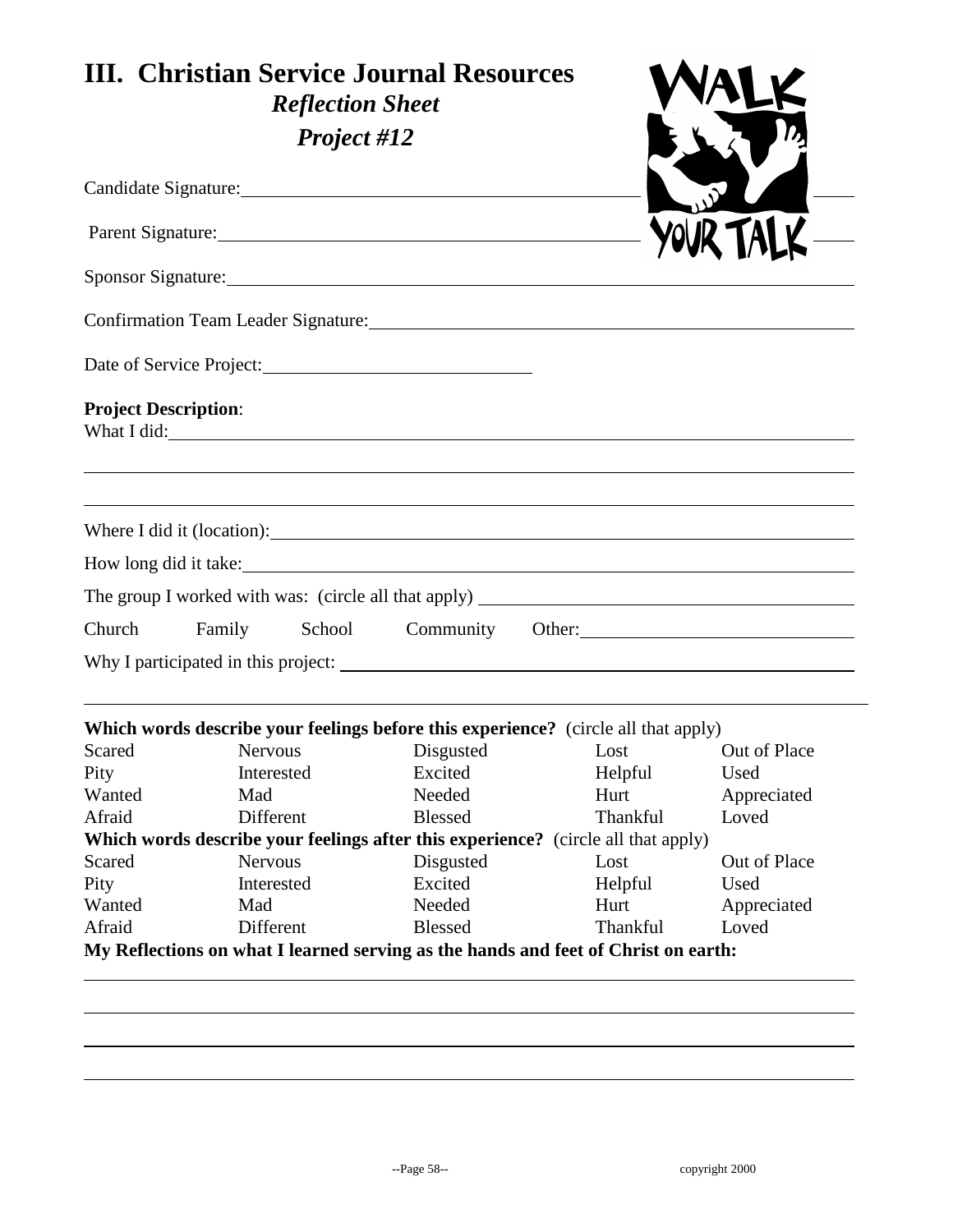#### **IV. Personal Growth Journal Resources** *Part One: Baptismal Registration Record Resource Instructions and Record*

As Catholics all your Sacraments are permanently recorded on your individual permanent Baptismal record. This permanent record is maintained at the church where you were baptized, "Church of Baptism," unless you were baptized at a hospital or on a college campus. In these two situations your permanent record is maintained at either the closest Catholic church to the hospital or college or at your parents home parish. This form should be filled out by your **Parent.**

 $\Box$  Print or type entire Form. You may photocopy this form to type it, then staple your copy to this sheet.

- $\Box$  Staple a copy of your current Baptismal Certificate to this form, unless you have previously submitted a copy directly to the Office of Youth Ministry. *A copy of your Baptismal Certificate must be on file with the Office of Youth Ministry before you can petition for this Sacrament.*
- Carefully fill in **ALL** the information with 100% accuracy. Consult with your Church of Baptism or the internet to get all necessary details. This may involve actually calling your Church of Baptism.
- Complete and submit this form to your Confirmation team leader by the date requested. *If you have any questions or need assistance, contact your Confirmation team leader immediately.*
- $\Box$  Any missing information will prevent the Sacrament from being officially recorded on your permanent Baptismal record. Improper recording will create complications for you later in life should you seek to petition the Catholic Church for the Sacraments of Matrimony or Holy Orders.

Candidate's full name: (first, middle last)

#### Confirmation name: (eg John)

*(The Bishop of Orange expects your Confirmation name to be your Baptismal saint's name. Refer to page 5 for complete explanation. Use only one name, e.g. John, not John Richard.)* 

Confirmation Saint's name: (eg John the Baptist)

*(The Bishop of Orange expects your Confirmation saint's name to be your Baptismal saint's name unless you were not named after a saint. List the saint's full name excluding the title Saint.)*

Candidate's Address:

| Date of Birth:          |                                                                                 | Month Day Day Year                                                                                      |
|-------------------------|---------------------------------------------------------------------------------|---------------------------------------------------------------------------------------------------------|
|                         |                                                                                 | Date of Baptism Month Day Day Year                                                                      |
| Date of First Eucharist |                                                                                 | Month Day Day Year                                                                                      |
|                         |                                                                                 |                                                                                                         |
|                         |                                                                                 |                                                                                                         |
|                         |                                                                                 |                                                                                                         |
| Country: Country:       |                                                                                 | (Complete address, city, state, zip & country is vital. Record sent U.S. mail to the Church of Baptism) |
|                         |                                                                                 |                                                                                                         |
|                         |                                                                                 |                                                                                                         |
|                         |                                                                                 | Mother's Maiden Name: (first, middle, last)                                                             |
|                         |                                                                                 |                                                                                                         |
|                         | Sponsor's relationship to candidate (eg. godparent, uncle, aunt)<br>$-Page 59-$ | copyright 2000                                                                                          |

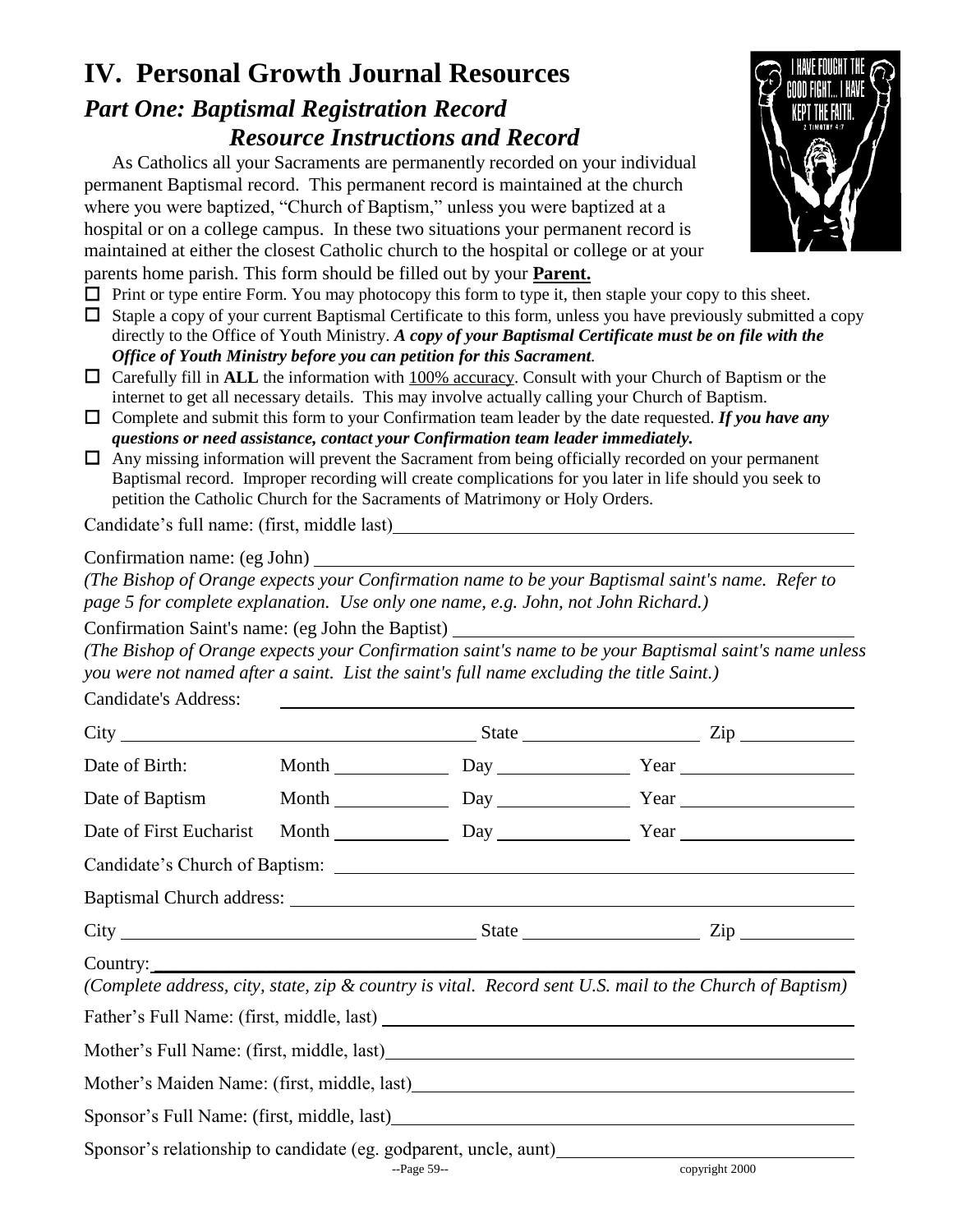### **IV. Personal Growth Journal Resources** *Part Two: Confirmation Sponsor Reflection Instructions and Reflection Sheet*

- $\Box$  This sheet should be completed immediately after you chose your sponsor and no later than the end of your third month of preparation.
- **Print** your name, Confirmation name and the full name of your Confirmation sponsor.
- $\Box$  Complete your part of the reflection sheet thoughtfully.
- $\Box$  Make arrangements for your sponsor to review and complete their portion of this sheet. If your sponsor lives locally, arrange to meet them to fill in their reflection. If your sponsor is outside the local area, Xerox/scan this form and mail or email the copy to them for their comments. Staple their response to this page in the journal.
- $\square$  Show the completed sheet to your Confirmation team leader to sign.

Candidate's Full Name: Confirmation Name: Confirmation Name:

Sponsor's Full Name:

Relationship of Sponsor to Candidate: *e.g. Uncle, Aunt, Godparent, Grandparent, friend. Canon Law prohibits parents from being sponsors*

Confirmation Team Leader Signature: *Candidate's Reflection: Why I selected this person to be my Confirmation sponsor:*

*Sponsor's Reflection: Why I said "yes" to being my candidate's sponsor:*

*Sponsor's Reflection: What Catholic faith growth have I witnessed in my candidate:*

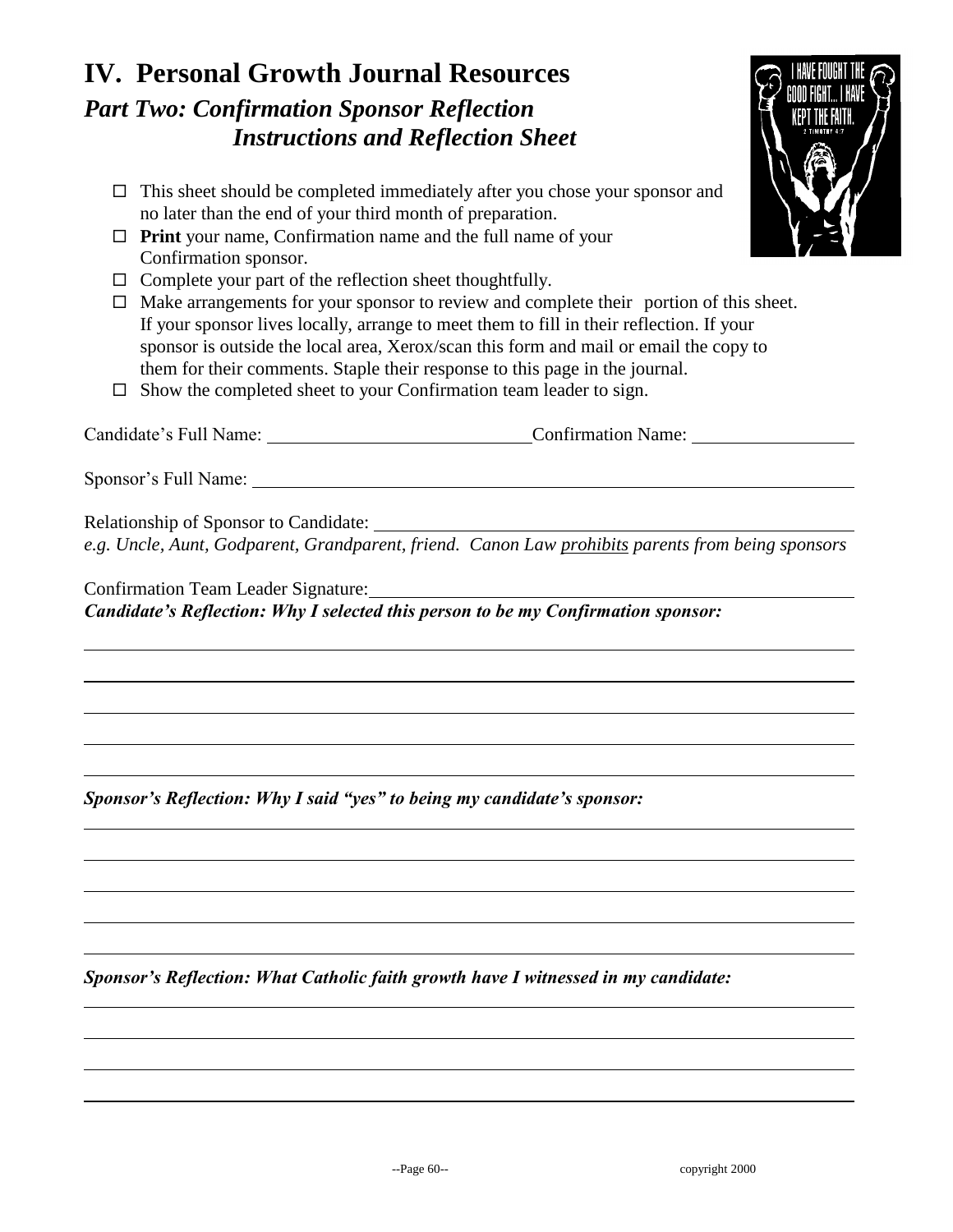# **IV. Personal Growth Journal Resources**

#### *Part Three: Letter to the Bishop Resource Instructions*

- $\Box$  Months prior to the end of your Confirmation journey you will prepare a personal letter to the Bishop of Orange, who will be confirming you. The Bishop reads each and every letter he receives and comments on them during the Confirmation liturgy.
- $\Box$  To assist you, we have included a list of points below and a "Prompt" sheet on the next page.
- $\Box$  Carefully reflect on these points then TYPE a draft of your letter using the "Prompt" sheet. The draft should be typed on ONE page of 8 1/2 x 11 paper with margins 1" top, 1"bottom, 1" left and 1" right in 12pt font ONLY using either Arial or Times New Roman fonts.
- $\Box$  Have your Parent review your English, spelling and all points on p.61. Then have your parent Sign your draft before giving it to the Confirmation team.
- $\Box$  Insure your final letter does NOT exceed ONE typed page before signing it with your full name, first middle and last name.
- $\Box$  All letters from the parish candidates are sent together to the Bishop of Orange by the Office of Youth Ministry.

#### *List of Points to Include in Your Personal Letter to the Bishop of Orange:*

- 1. Begin by introduce yourself with your full name, school and grade. State the full name of our parish, St. Elizabeth Ann Seton Catholic Parish, where you will be a candidate to receive the Sacrament of Confirmation. Do not abbreviate the parish name because the Bishop is not familiar with SEAS.
- 2. State your Confirmation saints name and what attributes of your saint you want to emulate.
- 3. Explain why you want to be confirmed as a Catholic into our parish community.
- 4. Mention one important aspect of your faith that you have learned more about during your journey years. Then explain why this aspect of your faith is important to you. For example, "I learned about Jesus' unconditional love and it changed the way I love others."
- 5. Describe one of your Christian Service projects and explain what impact it had on you. For example, if you delivered Christmas trees as one of your service projects, you might respond "I saw the face of God in the joy I saw on the people's faces as I shared my time with those less fortunate."
- 6. Complete this sentence: *"As a fully initiated Catholic adult, my responsibilities will be ..."*
- 7. Using the Confirmation Gospel, answer ONE of these questions:

The gospel message of … says to me….

The gospel message of … applies to my life because….

The gospel message of … challenges me in today's world to…

8. Thank the Bishop for the opportunity for this faith journey at our parish. Thank also by name all those who have made an impact on your Confirmation journey, parents, friends, teachers, student leaders, etc.

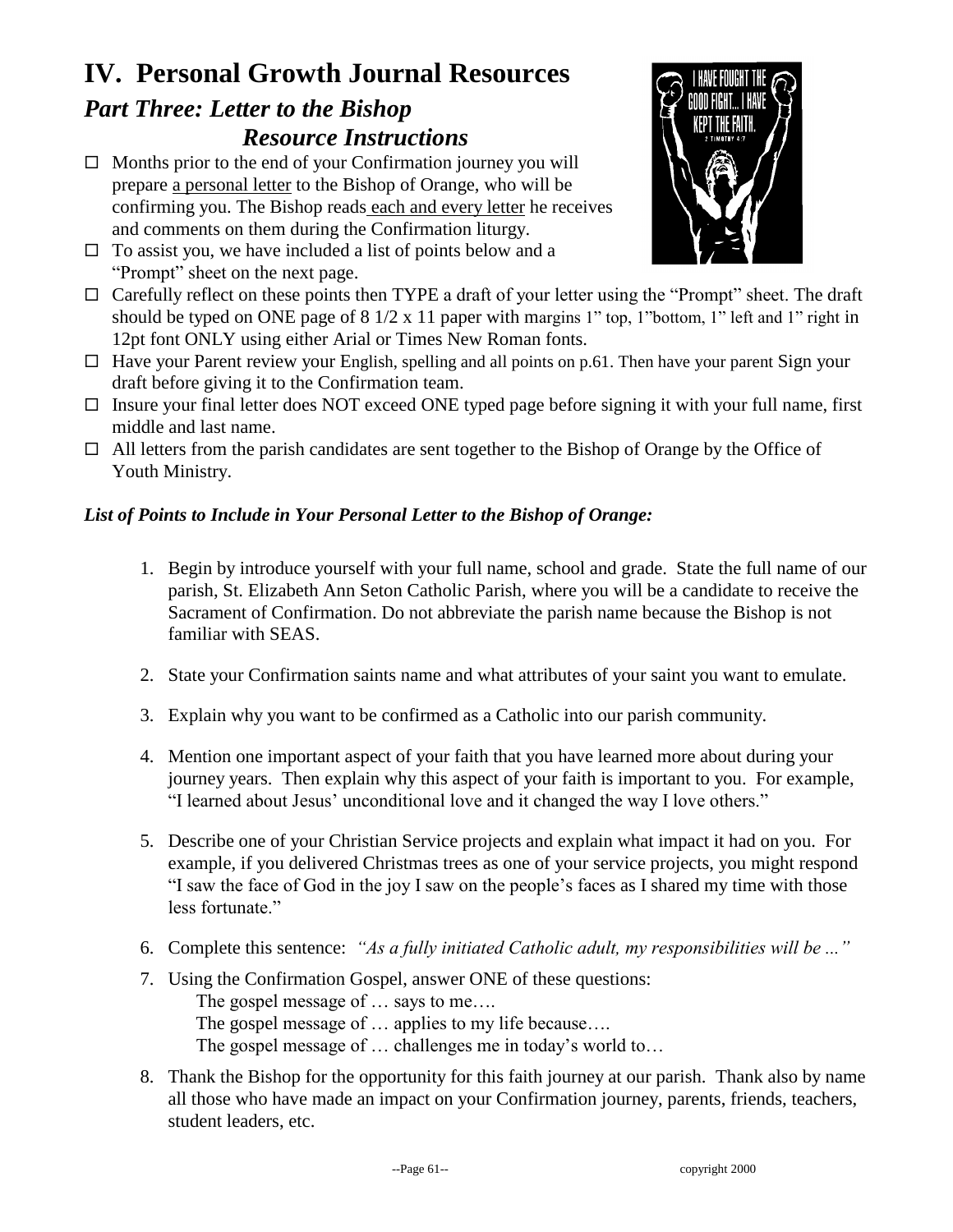## **IV. Personal Growth Journal Resources**

*"Prompt" Sheet for Letter to Bishop*

**Fill in the blanks to prepare your draft letter. They type your draft on 8 ½ x 11 paper. Have your parent review, approve and sign your letter, prior to Confirmation Team leader review. Once approved by Confirmation Team type your final letter and sign it with your full name.** 



Dear Most Reverend

Your Name:

Your school and grade:

Parish (complete name): St. Elizabeth Ann Seton

My Confirmation Saints Name and the qualities he/she exhibits that I want to emulate.

Why I want to be confirmed by you into the Catholic faith of my parish:

One or more specific aspects of my faith that I learned about during my journey:

One Christian Service project that had an important impact on me was:

As a fully initiated Catholic adult, my responsibilities will be:

Using the Confirmation Gospel, answer ONE of these questions: The gospel message of … says to me…. The gospel message of … applies to my life because…. The gospel message of … challenges me in today's world to…

Thank the Bishop for taking time to read your letter and thank by name anyone who has made an impact on you during your Confirmation faith journey.

Draft approved, Confirmation team leader signature: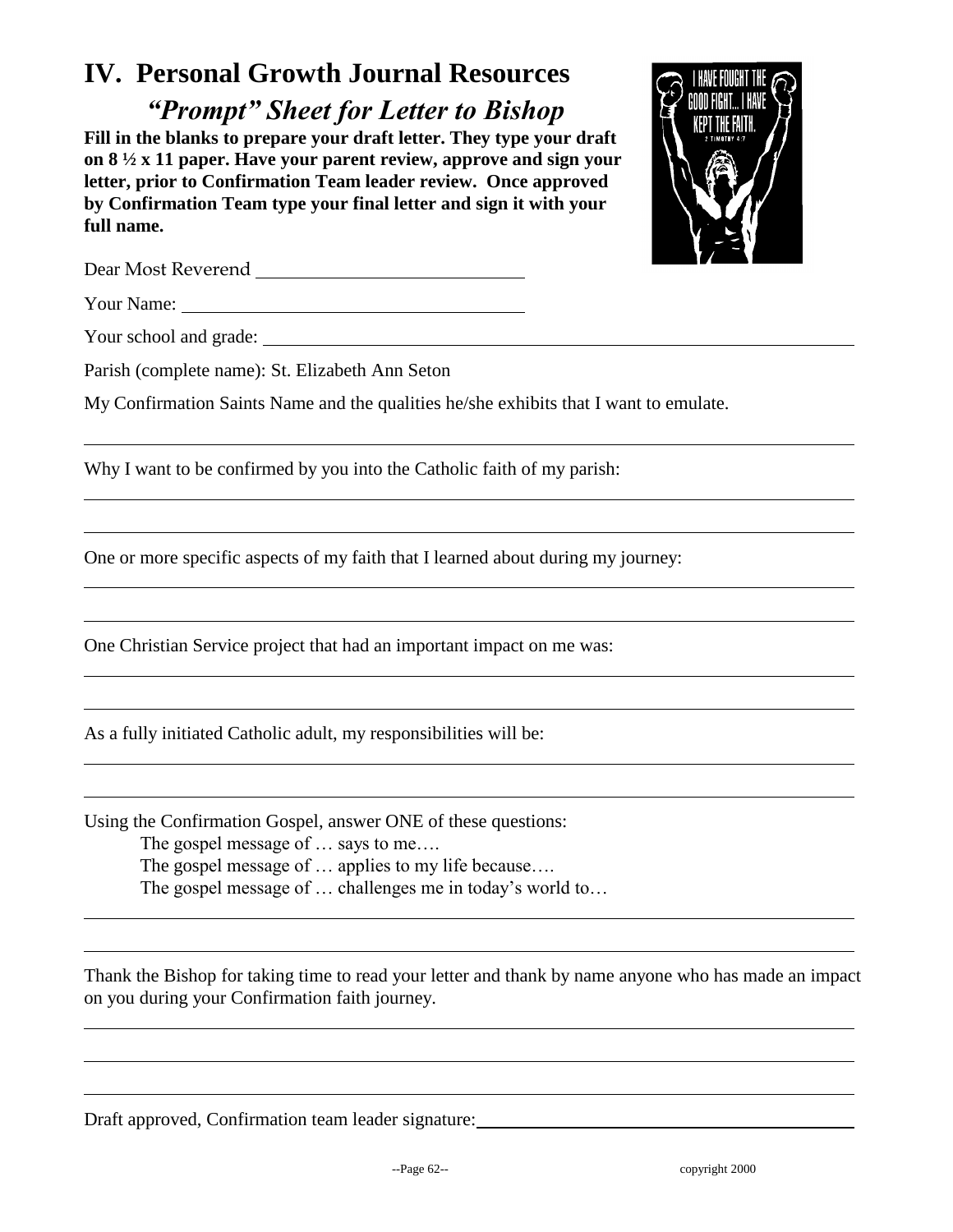# **IV. Personal Growth Journal Resources**

### *Part Four: Personal Interview Record Resource Instructions and Form*

- $\Box$  One month prior to the date of your Sacrament you will be asked to participate in a personal interview with a priest or his representative and members of the Confirmation team.
- $\Box$  During your interview, you will be asked to discuss your decision to petition your parish for the Sacrament of Confirmation, describe some of the noteworthy experiences you undertook during your journey, explain how you will continue to assist at the parish.
- $\Box$  To petition your parish to receive the Sacrament of Confirmation you must submit to your Confirmation team leader this entire completed journal with all pages properly filled out and signed.
- $\Box$  Completed journals must be submitted two months prior to the parish's date for the Sacrament of Confirmation.
- $\Box$  No candidate will be allowed to schedule an interview without submitting a completed journal.
- $\Box$  Record your Confirmation liturgy date and celebrant
- $\Box$  Record the date you are submitting this completed journal
- $\Box$  Record your scheduled interview date, time and the name of your interviewer.

| Candidates Signature: Manual Candidates Signature:                             |
|--------------------------------------------------------------------------------|
| Parent Signature:                                                              |
| Confirmation Team Leader Signature: Manual Confirmation Team Leader Signature: |
|                                                                                |
|                                                                                |
| Time of Interview:                                                             |
| Interview Location:                                                            |
|                                                                                |

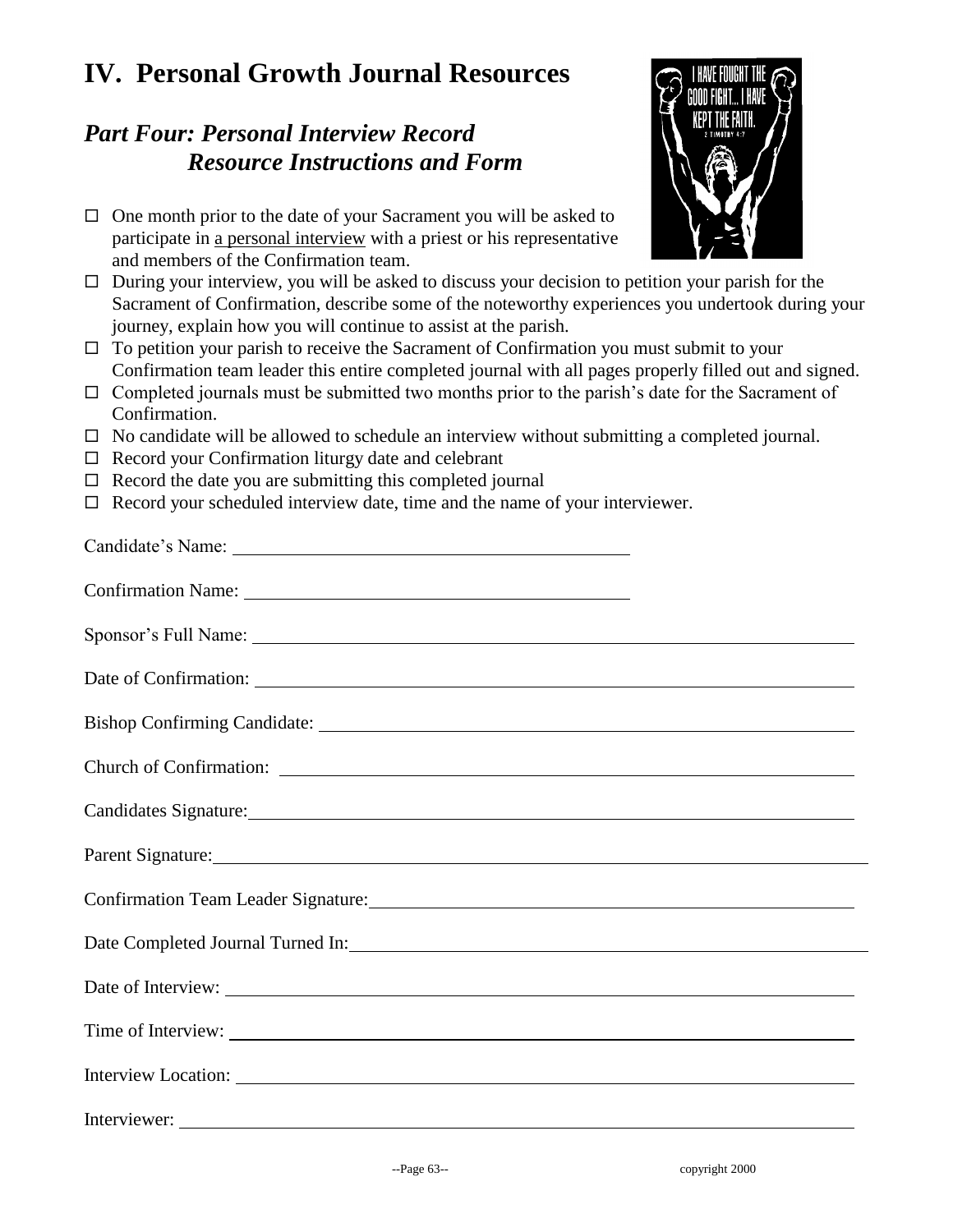| <b>Additional Journal Resources</b><br><b>Open Reflection Sheet</b> |  |
|---------------------------------------------------------------------|--|
|                                                                     |  |
|                                                                     |  |
|                                                                     |  |
|                                                                     |  |
|                                                                     |  |
|                                                                     |  |
|                                                                     |  |
|                                                                     |  |
|                                                                     |  |
|                                                                     |  |
|                                                                     |  |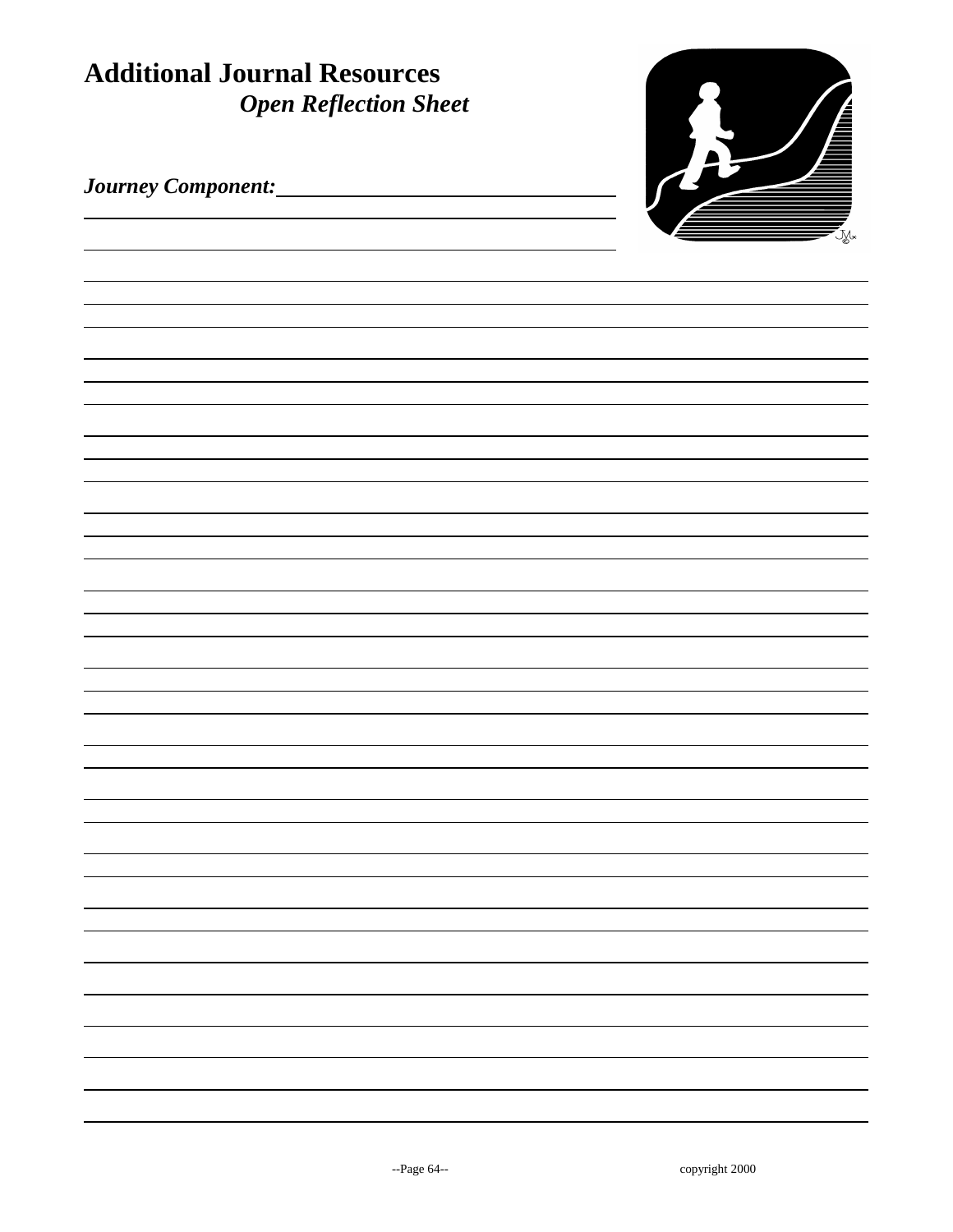| <b>Additional Journal Resources</b><br><b>Open Reflection Sheet</b> |  |
|---------------------------------------------------------------------|--|
|                                                                     |  |
|                                                                     |  |
|                                                                     |  |
|                                                                     |  |
|                                                                     |  |
|                                                                     |  |
|                                                                     |  |
|                                                                     |  |
|                                                                     |  |
|                                                                     |  |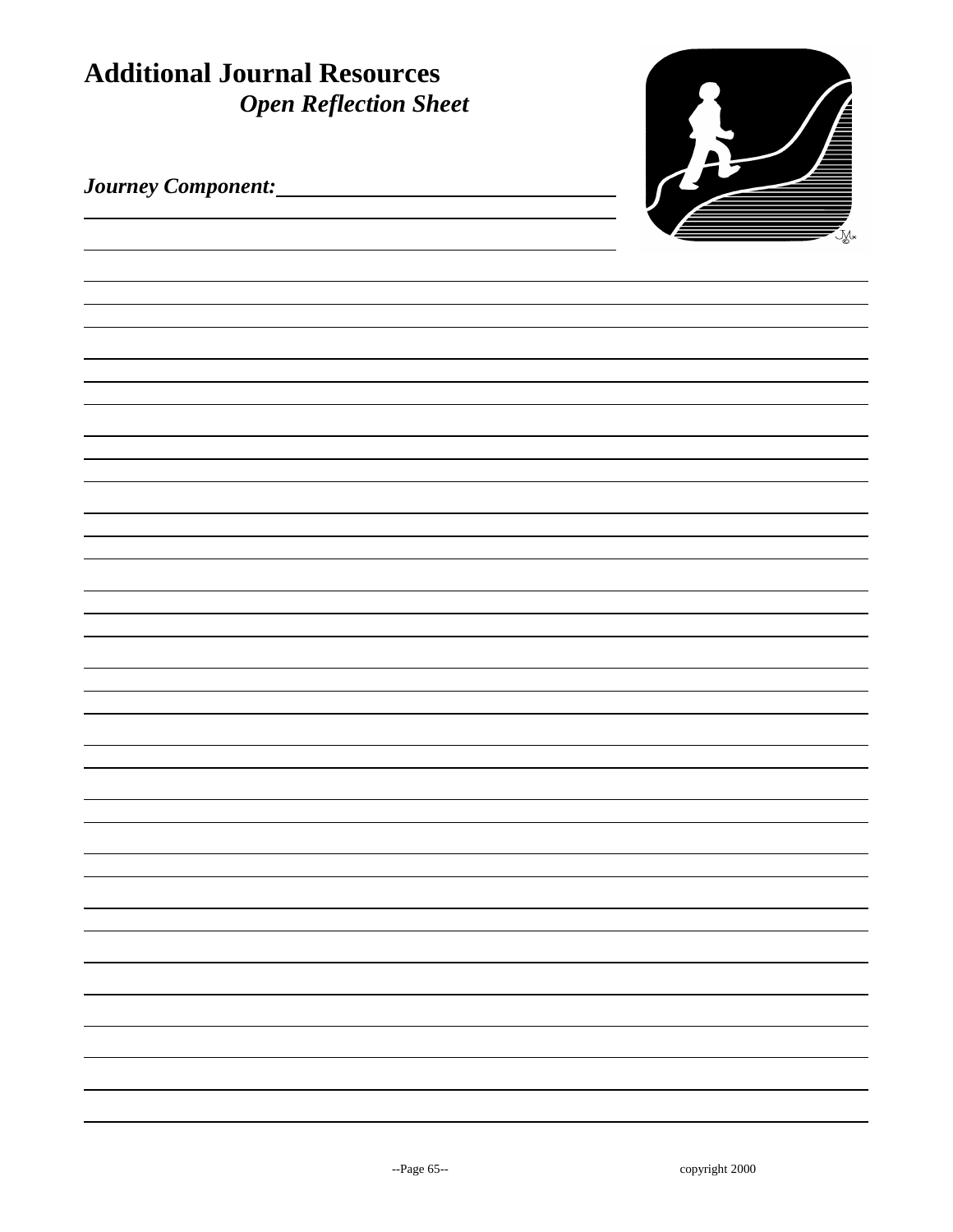| <b>Additional Journal Resources</b><br><b>Open Reflection Sheet</b> |  |
|---------------------------------------------------------------------|--|
|                                                                     |  |
|                                                                     |  |
|                                                                     |  |
|                                                                     |  |
|                                                                     |  |
|                                                                     |  |
|                                                                     |  |
|                                                                     |  |
|                                                                     |  |
|                                                                     |  |
|                                                                     |  |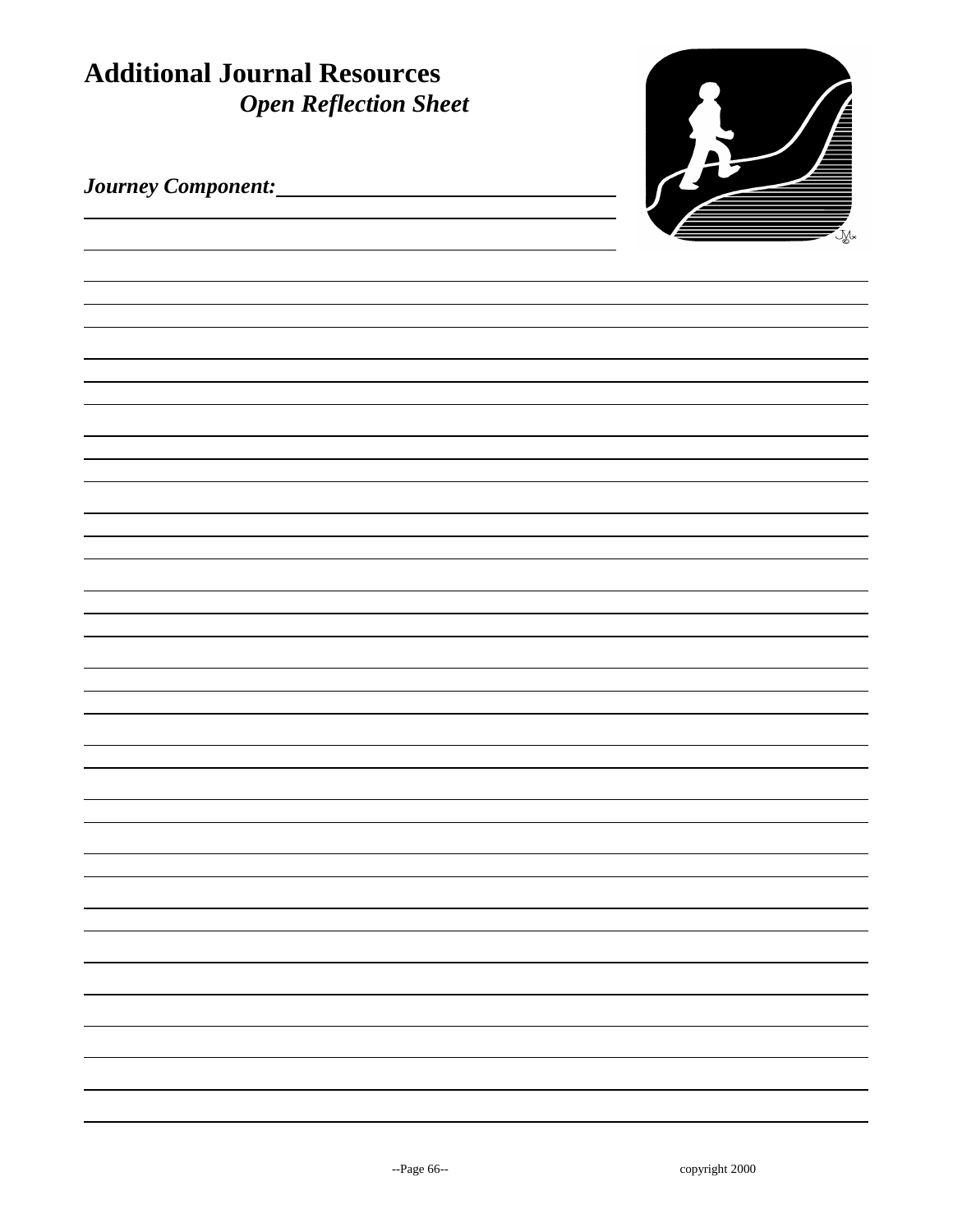| <b>Additional Journal Resources</b><br><b>Open Reflection Sheet</b> |  |
|---------------------------------------------------------------------|--|
|                                                                     |  |
|                                                                     |  |
|                                                                     |  |
|                                                                     |  |
|                                                                     |  |
|                                                                     |  |
|                                                                     |  |
|                                                                     |  |
|                                                                     |  |
|                                                                     |  |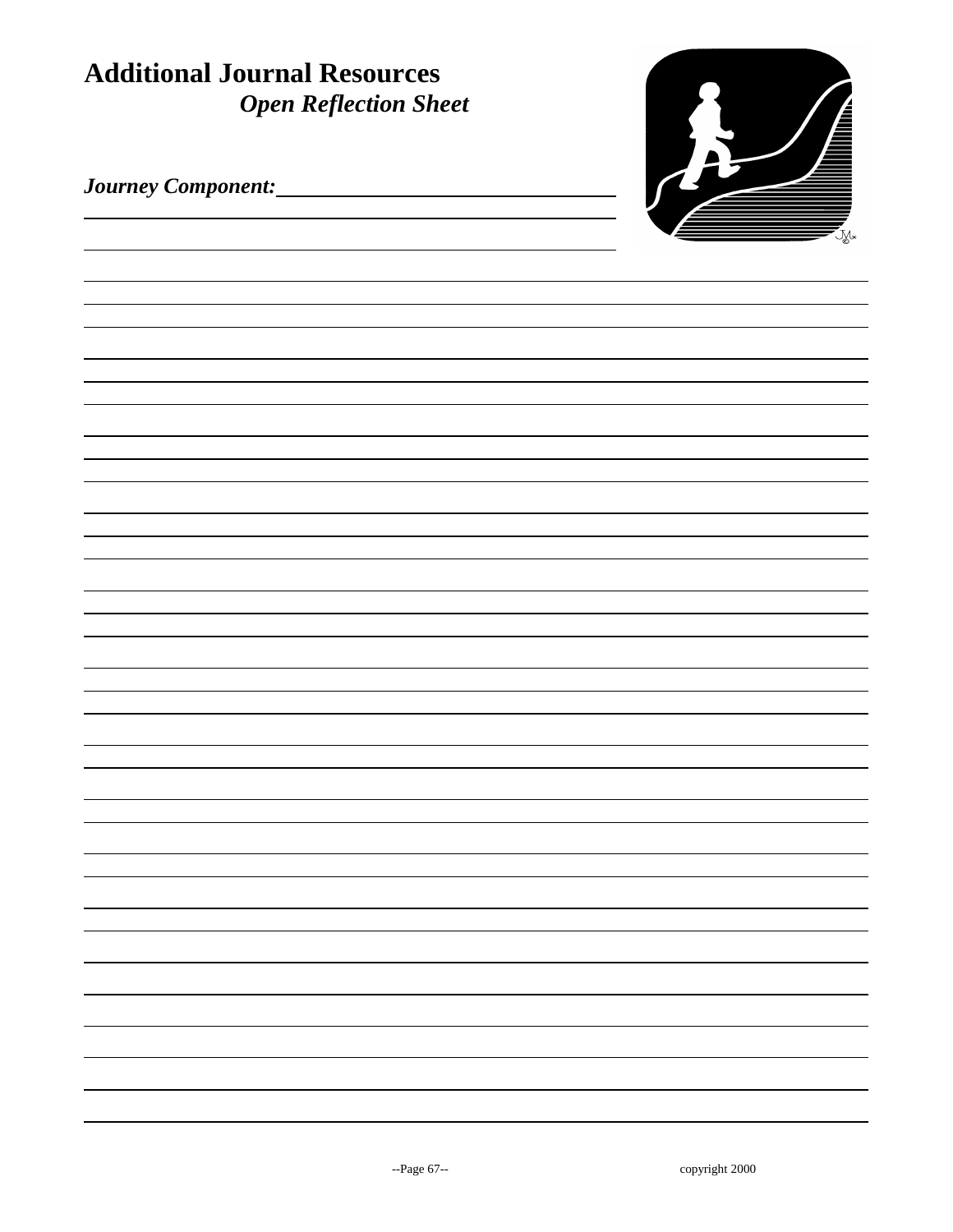| <b>Additional Journal Resources</b><br><b>Open Reflection Sheet</b> |  |
|---------------------------------------------------------------------|--|
|                                                                     |  |
|                                                                     |  |
|                                                                     |  |
|                                                                     |  |
|                                                                     |  |
|                                                                     |  |
|                                                                     |  |
|                                                                     |  |
|                                                                     |  |
|                                                                     |  |
|                                                                     |  |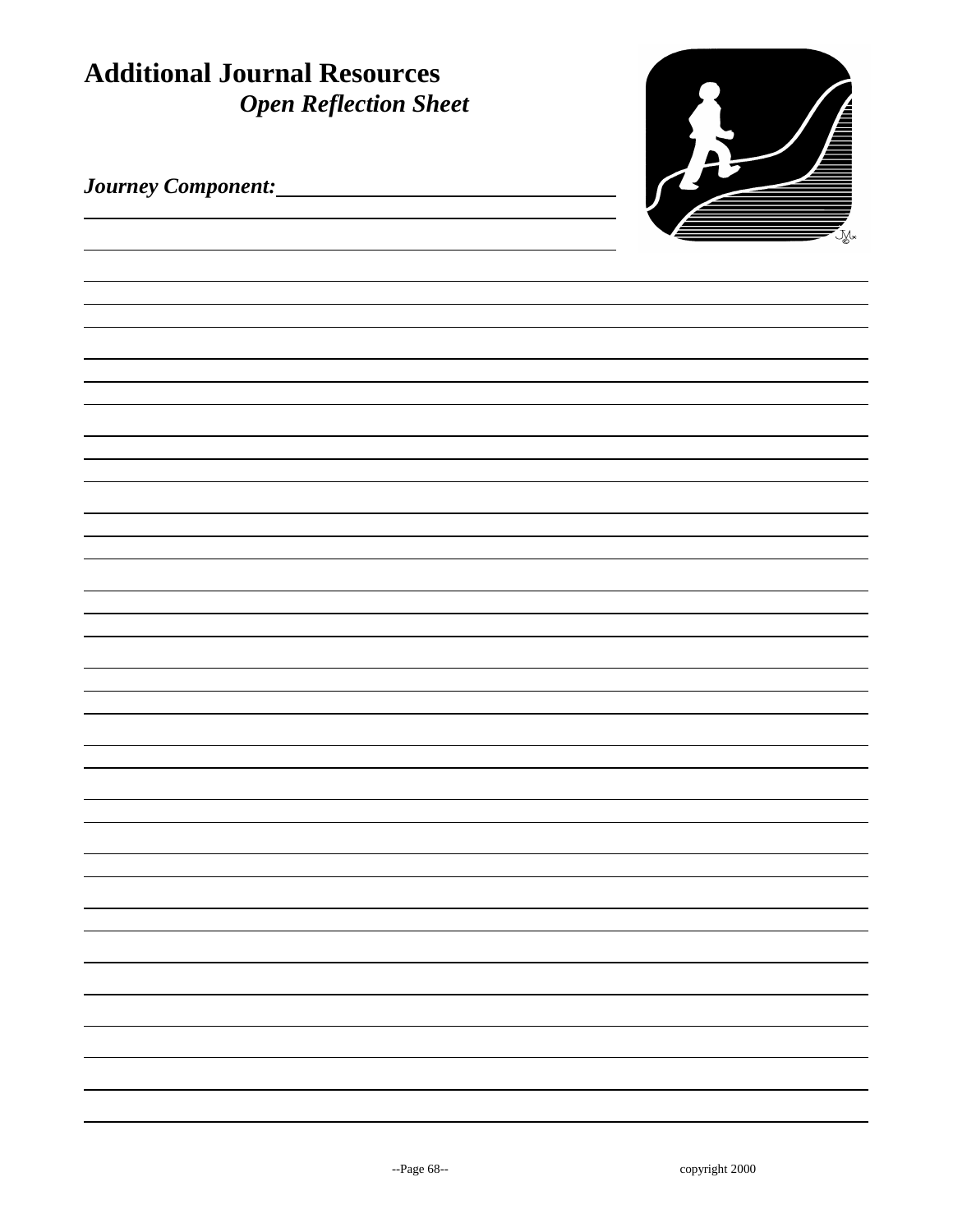| <b>Additional Journal Resources</b><br><b>Open Reflection Sheet</b> |  |
|---------------------------------------------------------------------|--|
|                                                                     |  |
|                                                                     |  |
|                                                                     |  |
|                                                                     |  |
|                                                                     |  |
|                                                                     |  |
|                                                                     |  |
|                                                                     |  |
|                                                                     |  |
|                                                                     |  |
|                                                                     |  |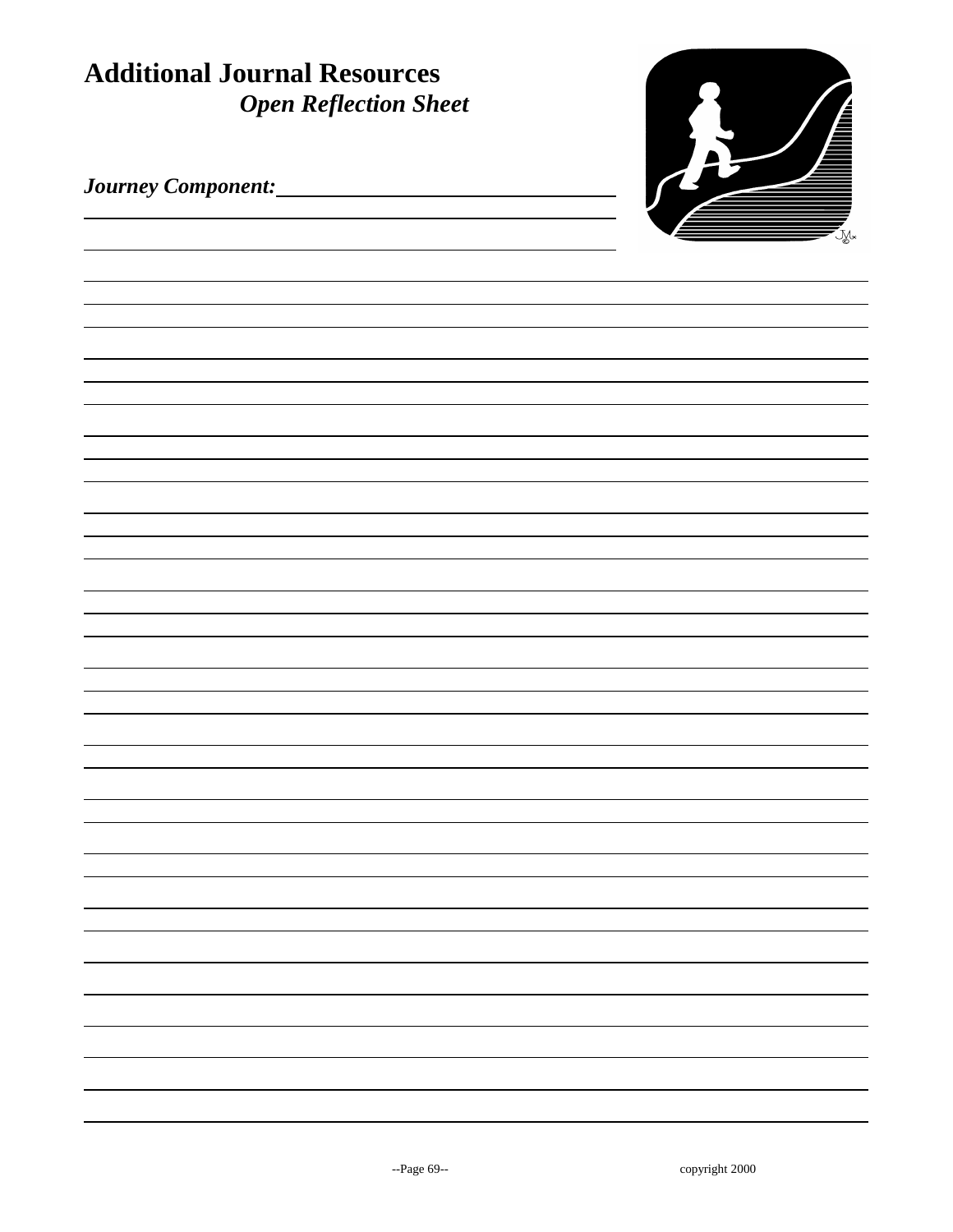| <b>Additional Journal Resources</b><br><b>Open Reflection Sheet</b> |  |
|---------------------------------------------------------------------|--|
|                                                                     |  |
|                                                                     |  |
|                                                                     |  |
|                                                                     |  |
|                                                                     |  |
|                                                                     |  |
|                                                                     |  |
|                                                                     |  |
|                                                                     |  |
|                                                                     |  |
|                                                                     |  |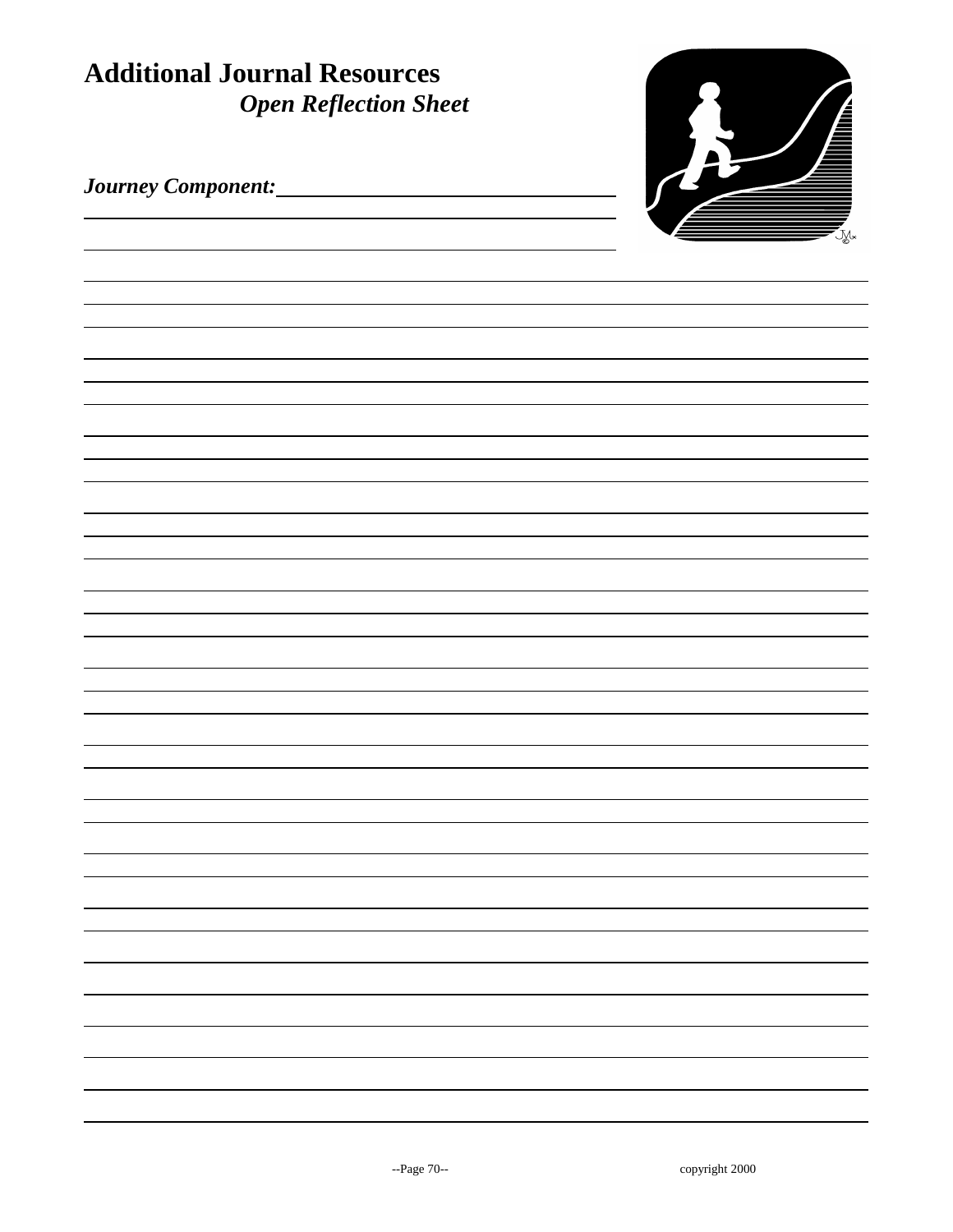| <b>Additional Journal Resources</b><br><b>Open Reflection Sheet</b> |  |
|---------------------------------------------------------------------|--|
|                                                                     |  |
|                                                                     |  |
|                                                                     |  |
|                                                                     |  |
|                                                                     |  |
|                                                                     |  |
|                                                                     |  |
|                                                                     |  |
|                                                                     |  |
|                                                                     |  |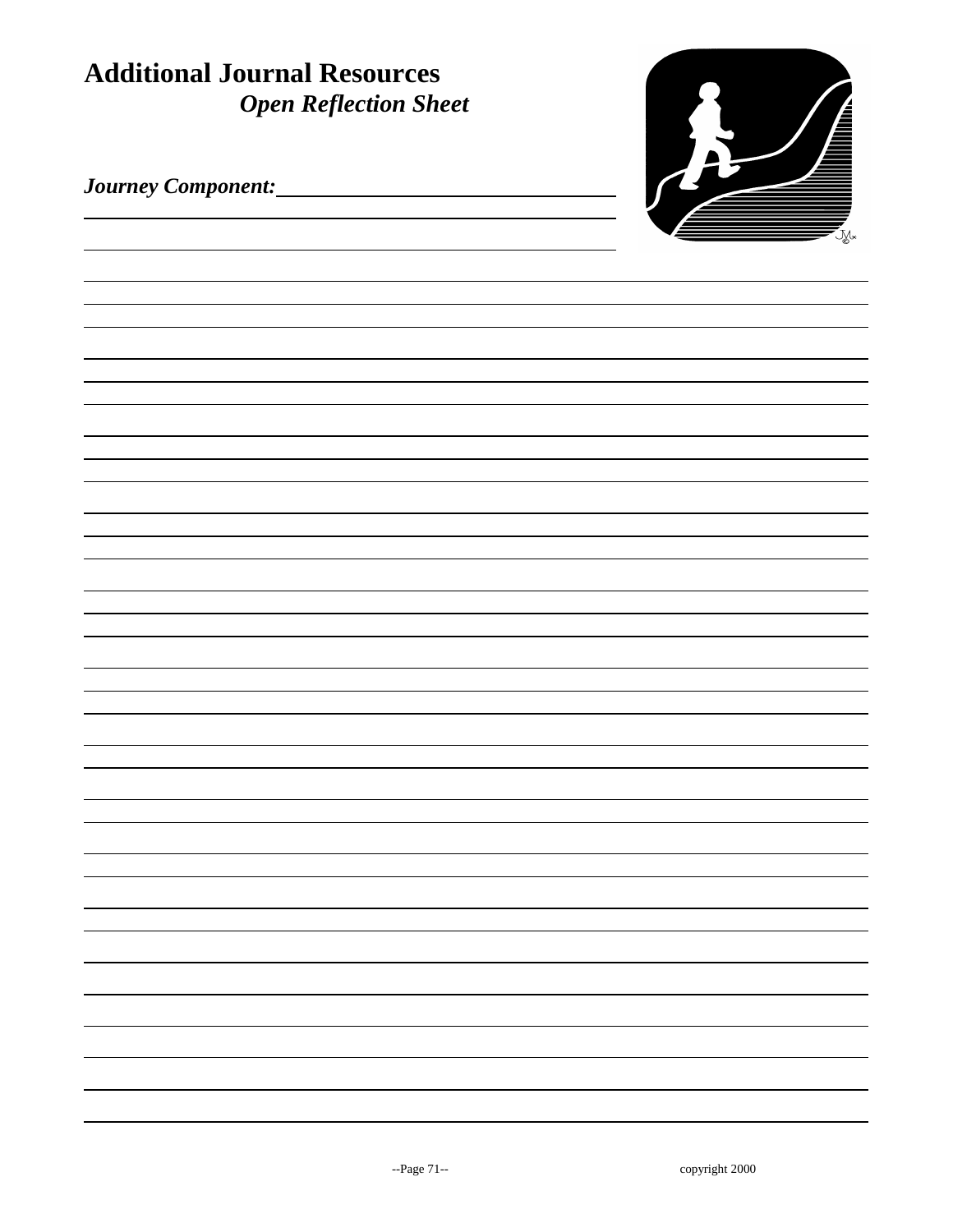| <b>Additional Journal Resources</b><br><b>Open Reflection Sheet</b> |  |
|---------------------------------------------------------------------|--|
|                                                                     |  |
|                                                                     |  |
|                                                                     |  |
|                                                                     |  |
|                                                                     |  |
|                                                                     |  |
|                                                                     |  |
|                                                                     |  |
|                                                                     |  |
|                                                                     |  |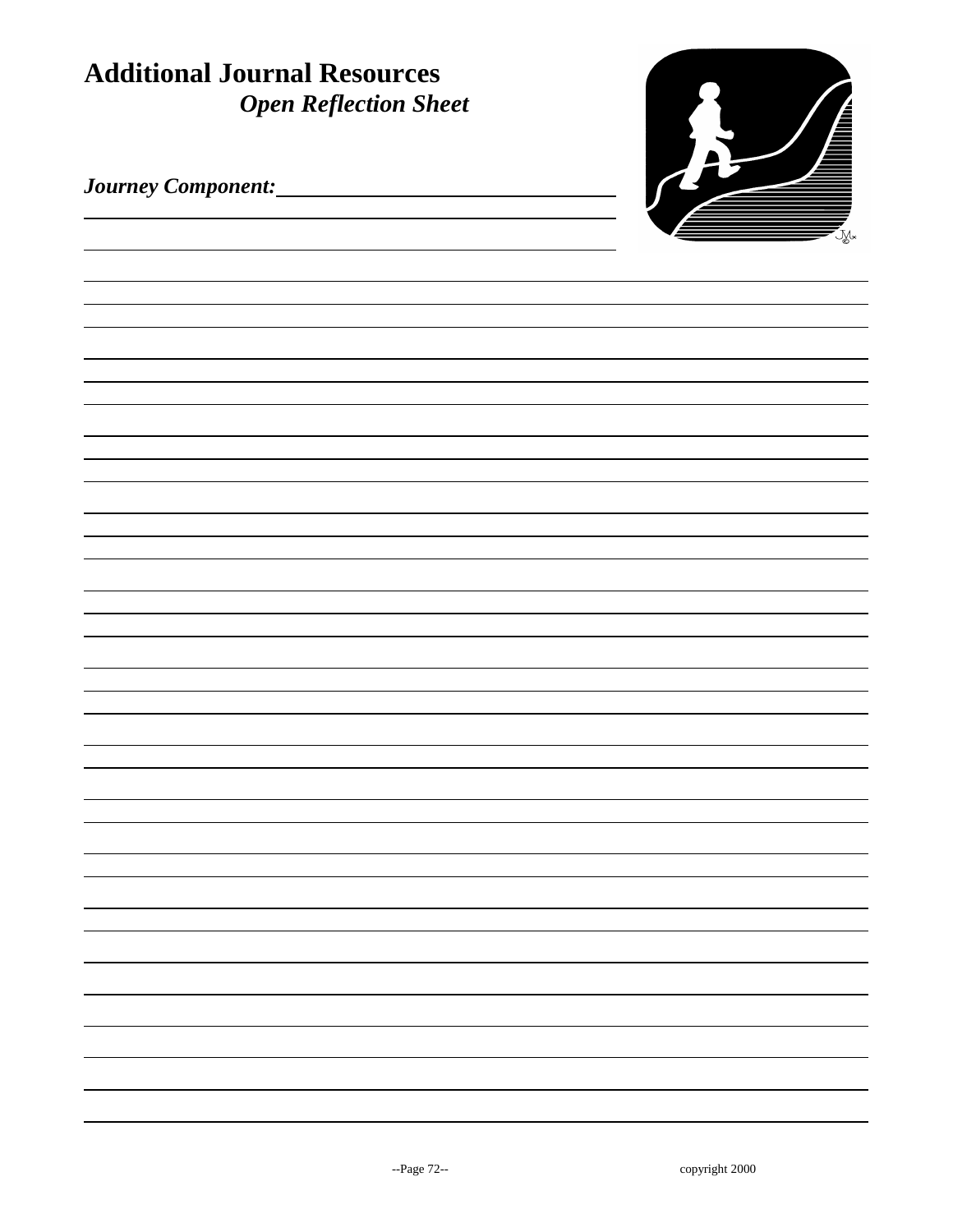| <b>Additional Journal Resources</b><br><b>Open Reflection Sheet</b> |  |
|---------------------------------------------------------------------|--|
|                                                                     |  |
|                                                                     |  |
|                                                                     |  |
|                                                                     |  |
|                                                                     |  |
|                                                                     |  |
|                                                                     |  |
|                                                                     |  |
|                                                                     |  |
|                                                                     |  |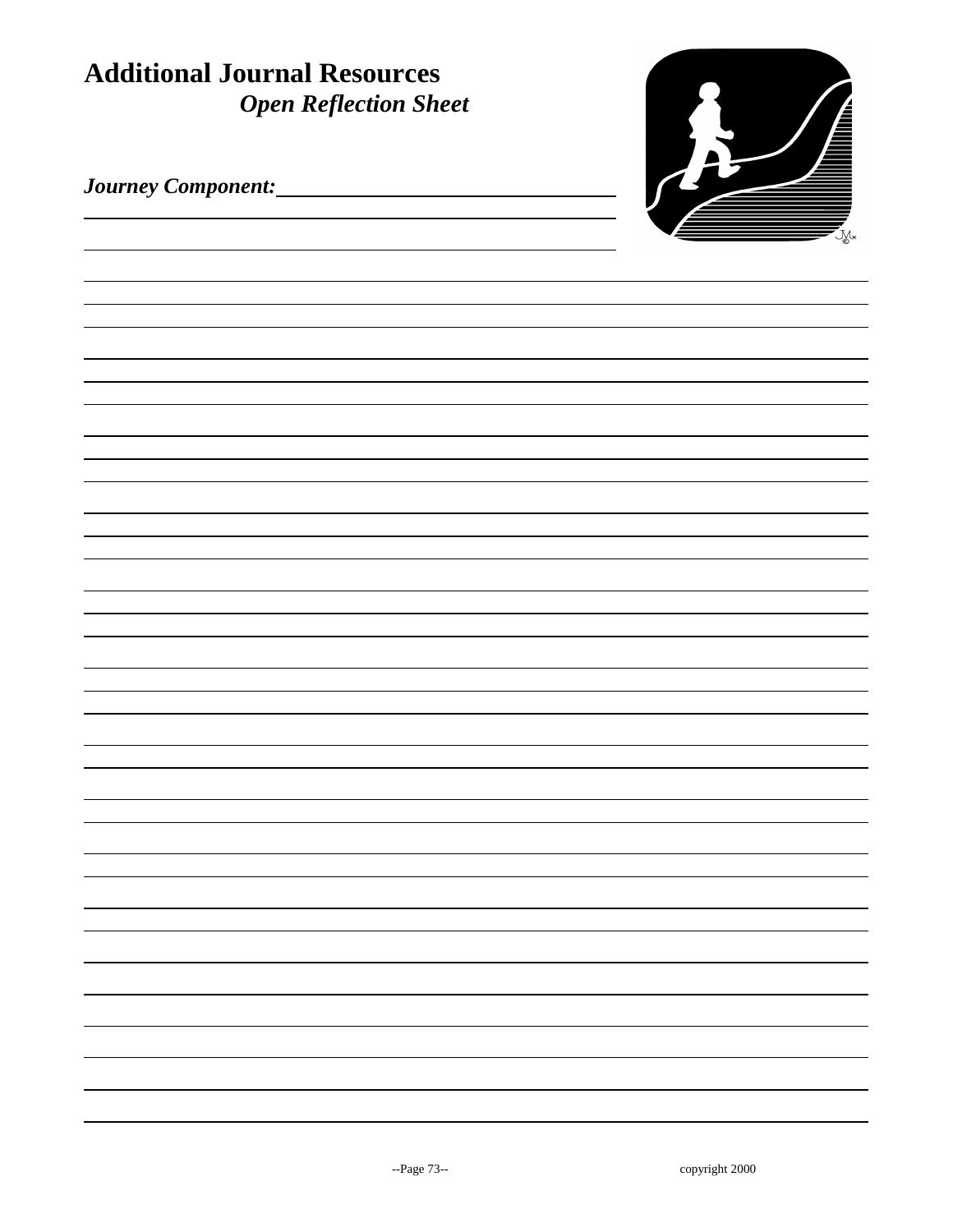| <b>Additional Journal Resources</b><br><b>Open Reflection Sheet</b> |  |
|---------------------------------------------------------------------|--|
|                                                                     |  |
|                                                                     |  |
|                                                                     |  |
|                                                                     |  |
|                                                                     |  |
|                                                                     |  |
|                                                                     |  |
|                                                                     |  |
|                                                                     |  |
|                                                                     |  |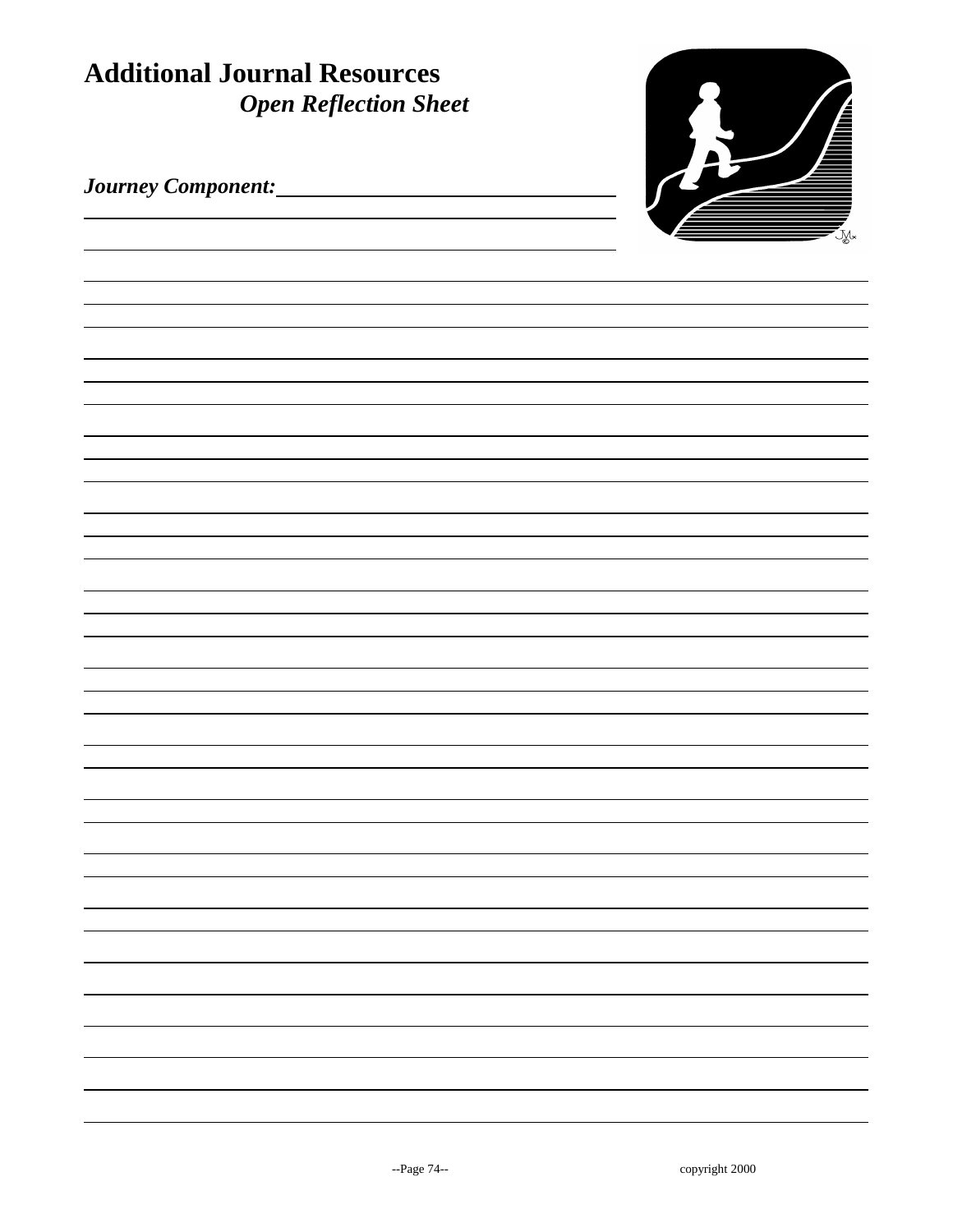| <b>Additional Journal Resources</b><br><b>Open Reflection Sheet</b> |  |  |
|---------------------------------------------------------------------|--|--|
|                                                                     |  |  |
|                                                                     |  |  |
|                                                                     |  |  |
|                                                                     |  |  |
|                                                                     |  |  |
|                                                                     |  |  |
|                                                                     |  |  |
|                                                                     |  |  |
|                                                                     |  |  |
|                                                                     |  |  |
|                                                                     |  |  |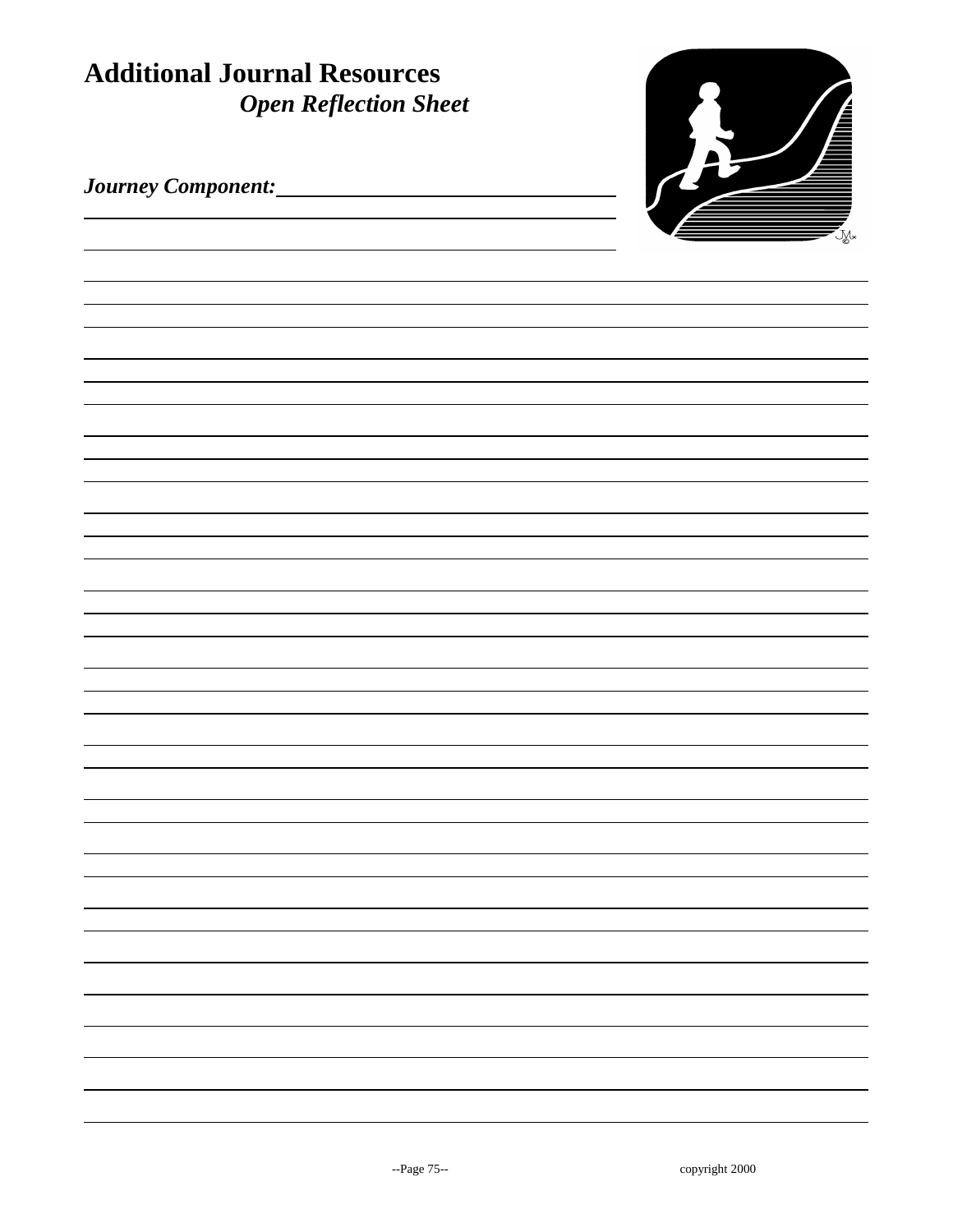

This Page Intentionally<br>Left Blank ForYour Reflections.